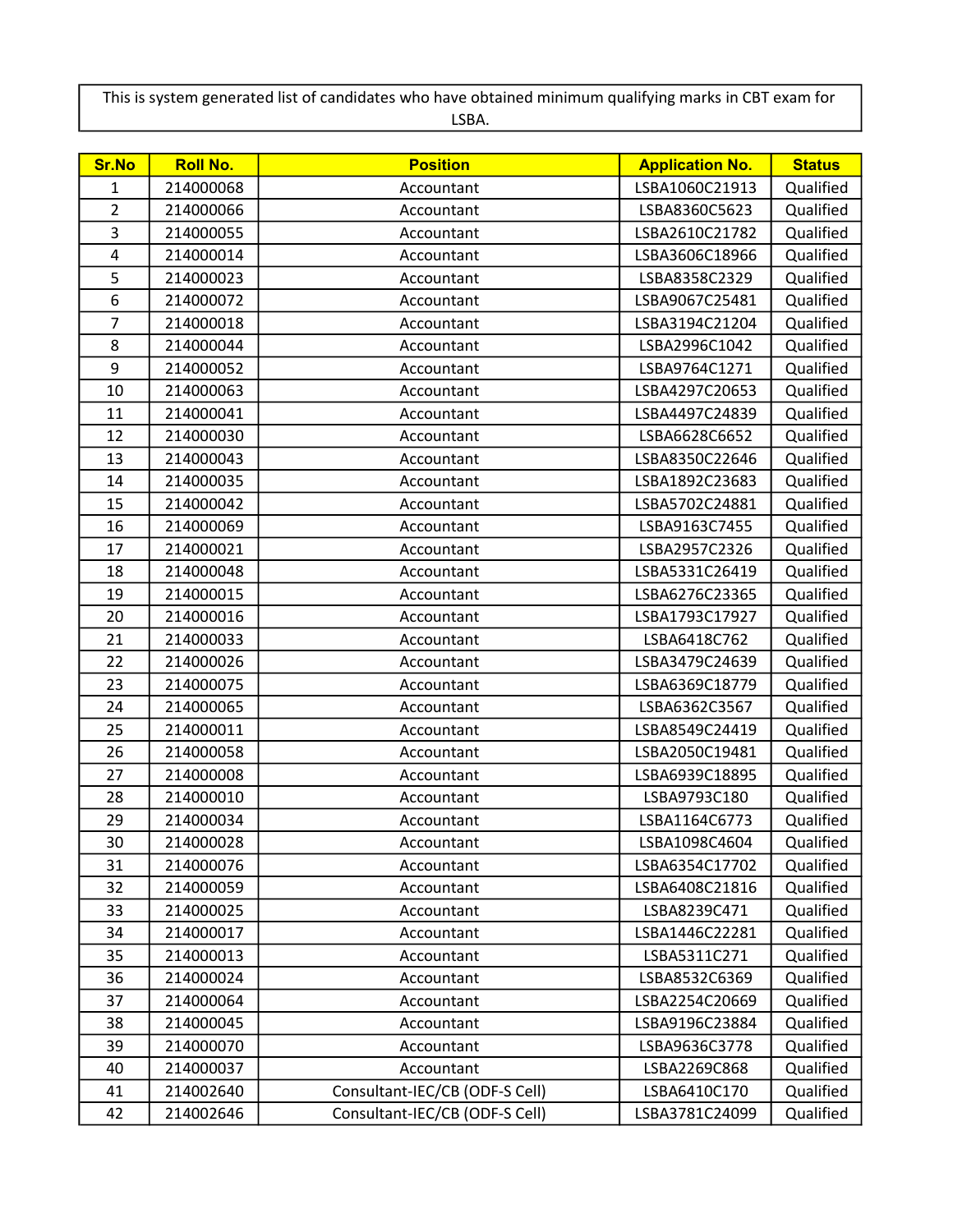| 43 | 214002647 | Consultant-IEC/CB (ODF-S Cell)                      | LSBA3456C17608 | Qualified |
|----|-----------|-----------------------------------------------------|----------------|-----------|
| 44 | 213002655 | Consultant-SLWM (ODF-S Cell)                        | LSBA1702C21395 | Qualified |
| 45 | 213002662 | Consultant-SLWM (ODF-S Cell)                        | LSBA9547C24194 | Qualified |
| 46 | 213002652 | Consultant-SLWM (ODF-S Cell)                        | LSBA5055C17843 | Qualified |
| 47 | 213002663 | Consultant-SLWM (ODF-S Cell)                        | LSBA7194C20782 | Qualified |
| 48 | 214002664 | <b>Consultant-Technical Sanitation (ODF-S Cell)</b> | LSBA4440C17908 | Qualified |
| 49 | 214002669 | <b>Consultant-Technical Sanitation (ODF-S Cell)</b> | LSBA7486C21863 | Qualified |
| 50 | 214002670 | Consultant-Technical Sanitation (ODF-S Cell)        | LSBA4706C1581  | Qualified |
| 51 | 214003197 | Project Manager (ODF-S Cell)                        | LSBA6685C21187 | Qualified |
| 52 | 214003201 | Project Manager (ODF-S Cell)                        | LSBA5944C23463 | Qualified |
| 53 | 214003205 | Project Manager (ODF-S Cell)                        | LSBA6231C24814 | Qualified |
| 54 | 214003211 | Project Manager (ODF-S Cell)                        | LSBA7666C17575 | Qualified |
| 55 | 214003204 | Project Manager (ODF-S Cell)                        | LSBA1970C6769  | Qualified |
| 56 | 214003202 | Project Manager (ODF-S Cell)                        | LSBA8587C15289 | Qualified |
| 57 | 214003210 | Project Manager (ODF-S Cell)                        | LSBA9644C25284 | Qualified |
| 58 | 214003206 | Project Manager (ODF-S Cell)                        | LSBA6514C21503 | Qualified |
| 59 | 214003203 | Project Manager (ODF-S Cell)                        | LSBA8507C24733 | Qualified |
| 60 | 214003216 | Project Manager (ODF-S Cell)                        | LSBA8493C3813  | Qualified |
| 61 | 214003199 | Project Manager (ODF-S Cell)                        | LSBA4822C18010 | Qualified |
| 62 | 214003194 | Project Manager (ODF-S Cell)                        | LSBA3329C22128 | Qualified |
| 63 | 214003195 | Project Manager (ODF-S Cell)                        | LSBA6677C17837 | Qualified |
| 64 | 214003200 | Project Manager (ODF-S Cell)                        | LSBA4380C19955 | Qualified |
| 65 | 213003236 | State Consultant-MLE & MIS                          | LSBA1542C482   | Qualified |
| 66 | 213003247 | State Consultant-MLE & MIS                          | LSBA9774C15877 | Qualified |
| 67 | 213003238 | State Consultant-MLE & MIS                          | LSBA4601C587   | Qualified |
| 68 | 213003252 | State Consultant-MLE & MIS                          | LSBA3946C26345 | Qualified |
| 69 | 213003267 | State Consultant-MLE & MIS                          | LSBA8725C23079 | Qualified |
| 70 | 213003268 | State Consultant-MLE & MIS                          | LSBA4903C7572  | Qualified |
| 71 | 213003234 | State Consultant-MLE & MIS                          | LSBA9978C19957 | Qualified |
| 72 | 213003244 | State Consultant-MLE & MIS                          | LSBA6858C2618  | Qualified |
| 73 | 213003265 | State Consultant-MLE & MIS                          | LSBA6216C25382 | Qualified |
| 74 | 213003263 | State Consultant-MLE & MIS                          | LSBA7131C3618  | Qualified |
| 75 | 213003229 | State Consultant-MLE & MIS                          | LSBA8657C8384  | Qualified |
| 76 | 213003224 | State Consultant-MLE & MIS                          | LSBA8514C5962  | Qualified |
| 77 | 213003271 | State Consultant-MLE & MIS                          | LSBA2047C5879  | Qualified |
| 78 | 213003240 | State Consultant-MLE & MIS                          | LSBA6931C4649  | Qualified |
| 79 | 213003232 | State Consultant-MLE & MIS                          | LSBA4479C402   | Qualified |
| 80 | 213003225 | State Consultant-MLE & MIS                          | LSBA1409C1838  | Qualified |
| 81 | 213003248 | State Consultant-MLE & MIS                          | LSBA8057C2675  | Qualified |
| 82 | 213003239 | State Consultant-MLE & MIS                          | LSBA5363C15451 | Qualified |
| 83 | 213003230 | State Consultant-MLE & MIS                          | LSBA9819C25776 | Qualified |
| 84 | 213003222 | State Consultant-MLE & MIS                          | LSBA4914C25    | Qualified |
| 85 | 213003243 | State Consultant-MLE & MIS                          | LSBA4763C22526 | Qualified |
| 86 | 213003223 | State Consultant-MLE & MIS                          | LSBA2255C19790 | Qualified |
| 87 | 213003237 | State Consultant-MLE & MIS                          | LSBA5574C23506 | Qualified |
| 88 | 213003255 | State Consultant-MLE & MIS                          | LSBA5310C20542 | Qualified |
| 89 | 213003235 | State Consultant-MLE & MIS                          | LSBA6503C19066 | Qualified |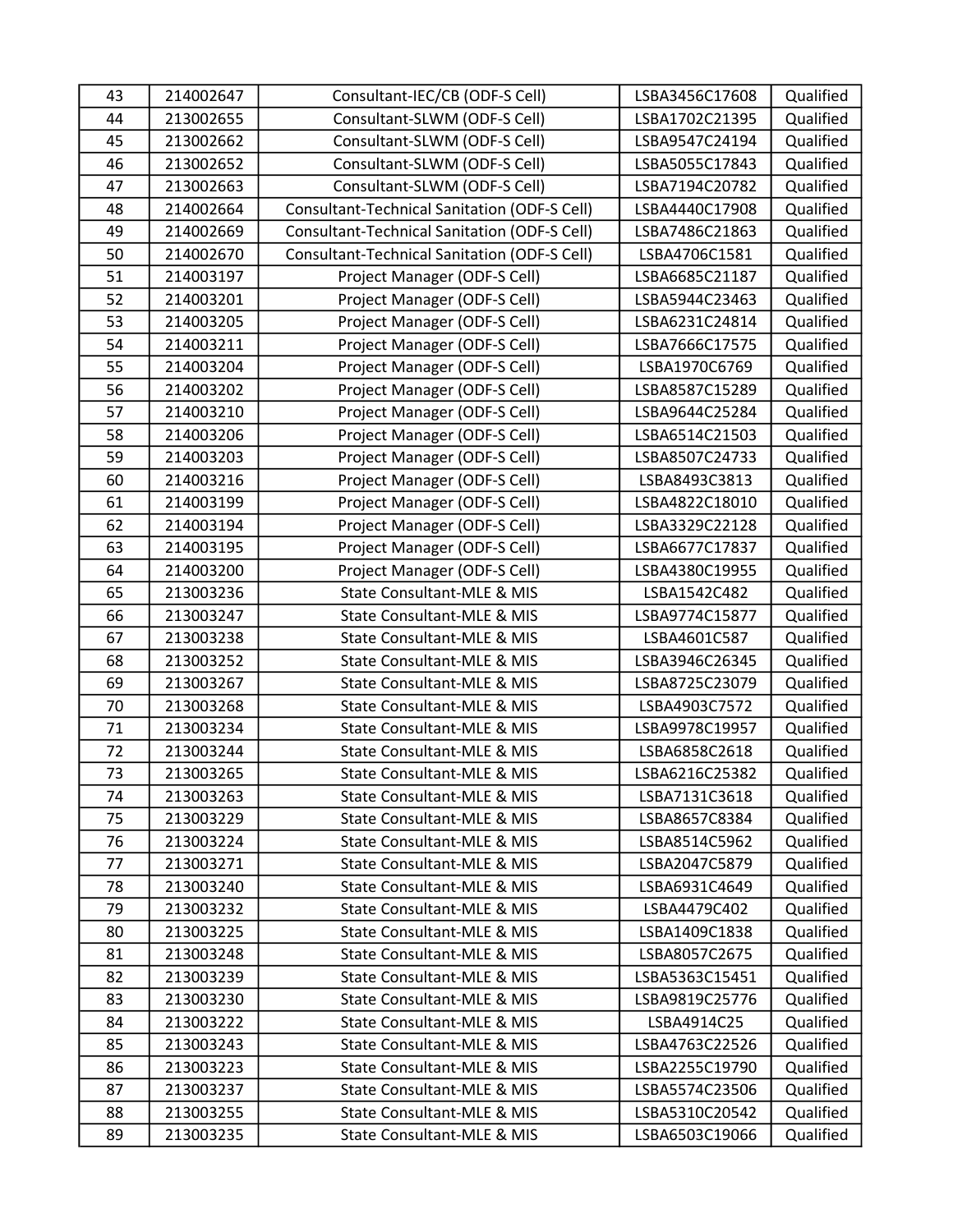| 90  | 213003254 | State Consultant-MLE & MIS   | LSBA8644C18501 | Qualified |
|-----|-----------|------------------------------|----------------|-----------|
| 91  | 215002830 | District Consultant-CB & IEC | LSBA4720C6903  | Qualified |
| 92  | 215002688 | District Consultant-CB & IEC | LSBA9969C17870 | Qualified |
| 93  | 215002722 | District Consultant-CB & IEC | LSBA9356C24738 | Qualified |
| 94  | 215002820 | District Consultant-CB & IEC | LSBA4352C19182 | Qualified |
| 95  | 215002741 | District Consultant-CB & IEC | LSBA6326C19346 | Qualified |
| 96  | 215002720 | District Consultant-CB & IEC | LSBA9183C24723 | Qualified |
| 97  | 215002814 | District Consultant-CB & IEC | LSBA1617C24699 | Qualified |
| 98  | 215002825 | District Consultant-CB & IEC | LSBA9624C21451 | Qualified |
| 99  | 215002782 | District Consultant-CB & IEC | LSBA7915C21942 | Qualified |
| 100 | 215002699 | District Consultant-CB & IEC | LSBA1793C19937 | Qualified |
| 101 | 215002859 | District Consultant-CB & IEC | LSBA5260C25484 | Qualified |
| 102 | 215002844 | District Consultant-CB & IEC | LSBA4912C3324  | Qualified |
| 103 | 215002835 | District Consultant-CB & IEC | LSBA2934C22668 | Qualified |
| 104 | 215002845 | District Consultant-CB & IEC | LSBA4969C17194 | Qualified |
| 105 | 215002810 | District Consultant-CB & IEC | LSBA2815C6334  | Qualified |
| 106 | 215002740 | District Consultant-CB & IEC | LSBA6370C4956  | Qualified |
| 107 | 215002774 | District Consultant-CB & IEC | LSBA8034C21859 | Qualified |
| 108 | 215002771 | District Consultant-CB & IEC | LSBA5977C19509 | Qualified |
| 109 | 215002733 | District Consultant-CB & IEC | LSBA9984C26289 | Qualified |
| 110 | 215002775 | District Consultant-CB & IEC | LSBA4697C22993 | Qualified |
| 111 | 215002829 | District Consultant-CB & IEC | LSBA2444C918   | Qualified |
| 112 | 215002815 | District Consultant-CB & IEC | LSBA6721C2523  | Qualified |
| 113 | 215002854 | District Consultant-CB & IEC | LSBA7358C1639  | Qualified |
| 114 | 215002805 | District Consultant-CB & IEC | LSBA5045C17945 | Qualified |
| 115 | 215002717 | District Consultant-CB & IEC | LSBA1089C20051 | Qualified |
| 116 | 215002823 | District Consultant-CB & IEC | LSBA7402C6800  | Qualified |
| 117 | 215002690 | District Consultant-CB & IEC | LSBA6184C24474 | Qualified |
| 118 | 215002862 | District Consultant-CB & IEC | LSBA9371C24212 | Qualified |
| 119 | 215002827 | District Consultant-CB & IEC | LSBA1342C23755 | Qualified |
| 120 | 215002727 | District Consultant-CB & IEC | LSBA2319C15857 | Qualified |
| 121 | 215002777 | District Consultant-CB & IEC | LSBA4983C23001 | Qualified |
| 122 | 215002693 | District Consultant-CB & IEC | LSBA9456C23358 | Qualified |
| 123 | 215002692 | District Consultant-CB & IEC | LSBA5098C290   | Qualified |
| 124 | 215002861 | District Consultant-CB & IEC | LSBA2093C1737  | Qualified |
| 125 | 215002755 | District Consultant-CB & IEC | LSBA2871C5127  | Qualified |
| 126 | 215002790 | District Consultant-CB & IEC | LSBA1535C24275 | Qualified |
| 127 | 215002702 | District Consultant-CB & IEC | LSBA5859C19948 | Qualified |
| 128 | 215002817 | District Consultant-CB & IEC | LSBA8246C2534  | Qualified |
| 129 | 215002677 | District Consultant-CB & IEC | LSBA6939C24317 | Qualified |
| 130 | 215002687 | District Consultant-CB & IEC | LSBA9482C245   | Qualified |
| 131 | 215002788 | District Consultant-CB & IEC | LSBA6495C22041 | Qualified |
| 132 | 215002797 | District Consultant-CB & IEC | LSBA7747C18913 | Qualified |
| 133 | 215002791 | District Consultant-CB & IEC | LSBA1066C18838 | Qualified |
| 134 | 215002738 | District Consultant-CB & IEC | LSBA5211C976   | Qualified |
| 135 | 215002806 | District Consultant-CB & IEC | LSBA2563C22332 | Qualified |
| 136 | 215002834 | District Consultant-CB & IEC | LSBA8440C18390 | Qualified |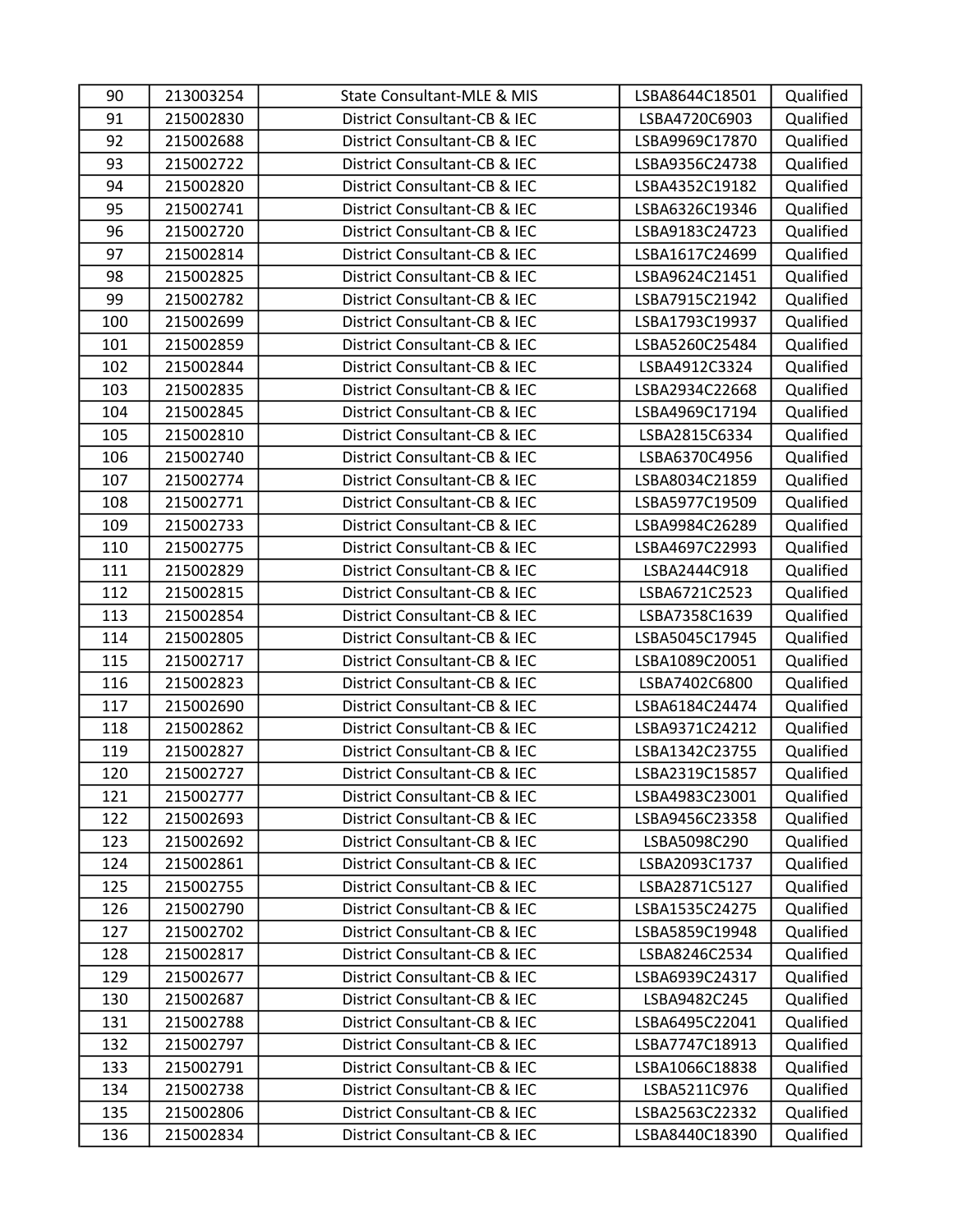| 137 | 215002852 | District Consultant-CB & IEC | LSBA3808C18692 | Qualified |
|-----|-----------|------------------------------|----------------|-----------|
| 138 | 215002808 | District Consultant-CB & IEC | LSBA9630C24589 | Qualified |
| 139 | 215002683 | District Consultant-CB & IEC | LSBA8528C2007  | Qualified |
| 140 | 215002766 | District Consultant-CB & IEC | LSBA5991C26512 | Qualified |
| 141 | 215002762 | District Consultant-CB & IEC | LSBA4322C7172  | Qualified |
| 142 | 215002689 | District Consultant-CB & IEC | LSBA3580C22199 | Qualified |
| 143 | 215002751 | District Consultant-CB & IEC | LSBA6202C26403 | Qualified |
| 144 | 215002750 | District Consultant-CB & IEC | LSBA1410C20446 | Qualified |
| 145 | 215002731 | District Consultant-CB & IEC | LSBA3857C6843  | Qualified |
| 146 | 215002763 | District Consultant-CB & IEC | LSBA4280C18507 | Qualified |
| 147 | 215002781 | District Consultant-CB & IEC | LSBA1844C1594  | Qualified |
| 148 | 215002784 | District Consultant-CB & IEC | LSBA2788C5728  | Qualified |
| 149 | 215002822 | District Consultant-CB & IEC | LSBA7012C791   | Qualified |
| 150 | 215002800 | District Consultant-CB & IEC | LSBA6942C22210 | Qualified |
| 151 | 215002838 | District Consultant-CB & IEC | LSBA4738C19397 | Qualified |
| 152 | 215002735 | District Consultant-CB & IEC | LSBA6000C26295 | Qualified |
| 153 | 215002807 | District Consultant-CB & IEC | LSBA5150C22336 | Qualified |
| 154 | 215002828 | District Consultant-CB & IEC | LSBA1075C24832 | Qualified |
| 155 | 215002694 | District Consultant-CB & IEC | LSBA9647C25848 | Qualified |
| 156 | 215002813 | District Consultant-CB & IEC | LSBA4773C24689 | Qualified |
| 157 | 215002676 | District Consultant-CB & IEC | LSBA6860C22100 | Qualified |
| 158 | 215002742 | District Consultant-CB & IEC | LSBA4158C20376 | Qualified |
| 159 | 215002760 | District Consultant-CB & IEC | LSBA4803C25136 | Qualified |
| 160 | 215002712 | District Consultant-CB & IEC | LSBA6634C4607  | Qualified |
| 161 | 215002860 | District Consultant-CB & IEC | LSBA6719C25496 | Qualified |
| 162 | 215002832 | District Consultant-CB & IEC | LSBA3332C24941 | Qualified |
| 163 | 215002761 | District Consultant-CB & IEC | LSBA3295C16826 | Qualified |
| 164 | 215002780 | District Consultant-CB & IEC | LSBA7185C23026 | Qualified |
| 165 | 215002818 | District Consultant-CB & IEC | LSBA7485C22470 | Qualified |
| 166 | 215002732 | District Consultant-CB & IEC | LSBA3436C22594 | Qualified |
| 167 | 215002701 | District Consultant-CB & IEC | LSBA9514C19032 | Qualified |
| 168 | 215002802 | District Consultant-CB & IEC | LSBA2572C23355 | Qualified |
| 169 | 215002826 | District Consultant-CB & IEC | LSBA1870C19283 | Qualified |
| 170 | 215002711 | District Consultant-CB & IEC | LSBA4554C619   | Qualified |
| 171 | 215002833 | District Consultant-CB & IEC | LSBA9416C4966  | Qualified |
| 172 | 215002765 | District Consultant-CB & IEC | LSBA5142C22867 | Qualified |
| 173 | 215002857 | District Consultant-CB & IEC | LSBA9087C19652 | Qualified |
| 174 | 215002674 | District Consultant-CB & IEC | LSBA1813C7771  | Qualified |
| 175 | 215002754 | District Consultant-CB & IEC | LSBA8065C3169  | Qualified |
| 176 | 215002697 | District Consultant-CB & IEC | LSBA4151C23396 | Qualified |
| 177 | 215002847 | District Consultant-CB & IEC | LSBA3497C20691 | Qualified |
| 178 | 215002821 | District Consultant-CB & IEC | LSBA6284C15751 | Qualified |
| 179 | 215002849 | District Consultant-CB & IEC | LSBA1453C23009 | Qualified |
| 180 | 215002786 | District Consultant-CB & IEC | LSBA3266C22032 | Qualified |
| 181 | 215002840 | District Consultant-CB & IEC | LSBA3611C19430 | Qualified |
| 182 | 215002837 | District Consultant-CB & IEC | LSBA2872C1056  | Qualified |
| 183 | 215002863 | District Consultant-CB & IEC | LSBA2965C19703 | Qualified |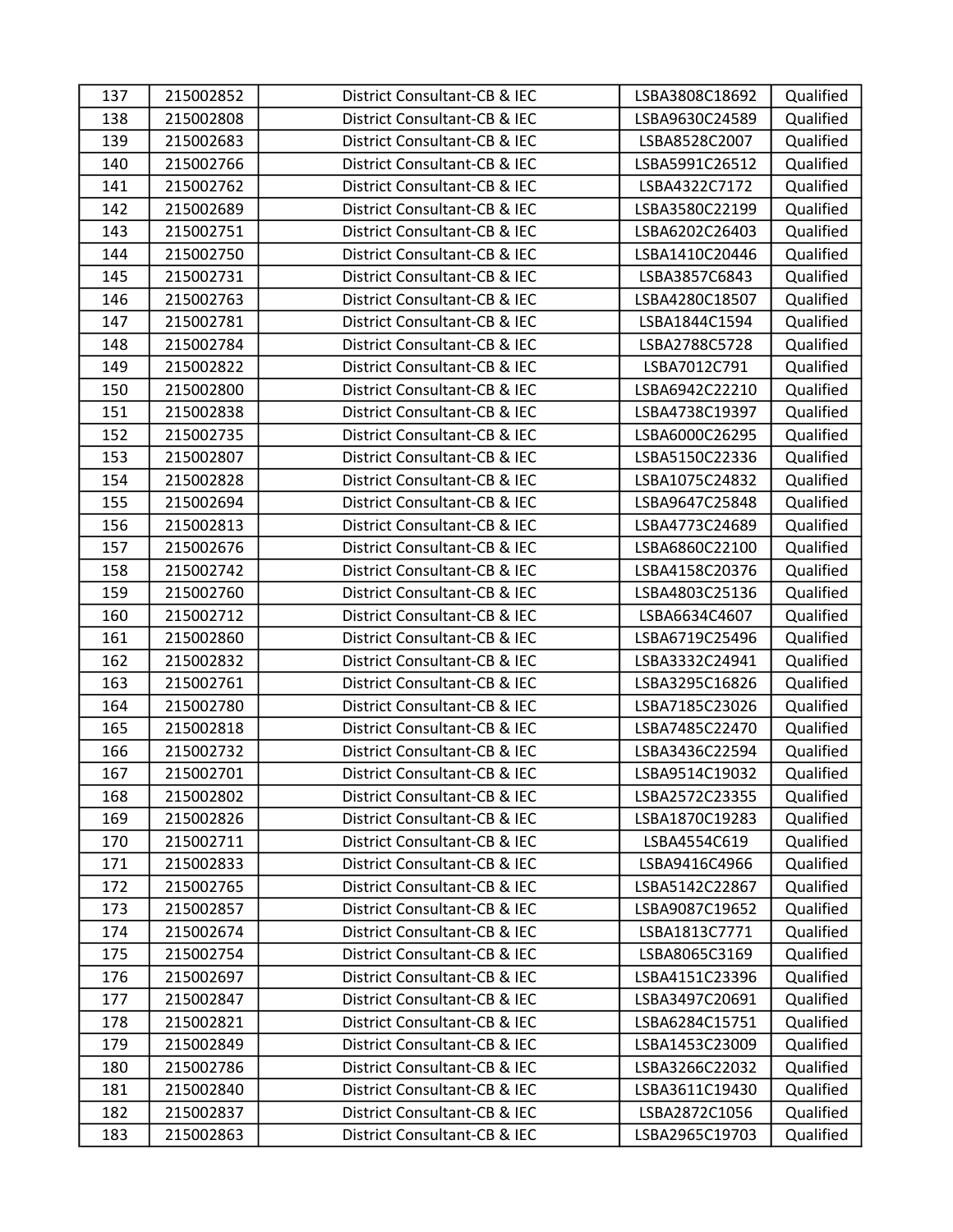| 184 | 215002809 | District Consultant-CB & IEC  | LSBA3818C4466  | Qualified |
|-----|-----------|-------------------------------|----------------|-----------|
| 185 | 215002811 | District Consultant-CB & IEC  | LSBA4908C22352 | Qualified |
| 186 | 215002726 | District Consultant-CB & IEC  | LSBA8635C24781 | Qualified |
| 187 | 215002793 | District Consultant-CB & IEC  | LSBA4966C1872  | Qualified |
| 188 | 215002724 | District Consultant-CB & IEC  | LSBA2337C21415 | Qualified |
| 189 | 215002795 | District Consultant-CB & IEC  | LSBA9747C1911  | Qualified |
| 190 | 215002728 | District Consultant-CB & IEC  | LSBA8171C19263 | Qualified |
| 191 | 215002764 | District Consultant-CB & IEC  | LSBA2330C19451 | Qualified |
| 192 | 215002721 | District Consultant-CB & IEC  | LSBA5370C23662 | Qualified |
| 193 | 215002776 | District Consultant-CB & IEC  | LSBA9698C21882 | Qualified |
| 194 | 215002803 | District Consultant-CB & IEC  | LSBA6188C23362 | Qualified |
| 195 | 215002759 | District Consultant-CB & IEC  | LSBA4311C22850 | Qualified |
| 196 | 215002842 | District Consultant-CB & IEC  | LSBA1878C23984 | Qualified |
| 197 | 215002672 | District Consultant-CB & IEC  | LSBA1100C24254 | Qualified |
| 198 | 215002716 | District Consultant-CB & IEC  | LSBA7324C20048 | Qualified |
| 199 | 215002675 | District Consultant-CB & IEC  | LSBA4447C18852 | Qualified |
| 200 | 215002798 | District Consultant-CB & IEC  | LSBA8632C18914 | Qualified |
| 201 | 215002715 | District Consultant-CB & IEC  | LSBA6939C19155 | Qualified |
| 202 | 215002799 | District Consultant-CB & IEC  | LSBA2545C23333 | Qualified |
| 203 | 215002698 | District Consultant-CB & IEC  | LSBA4509C15097 | Qualified |
| 204 | 215002671 | District Consultant-CB & IEC  | LSBA7738C3900  | Qualified |
| 205 | 215002734 | District Consultant-CB & IEC  | LSBA5221C20196 | Qualified |
| 206 | 215002700 | District Consultant-CB & IEC  | LSBA6489C17969 | Qualified |
| 207 | 215002843 | District Consultant-CB & IEC  | LSBA7370C1317  | Qualified |
| 208 | 215002812 | District Consultant-CB & IEC  | LSBA7586C24612 | Qualified |
| 209 | 215002680 | District Consultant-CB & IEC  | LSBA4664C4136  | Qualified |
| 210 | 215002695 | District Consultant-CB & IEC  | LSBA9379C24530 | Qualified |
| 211 | 215002714 | District Consultant-CB & IEC  | LSBA8123C20043 | Qualified |
| 212 | 215002757 | District Consultant-CB & IEC  | LSBA3557C18497 | Qualified |
| 213 | 215002703 | District Consultant-CB & IEC  | LSBA2562C22351 | Qualified |
| 214 | 215002739 | District Consultant-CB & IEC  | LSBA4594C19338 | Qualified |
| 215 | 215002768 | District Consultant-CB & IEC  | LSBA3937C5244  | Qualified |
| 216 | 215002745 | District Consultant-CB & IEC  | LSBA5675C1062  | Qualified |
| 217 | 215002846 | District Consultant-CB & IEC  | LSBA5145C17417 | Qualified |
| 218 | 215002792 | District Consultant-CB & IEC  | LSBA3414C23247 | Qualified |
| 219 | 215002824 | District Consultant-CB & IEC  | LSBA7840C22558 | Qualified |
| 220 | 215002767 | District Consultant-CB & IEC  | LSBA9382C1320  | Qualified |
| 221 | 215002769 | District Consultant-CB & IEC  | LSBA7399C24030 | Qualified |
| 222 | 215002891 | District Consultant-MLE & MIS | LSBA5449C304   | Qualified |
| 223 | 215002954 | District Consultant-MLE & MIS | LSBA4383C23961 | Qualified |
| 224 | 215002936 | District Consultant-MLE & MIS | LSBA8592C26308 | Qualified |
| 225 | 215002864 | District Consultant-MLE & MIS | LSBA4573C1754  | Qualified |
| 226 | 215002889 | District Consultant-MLE & MIS | LSBA5429C24454 | Qualified |
| 227 | 215002884 | District Consultant-MLE & MIS | LSBA9134C2004  | Qualified |
| 228 | 215002871 | District Consultant-MLE & MIS | LSBA3692C5956  | Qualified |
| 229 | 215002886 | District Consultant-MLE & MIS | LSBA3865C22184 | Qualified |
| 230 | 215002905 | District Consultant-MLE & MIS | LSBA3117C23486 | Qualified |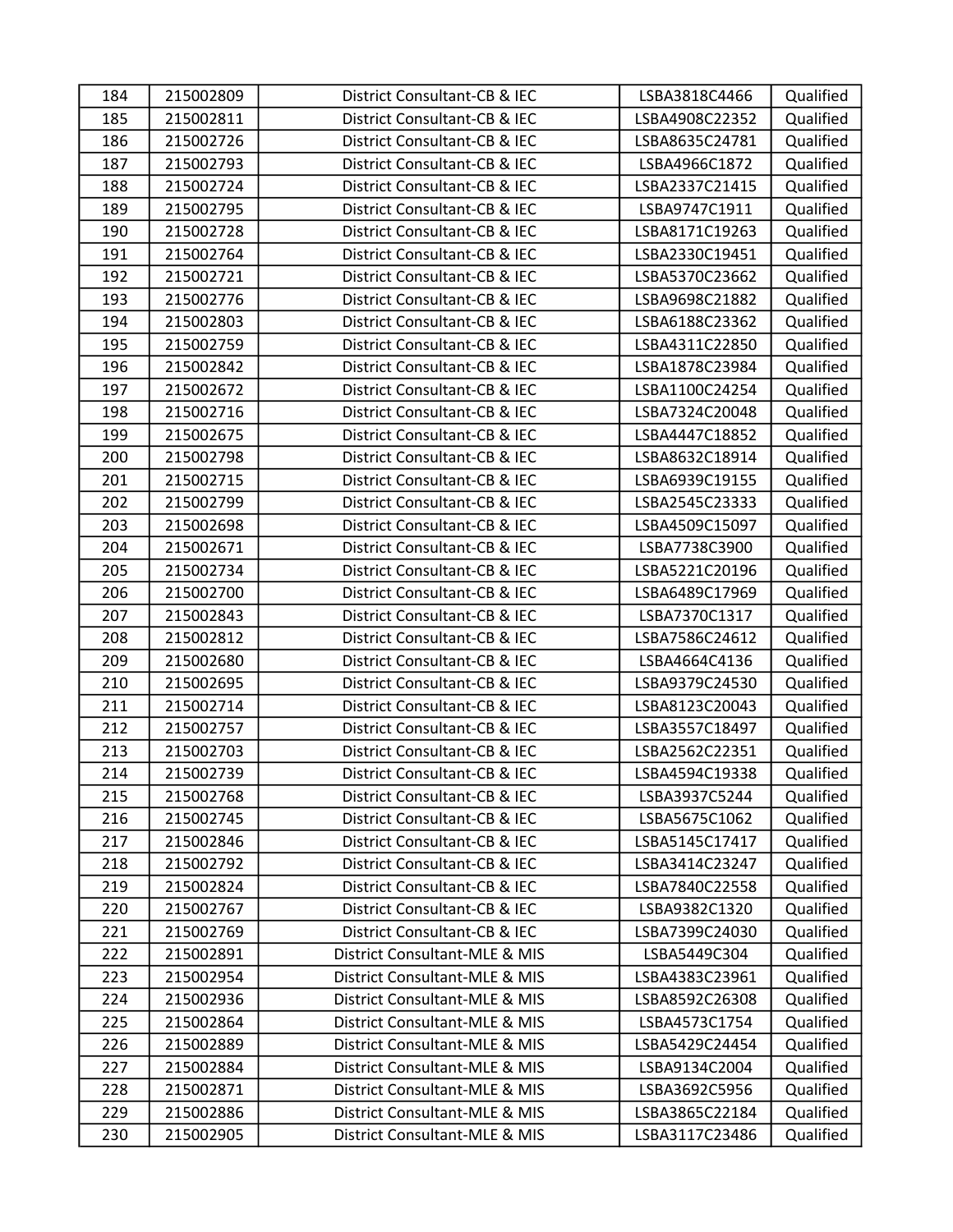| 231 | 215002879 | District Consultant-MLE & MIS | LSBA2453C152   | Qualified |
|-----|-----------|-------------------------------|----------------|-----------|
| 232 | 215002865 | District Consultant-MLE & MIS | LSBA5933C20816 | Qualified |
| 233 | 215002931 | District Consultant-MLE & MIS | LSBA7392C2721  | Qualified |
| 234 | 215002977 | District Consultant-MLE & MIS | LSBA1945C24191 | Qualified |
| 235 | 215002869 | District Consultant-MLE & MIS | LSBA5163C22062 | Qualified |
| 236 | 215002907 | District Consultant-MLE & MIS | LSBA5828C22382 | Qualified |
| 237 | 215002875 | District Consultant-MLE & MIS | LSBA5194C5990  | Qualified |
| 238 | 215002902 | District Consultant-MLE & MIS | LSBA9511C19059 | Qualified |
| 239 | 215002877 | District Consultant-MLE & MIS | LSBA3920C1894  | Qualified |
| 240 | 215002881 | District Consultant-MLE & MIS | LSBA6043C1970  | Qualified |
| 241 | 215002969 | District Consultant-MLE & MIS | LSBA5637C19571 | Qualified |
| 242 | 215002867 | District Consultant-MLE & MIS | LSBA3303C18796 | Qualified |
| 243 | 215002930 | District Consultant-MLE & MIS | LSBA1057C891   | Qualified |
| 244 | 215002868 | District Consultant-MLE & MIS | LSBA4287C1783  | Qualified |
| 245 | 215002928 | District Consultant-MLE & MIS | LSBA7511C2663  | Qualified |
| 246 | 215002937 | District Consultant-MLE & MIS | LSBA3500C1005  | Qualified |
| 247 | 215002982 | District Consultant-MLE & MIS | LSBA6377C23134 | Qualified |
| 248 | 215002959 | District Consultant-MLE & MIS | LSBA2678C5343  | Qualified |
| 249 | 215002919 | District Consultant-MLE & MIS | LSBA7831C15636 | Qualified |
| 250 | 215002878 | District Consultant-MLE & MIS | LSBA2993C20951 | Qualified |
| 251 | 215002882 | District Consultant-MLE & MIS | LSBA7900C2001  | Qualified |
| 252 | 215002933 | District Consultant-MLE & MIS | LSBA7213C23754 | Qualified |
| 253 | 215002892 | District Consultant-MLE & MIS | LSBA8148C24493 | Qualified |
| 254 | 215002904 | District Consultant-MLE & MIS | LSBA5501C22369 | Qualified |
| 255 | 215002981 | District Consultant-MLE & MIS | LSBA5314C23121 | Qualified |
| 256 | 215002920 | District Consultant-MLE & MIS | LSBA2878C4744  | Qualified |
| 257 | 215002934 | District Consultant-MLE & MIS | LSBA9108C931   | Qualified |
| 258 | 215002914 | District Consultant-MLE & MIS | LSBA1032C6705  | Qualified |
| 259 | 215002965 | District Consultant-MLE & MIS | LSBA9305C17475 | Qualified |
| 260 | 215002923 | District Consultant-MLE & MIS | LSBA4730C20127 | Qualified |
| 261 | 215002971 | District Consultant-MLE & MIS | LSBA2072C1566  | Qualified |
| 262 | 215002972 | District Consultant-MLE & MIS | LSBA6077C3700  | Qualified |
| 263 | 215002976 | District Consultant-MLE & MIS | LSBA1523C17662 | Qualified |
| 264 | 215002885 | District Consultant-MLE & MIS | LSBA8733C184   | Qualified |
| 265 | 215002979 | District Consultant-MLE & MIS | LSBA6633C1709  | Qualified |
| 266 | 215002970 | District Consultant-MLE & MIS | LSBA1505C17592 | Qualified |
| 267 | 215002887 | District Consultant-MLE & MIS | LSBA1369C19883 | Qualified |
| 268 | 215002921 | District Consultant-MLE & MIS | LSBA1829C23672 | Qualified |
| 269 | 215002955 | District Consultant-MLE & MIS | LSBA7503C1299  | Qualified |
| 270 | 215002883 | District Consultant-MLE & MIS | LSBA5351C17844 | Qualified |
| 271 | 215002926 | District Consultant-MLE & MIS | LSBA1995C822   | Qualified |
| 272 | 215002901 | District Consultant-MLE & MIS | LSBA1448C438   | Qualified |
| 273 | 215002895 | District Consultant-MLE & MIS | LSBA8000C4396  | Qualified |
| 274 | 215002888 | District Consultant-MLE & MIS | LSBA3249C2116  | Qualified |
| 275 | 215002874 | District Consultant-MLE & MIS | LSBA7544C23246 | Qualified |
| 276 | 215002952 | District Consultant-MLE & MIS | LSBA2918C5159  | Qualified |
| 277 | 215002946 | District Consultant-MLE & MIS | LSBA5676C5090  | Qualified |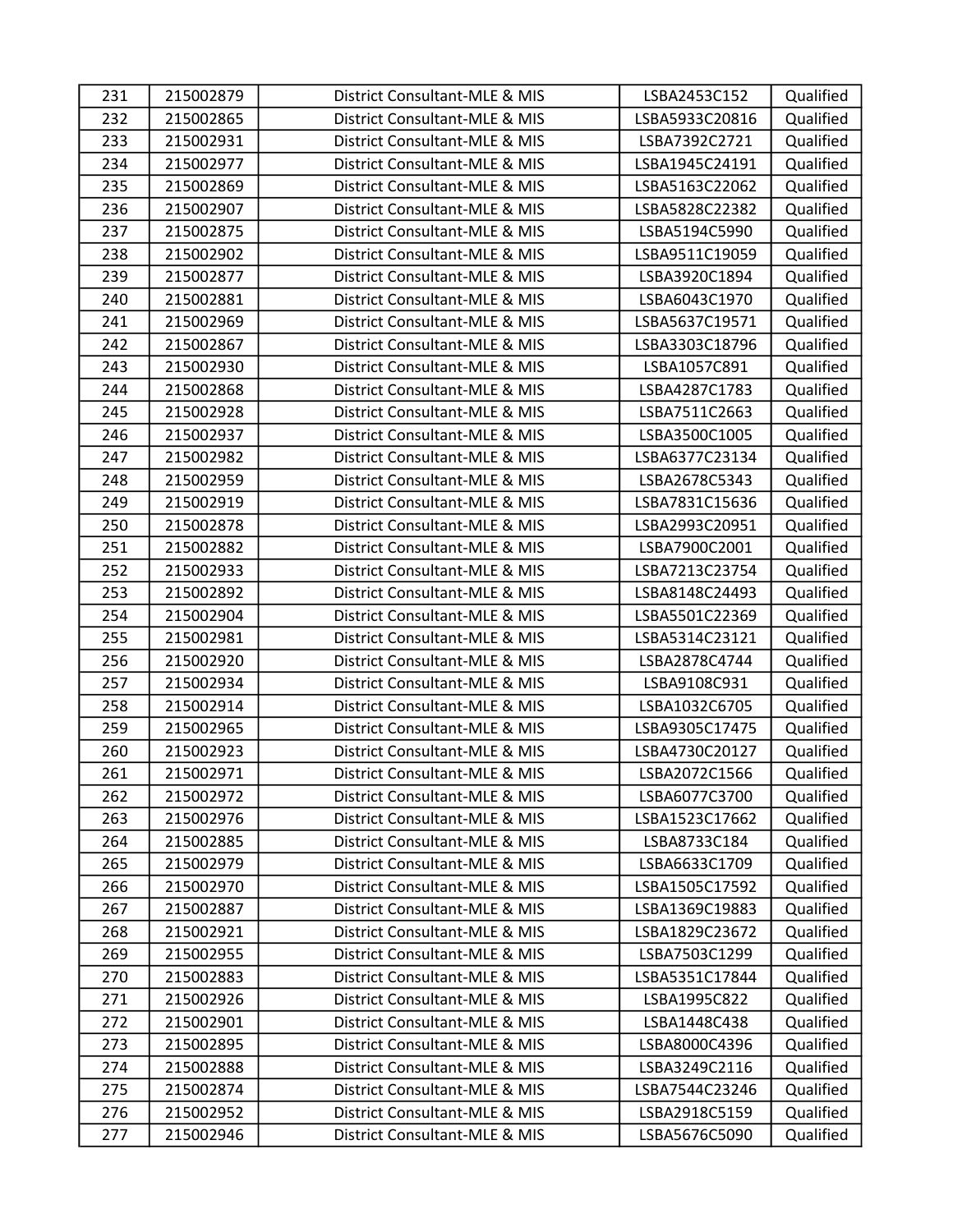| 278 | 215002903 | District Consultant-MLE & MIS   | LSBA4255C464   | Qualified |
|-----|-----------|---------------------------------|----------------|-----------|
| 279 | 215002915 | District Consultant-MLE & MIS   | LSBA2311C18156 | Qualified |
| 280 | 215002866 | District Consultant-MLE & MIS   | LSBA3749C5908  | Qualified |
| 281 | 215002945 | District Consultant-MLE & MIS   | LSBA9866C23917 | Qualified |
| 282 | 215002949 | District Consultant-MLE & MIS   | LSBA2785C7125  | Qualified |
| 283 | 215002918 | District Consultant-MLE & MIS   | LSBA2205C19185 | Qualified |
| 284 | 215002894 | District Consultant-MLE & MIS   | LSBA5511C369   | Qualified |
| 285 | 215002940 | District Consultant-MLE & MIS   | LSBA7727C18408 | Qualified |
| 286 | 215002939 | District Consultant-MLE & MIS   | LSBA4285C4990  | Qualified |
| 287 | 215002944 | District Consultant-MLE & MIS   | LSBA3611C1131  | Qualified |
| 288 | 215002898 | District Consultant-MLE & MIS   | LSBA7943C398   | Qualified |
| 289 | 215002943 | District Consultant-MLE & MIS   | LSBA5569C1113  | Qualified |
| 290 | 215002910 | District Consultant-MLE & MIS   | LSBA2217C6671  | Qualified |
| 291 | 215002978 | District Consultant-MLE & MIS   | LSBA7438C3849  | Qualified |
| 292 | 215002957 | District Consultant-MLE & MIS   | LSBA5948C5235  | Qualified |
| 293 | 215003069 | District Consultant-SLWM        | LSBA7296C24948 | Qualified |
| 294 | 215003080 | District Consultant-SLWM        | LSBA4308C7560  | Qualified |
| 295 | 215003030 | District Consultant-SLWM        | LSBA2625C26480 | Qualified |
| 296 | 215003026 | District Consultant-SLWM        | LSBA9511C3125  | Qualified |
| 297 | 215003015 | District Consultant-SLWM        | LSBA2611C22590 | Qualified |
| 298 | 215003058 | District Consultant-SLWM        | LSBA5476C24483 | Qualified |
| 299 | 215003048 | District Consultant-SLWM        | LSBA9948C17765 | Qualified |
| 300 | 215003043 | District Consultant-SLWM        | LSBA1021C7462  | Qualified |
| 301 | 215002995 | District Consultant-SLWM        | LSBA5935C4371  | Qualified |
| 302 | 215003022 | District Consultant-SLWM        | LSBA5633C22760 | Qualified |
| 303 | 215002987 | District Consultant-SLWM        | LSBA7165C1998  | Qualified |
| 304 | 215003009 | District Consultant-SLWM        | LSBA5018C24674 | Qualified |
| 305 | 215003074 | District Consultant-SLWM        | LSBA2816C25218 | Qualified |
| 306 | 215003021 | District Consultant-SLWM        | LSBA4618C1017  | Qualified |
| 307 | 215003063 | District Consultant-SLWM        | LSBA9729C23681 | Qualified |
| 308 | 215003073 | District Consultant-SLWM        | LSBA6975C24014 | Qualified |
| 309 | 215003061 | District Consultant-SLWM        | LSBA9481C19172 | Qualified |
| 310 | 215003012 | <b>District Consultant-SLWM</b> | LSBA6748C18260 | Qualified |
| 311 | 215003004 | District Consultant-SLWM        | LSBA2520C19106 | Qualified |
| 312 | 215003035 | District Consultant-SLWM        | LSBA7778C18611 | Qualified |
| 313 | 215003065 | District Consultant-SLWM        | LSBA3295C15856 | Qualified |
| 314 | 215002988 | District Consultant-SLWM        | LSBA6469C22196 | Qualified |
| 315 | 215003005 | District Consultant-SLWM        | LSBA9030C23517 | Qualified |
| 316 | 215002996 | District Consultant-SLWM        | LSBA2579C380   | Qualified |
| 317 | 215003054 | District Consultant-SLWM        | LSBA6190C18917 | Qualified |
| 318 | 215003052 | District Consultant-SLWM        | LSBA3389C6076  | Qualified |
| 319 | 215002998 | District Consultant-SLWM        | LSBA1887C4408  | Qualified |
| 320 | 215002997 | <b>District Consultant-SLWM</b> | LSBA1704C4397  | Qualified |
| 321 | 215002985 | District Consultant-SLWM        | LSBA9021C24305 | Qualified |
| 322 | 215003034 | District Consultant-SLWM        | LSBA2641C17385 | Qualified |
| 323 | 215002999 | District Consultant-SLWM        | LSBA3014C24585 | Qualified |
| 324 | 215002993 | District Consultant-SLWM        | LSBA6097C315   | Qualified |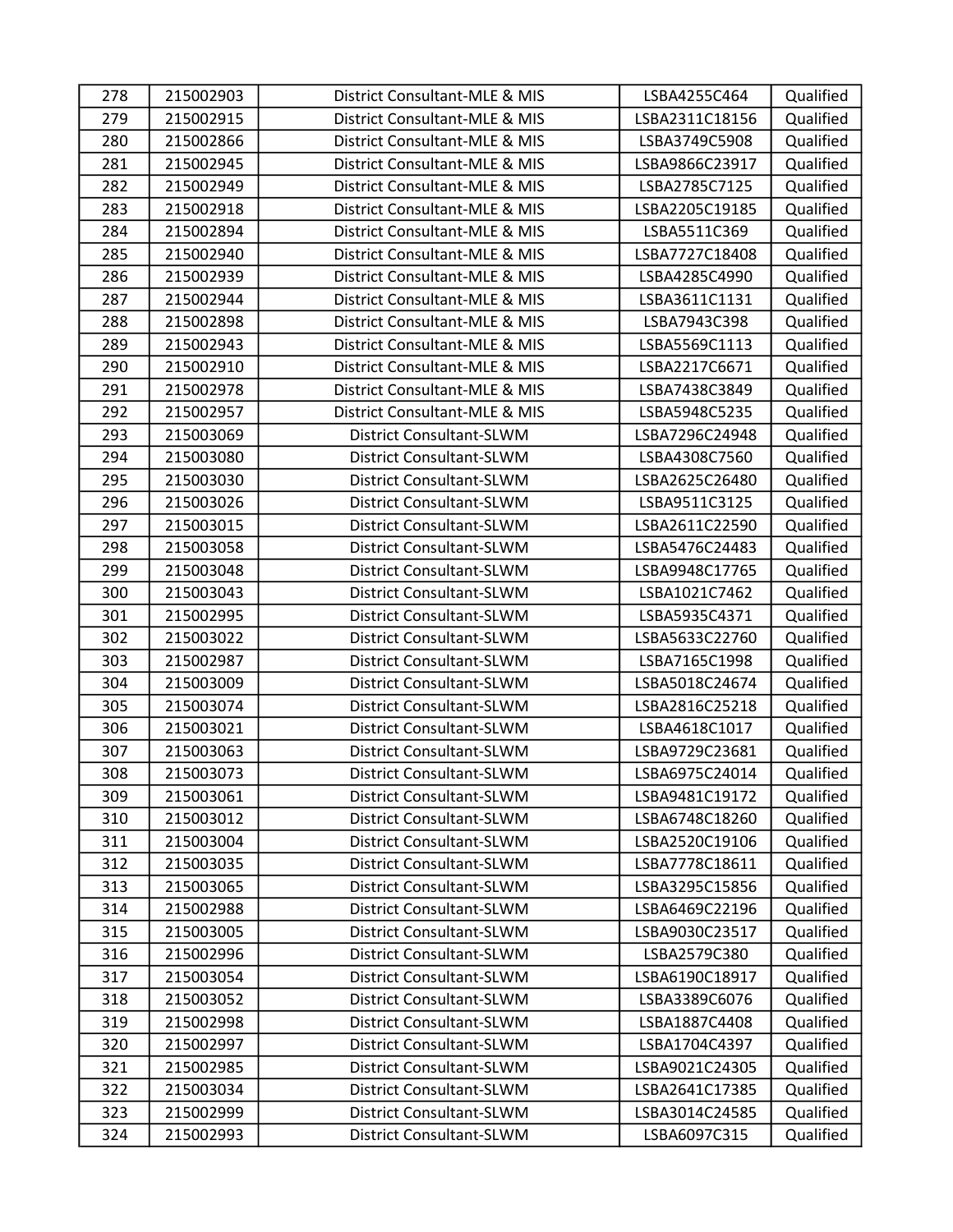| 325 | 215003059 | District Consultant-SLWM        | LSBA7157C17983 | Qualified |
|-----|-----------|---------------------------------|----------------|-----------|
| 326 | 215003078 | District Consultant-SLWM        | LSBA4321C1629  | Qualified |
| 327 | 215003079 | District Consultant-SLWM        | LSBA3931C25478 | Qualified |
| 328 | 215003013 | District Consultant-SLWM        | LSBA9180C19249 | Qualified |
| 329 | 215002989 | District Consultant-SLWM        | LSBA8651C19916 | Qualified |
| 330 | 215003016 | District Consultant-SLWM        | LSBA2698C23726 | Qualified |
| 331 | 215003014 | District Consultant-SLWM        | LSBA7391C18264 | Qualified |
| 332 | 215003072 | District Consultant-SLWM        | LSBA1427C5181  | Qualified |
| 333 | 215003040 | District Consultant-SLWM        | LSBA5918C20731 | Qualified |
| 334 | 215003003 | District Consultant-SLWM        | LSBA3332C485   | Qualified |
| 335 | 215003000 | District Consultant-SLWM        | LSBA3896C4474  | Qualified |
| 336 | 215003042 | District Consultant-SLWM        | LSBA4108C3744  | Qualified |
| 337 | 215003001 | District Consultant-SLWM        | LSBA8613C15222 | Qualified |
| 338 | 215003050 | District Consultant-SLWM        | LSBA3226C19843 | Qualified |
| 339 | 215003017 | District Consultant-SLWM        | LSBA5555C19280 | Qualified |
| 340 | 215003023 | District Consultant-SLWM        | LSBA7897C5064  | Qualified |
| 341 | 215002990 | District Consultant-SLWM        | LSBA2287C22229 | Qualified |
| 342 | 215003047 | District Consultant-SLWM        | LSBA2478C3877  | Qualified |
| 343 | 215003066 | District Consultant-SLWM        | LSBA2333C4879  | Qualified |
| 344 | 215003019 | District Consultant-SLWM        | LSBA5650C4890  | Qualified |
| 345 | 215003038 | District Consultant-SLWM        | LSBA5567C19540 | Qualified |
| 346 | 215003053 | District Consultant-SLWM        | LSBA9024C18916 | Qualified |
| 347 | 215003036 | District Consultant-SLWM        | LSBA1154C20665 | Qualified |
| 348 | 215003008 | District Consultant-SLWM        | LSBA7930C23538 | Qualified |
| 349 | 215002992 | District Consultant-SLWM        | LSBA8168C2170  | Qualified |
| 350 | 215003031 | District Consultant-SLWM        | LSBA6893C19458 | Qualified |
| 351 | 215003062 | District Consultant-SLWM        | LSBA6028C6768  | Qualified |
| 352 | 215003051 | District Consultant-SLWM        | LSBA4442C18903 | Qualified |
| 353 | 215003027 | District Consultant-SLWM        | LSBA5378C21710 | Qualified |
| 354 | 215003018 | District Consultant-SLWM        | LSBA5768C18331 | Qualified |
| 355 | 215003049 | District Consultant-SLWM        | LSBA5510C6027  | Qualified |
| 356 | 215003011 | <b>District Consultant-SLWM</b> | LSBA5832C6763  | Qualified |
| 357 | 215003064 | District Consultant-SLWM        | LSBA2854C6788  | Qualified |
| 358 | 215003029 | District Consultant-SLWM        | LSBA8619C16672 | Qualified |
| 359 | 215003046 | District Consultant-SLWM        | LSBA9527C22010 | Qualified |
| 360 | 215003081 | District Consultant-SLWM        | LSBA3563C17675 | Qualified |
| 361 | 215003181 | <b>District Coordinator</b>     | LSBA3668C20641 | Qualified |
| 362 | 215003084 | <b>District Coordinator</b>     | LSBA8361C3949  | Qualified |
| 363 | 215003124 | <b>District Coordinator</b>     | LSBA9796C19400 | Qualified |
| 364 | 215003187 | <b>District Coordinator</b>     | LSBA3490C3857  | Qualified |
| 365 | 215003146 | <b>District Coordinator</b>     | LSBA7592C4049  | Qualified |
| 366 | 215003090 | <b>District Coordinator</b>     | LSBA9339C24490 | Qualified |
| 367 | 215003134 | <b>District Coordinator</b>     | LSBA3797C24069 | Qualified |
| 368 | 215003182 | <b>District Coordinator</b>     | LSBA6787C7313  | Qualified |
| 369 | 215003188 | <b>District Coordinator</b>     | LSBA9351C23113 | Qualified |
| 370 | 215003154 | <b>District Coordinator</b>     | LSBA5623C2210  | Qualified |
| 371 | 215003140 | <b>District Coordinator</b>     | LSBA4108C24179 | Qualified |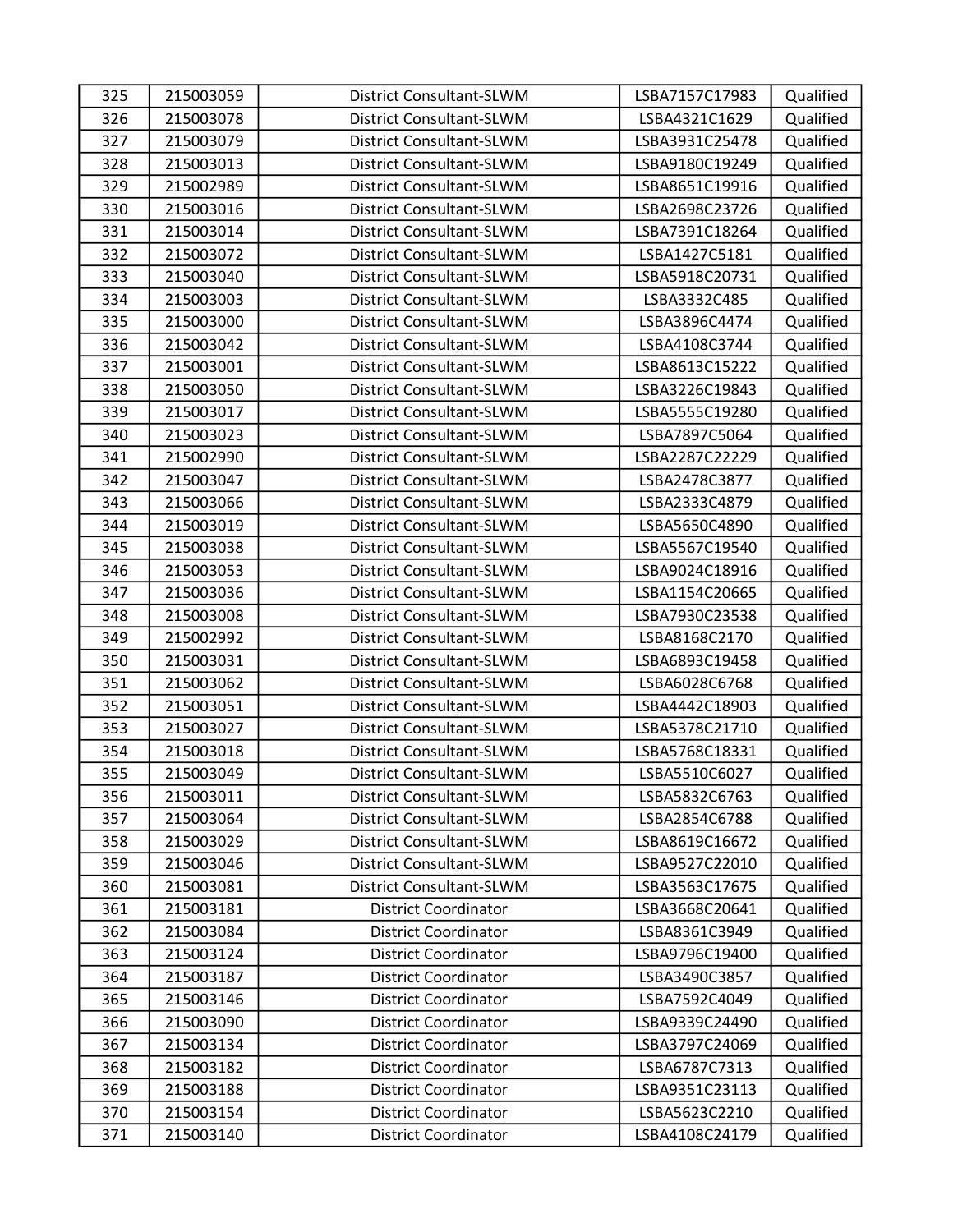| 372 | 215003129 | <b>District Coordinator</b> | LSBA4121C18565 | Qualified |
|-----|-----------|-----------------------------|----------------|-----------|
| 373 | 215003176 | <b>District Coordinator</b> | LSBA1667C3265  | Qualified |
| 374 | 215003174 | <b>District Coordinator</b> | LSBA7313C19368 | Qualified |
| 375 | 215003115 | <b>District Coordinator</b> | LSBA7929C16027 | Qualified |
| 376 | 215003136 | <b>District Coordinator</b> | LSBA3172C1473  | Qualified |
| 377 | 215003177 | <b>District Coordinator</b> | LSBA9743C17055 | Qualified |
| 378 | 215003089 | <b>District Coordinator</b> | LSBA5420C21009 | Qualified |
| 379 | 215003113 | <b>District Coordinator</b> | LSBA1810C2790  | Qualified |
| 380 | 215003149 | <b>District Coordinator</b> | LSBA1727C4116  | Qualified |
| 381 | 215003148 | <b>District Coordinator</b> | LSBA3639C1898  | Qualified |
| 382 | 215003109 | <b>District Coordinator</b> | LSBA3286C832   | Qualified |
| 383 | 215003168 | <b>District Coordinator</b> | LSBA7471C20192 | Qualified |
| 384 | 215003097 | <b>District Coordinator</b> | LSBA9731C18053 | Qualified |
| 385 | 215003121 | <b>District Coordinator</b> | LSBA1312C18427 | Qualified |
| 386 | 215003119 | <b>District Coordinator</b> | LSBA6916C23838 | Qualified |
| 387 | 215003166 | <b>District Coordinator</b> | LSBA9545C20118 | Qualified |
| 388 | 215003122 | <b>District Coordinator</b> | LSBA8731C3062  | Qualified |
| 389 | 215003106 | <b>District Coordinator</b> | LSBA3452C21393 | Qualified |
| 390 | 215003126 | <b>District Coordinator</b> | LSBA6000C1236  | Qualified |
| 391 | 215003150 | <b>District Coordinator</b> | LSBA1626C132   | Qualified |
| 392 | 215003139 | <b>District Coordinator</b> | LSBA4813C24144 | Qualified |
| 393 | 215003128 | <b>District Coordinator</b> | LSBA8694C22868 | Qualified |
| 394 | 215003142 | <b>District Coordinator</b> | LSBA2976C3862  | Qualified |
| 395 | 215003118 | <b>District Coordinator</b> | LSBA7400C16081 | Qualified |
| 396 | 215003125 | <b>District Coordinator</b> | LSBA6149C1133  | Qualified |
| 397 | 215003100 | <b>District Coordinator</b> | LSBA4720C21323 | Qualified |
| 398 | 215003111 | <b>District Coordinator</b> | LSBA3893C23776 | Qualified |
| 399 | 215003180 | <b>District Coordinator</b> | LSBA9386C26554 | Qualified |
| 400 | 215003160 | <b>District Coordinator</b> | LSBA5577C19060 | Qualified |
| 401 | 215003105 | <b>District Coordinator</b> | LSBA1792C18144 | Qualified |
| 402 | 215003082 | <b>District Coordinator</b> | LSBA5165C19722 | Qualified |
| 403 | 215003104 | <b>District Coordinator</b> | LSBA7504C24695 | Qualified |
| 404 | 215003086 | <b>District Coordinator</b> | LSBA9836C22075 | Qualified |
| 405 | 215003087 | <b>District Coordinator</b> | LSBA7427C17786 | Qualified |
| 406 | 215003101 | <b>District Coordinator</b> | LSBA5497C621   | Qualified |
| 407 | 215003138 | <b>District Coordinator</b> | LSBA3387C25376 | Qualified |
| 408 | 215003190 | <b>District Coordinator</b> | LSBA2142C18787 | Qualified |
| 409 | 215003159 | <b>District Coordinator</b> | LSBA3230C6286  | Qualified |
| 410 | 215003095 | <b>District Coordinator</b> | LSBA1130C393   | Qualified |
| 411 | 215003131 | <b>District Coordinator</b> | LSBA8844C21829 | Qualified |
| 412 | 215003175 | <b>District Coordinator</b> | LSBA8459C24999 | Qualified |
| 413 | 215003117 | <b>District Coordinator</b> | LSBA3041C24982 | Qualified |
| 414 | 215003163 | <b>District Coordinator</b> | LSBA9097C18124 | Qualified |
| 415 | 215003171 | <b>District Coordinator</b> | LSBA2236C23796 | Qualified |
| 416 | 215003158 | <b>District Coordinator</b> | LSBA2102C19030 | Qualified |
| 417 | 215003123 | <b>District Coordinator</b> | LSBA5641C21620 | Qualified |
| 418 | 215003151 | <b>District Coordinator</b> | LSBA9077C20955 | Qualified |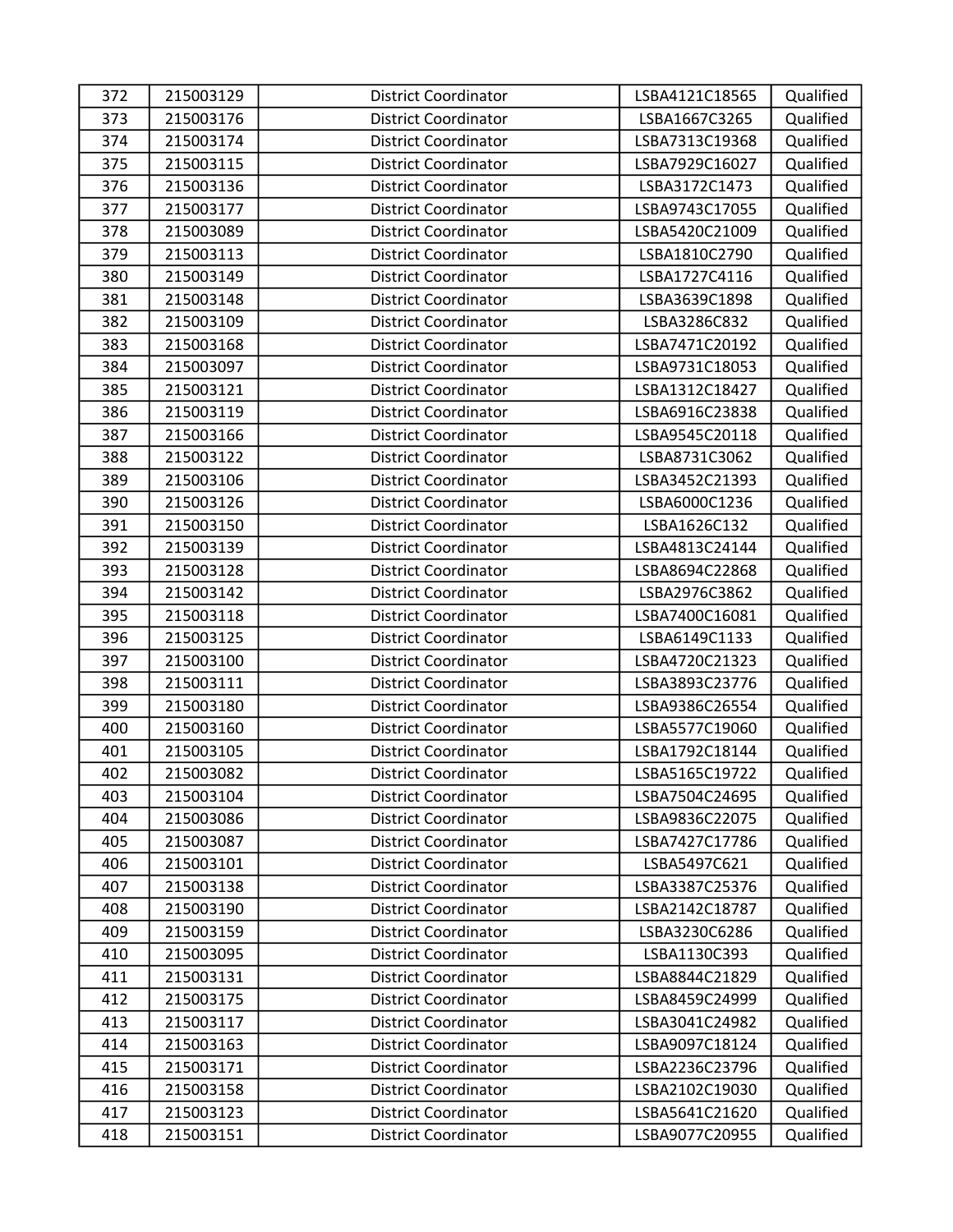| 419 | 215003179 | <b>District Coordinator</b> | LSBA3120C1328  | Qualified |
|-----|-----------|-----------------------------|----------------|-----------|
| 420 | 215003096 | <b>District Coordinator</b> | LSBA4735C25948 | Qualified |
| 421 | 215003145 | <b>District Coordinator</b> | LSBA1253C23222 | Qualified |
| 422 | 215003091 | <b>District Coordinator</b> | LSBA6629C18995 | Qualified |
| 423 | 215003088 | <b>District Coordinator</b> | LSBA5499C4237  | Qualified |
| 424 | 215003133 | <b>District Coordinator</b> | LSBA4857C22947 | Qualified |
| 425 | 215003153 | <b>District Coordinator</b> | LSBA3844C22272 | Qualified |
| 426 | 215003141 | <b>District Coordinator</b> | LSBA3980C23106 | Qualified |
| 427 | 215003189 | <b>District Coordinator</b> | LSBA5094C24219 | Qualified |
| 428 | 215003107 | <b>District Coordinator</b> | LSBA7538C26164 | Qualified |
| 429 | 215003093 | <b>District Coordinator</b> | LSBA8383C19933 | Qualified |
| 430 | 215003170 | <b>District Coordinator</b> | LSBA5140C21511 | Qualified |
| 431 | 215003132 | <b>District Coordinator</b> | LSBA5685C7287  | Qualified |
| 432 | 215003092 | <b>District Coordinator</b> | LSBA9058C350   | Qualified |
| 433 | 215003120 | <b>District Coordinator</b> | LSBA8546C1050  | Qualified |
| 434 | 215003169 | <b>District Coordinator</b> | LSBA3869C18351 | Qualified |
| 435 | 215003094 | <b>District Coordinator</b> | LSBA4007C2222  | Qualified |
| 436 | 215003172 | <b>District Coordinator</b> | LSBA3275C22675 | Qualified |
| 437 | 215003144 | <b>District Coordinator</b> | LSBA7175C20844 | Qualified |
| 438 | 215003102 | <b>District Coordinator</b> | LSBA4954C15381 | Qualified |
| 439 | 215003114 | <b>District Coordinator</b> | LSBA1230C16022 | Qualified |
| 440 | 212001292 | <b>Block Coordinator</b>    | LSBA9148C18999 | Qualified |
| 441 | 212001850 | <b>Block Coordinator</b>    | LSBA9087C23265 | Qualified |
| 442 | 211001626 | <b>Block Coordinator</b>    | LSBA2832C6686  | Qualified |
| 443 | 212000577 | <b>Block Coordinator</b>    | LSBA8572C21038 | Qualified |
| 444 | 212000725 | <b>Block Coordinator</b>    | LSBA1189C21543 | Qualified |
| 445 | 211001163 | <b>Block Coordinator</b>    | LSBA1859C22936 | Qualified |
| 446 | 211001071 | <b>Block Coordinator</b>    | LSBA8539C776   | Qualified |
| 447 | 212001872 | <b>Block Coordinator</b>    | LSBA2614C24425 | Qualified |
| 448 | 212001481 | <b>Block Coordinator</b>    | LSBA4445C19504 | Qualified |
| 449 | 212001505 | <b>Block Coordinator</b>    | LSBA7775C19613 | Qualified |
| 450 | 211000294 | <b>Block Coordinator</b>    | LSBA9788C4754  | Qualified |
| 451 | 211002300 | <b>Block Coordinator</b>    | LSBA8493C17439 | Qualified |
| 452 | 211001070 | <b>Block Coordinator</b>    | LSBA3165C771   | Qualified |
| 453 | 211001668 | <b>Block Coordinator</b>    | LSBA3129C15930 | Qualified |
| 454 | 211001747 | <b>Block Coordinator</b>    | LSBA8937C16905 | Qualified |
| 455 | 211001017 | <b>Block Coordinator</b>    | LSBA1520C4485  | Qualified |
| 456 | 211002278 | <b>Block Coordinator</b>    | LSBA5560C17220 | Qualified |
| 457 | 211001200 | <b>Block Coordinator</b>    | LSBA9795C1577  | Qualified |
| 458 | 211001676 | <b>Block Coordinator</b>    | LSBA2272C16001 | Qualified |
| 459 | 211000955 | <b>Block Coordinator</b>    | LSBA2848C1830  | Qualified |
| 460 | 211000083 | <b>Block Coordinator</b>    | LSBA8119C5919  | Qualified |
| 461 | 211000972 | <b>Block Coordinator</b>    | LSBA3372C146   | Qualified |
| 462 | 212001917 | <b>Block Coordinator</b>    | LSBA2868C23476 | Qualified |
| 463 | 212002097 | <b>Block Coordinator</b>    | LSBA8187C23109 | Qualified |
| 464 | 212001473 | <b>Block Coordinator</b>    | LSBA5191C19473 | Qualified |
| 465 | 212000680 | <b>Block Coordinator</b>    | LSBA9749C21414 | Qualified |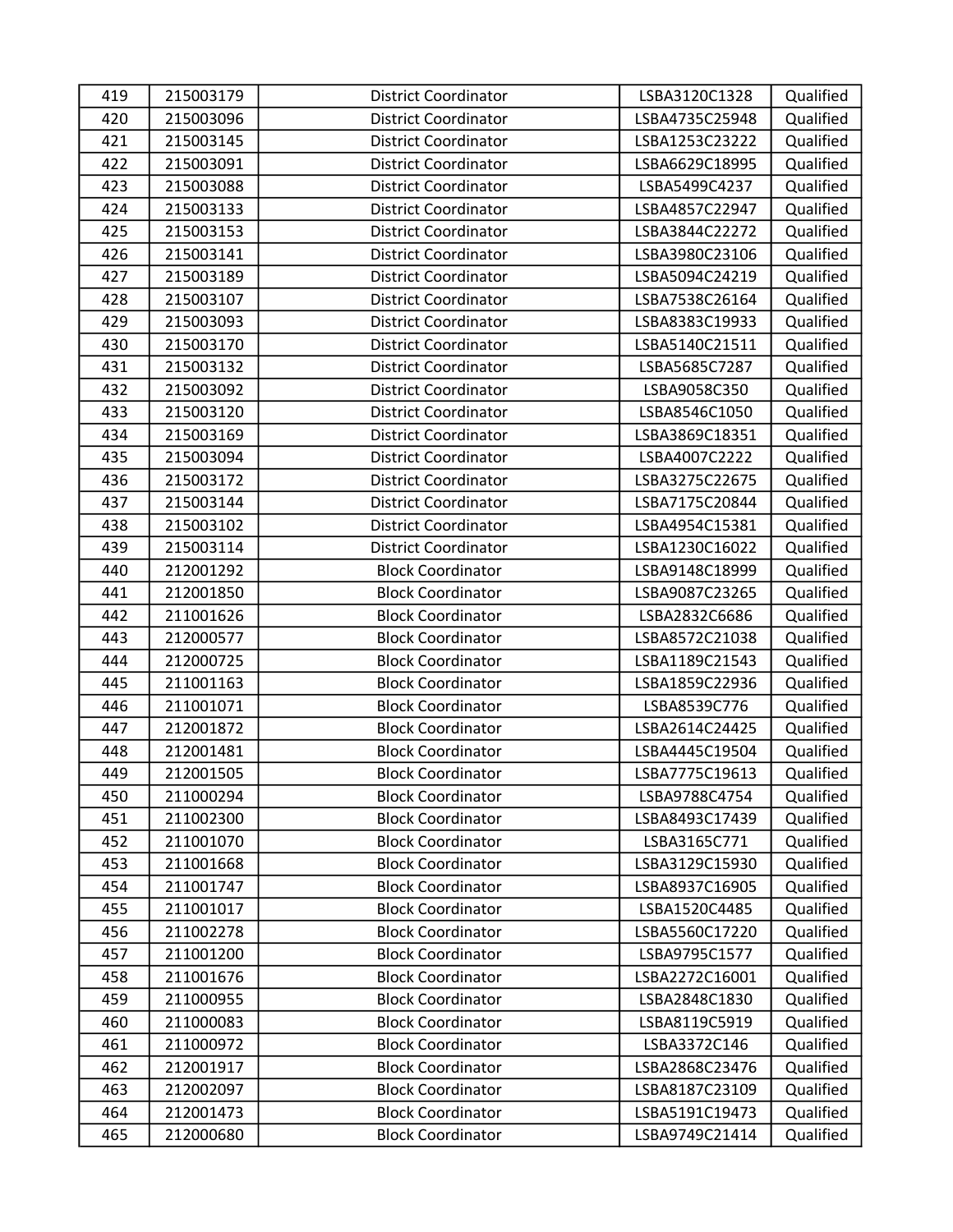| 466 | 212000560 | <b>Block Coordinator</b> | LSBA5915C20985 | Qualified |
|-----|-----------|--------------------------|----------------|-----------|
| 467 | 212002090 | <b>Block Coordinator</b> | LSBA6179C24185 | Qualified |
| 468 | 212001930 | <b>Block Coordinator</b> | LSBA2110C23522 | Qualified |
| 469 | 212002418 | <b>Block Coordinator</b> | LSBA3759C25881 | Qualified |
| 470 | 212001517 | <b>Block Coordinator</b> | LSBA1788C19667 | Qualified |
| 471 | 212001451 | <b>Block Coordinator</b> | LSBA6462C19403 | Qualified |
| 472 | 212000735 | <b>Block Coordinator</b> | LSBA2110C21577 | Qualified |
| 473 | 212001466 | <b>Block Coordinator</b> | LSBA1891C19446 | Qualified |
| 474 | 212001501 | <b>Block Coordinator</b> | LSBA8550C19595 | Qualified |
| 475 | 212000821 | <b>Block Coordinator</b> | LSBA7033C22903 | Qualified |
| 476 | 212000699 | <b>Block Coordinator</b> | LSBA8456C21455 | Qualified |
| 477 | 212001892 | <b>Block Coordinator</b> | LSBA5954C24538 | Qualified |
| 478 | 211002164 | <b>Block Coordinator</b> | LSBA9219C17902 | Qualified |
| 479 | 211001202 | <b>Block Coordinator</b> | LSBA1281C17621 | Qualified |
| 480 | 211000111 | <b>Block Coordinator</b> | LSBA3707C4087  | Qualified |
| 481 | 211001779 | <b>Block Coordinator</b> | LSBA6859C7323  | Qualified |
| 482 | 211001793 | <b>Block Coordinator</b> | LSBA9893C7464  | Qualified |
| 483 | 211001223 | <b>Block Coordinator</b> | LSBA8276C1720  | Qualified |
| 484 | 211002292 | <b>Block Coordinator</b> | LSBA4330C18612 | Qualified |
| 485 | 211001662 | <b>Block Coordinator</b> | LSBA3345C15896 | Qualified |
| 486 | 211001625 | <b>Block Coordinator</b> | LSBA3567C15460 | Qualified |
| 487 | 211001026 | <b>Block Coordinator</b> | LSBA4713C517   | Qualified |
| 488 | 212002423 | <b>Block Coordinator</b> | LSBA1710C25921 | Qualified |
| 489 | 212000923 | <b>Block Coordinator</b> | LSBA7038C20777 | Qualified |
| 490 | 212001338 | <b>Block Coordinator</b> | LSBA8192C19117 | Qualified |
| 491 | 212000849 | <b>Block Coordinator</b> | LSBA1383C20637 | Qualified |
| 492 | 212002447 | <b>Block Coordinator</b> | LSBA8437C26070 | Qualified |
| 493 | 212000590 | <b>Block Coordinator</b> | LSBA1619C21177 | Qualified |
| 494 | 212002502 | <b>Block Coordinator</b> | LSBA2823C26327 | Qualified |
| 495 | 212002506 | <b>Block Coordinator</b> | LSBA7656C26332 | Qualified |
| 496 | 212002051 | <b>Block Coordinator</b> | LSBA6416C24101 | Qualified |
| 497 | 212001275 | <b>Block Coordinator</b> | LSBA3752C18951 | Qualified |
| 498 | 212001497 | <b>Block Coordinator</b> | LSBA8610C19573 | Qualified |
| 499 | 212002581 | <b>Block Coordinator</b> | LSBA6713C26522 | Qualified |
| 500 | 211001093 | <b>Block Coordinator</b> | LSBA2005C24835 | Qualified |
| 501 | 211000142 | <b>Block Coordinator</b> | LSBA2497C4212  | Qualified |
| 502 | 211000442 | <b>Block Coordinator</b> | LSBA5497C5577  | Qualified |
| 503 | 211001542 | <b>Block Coordinator</b> | LSBA3185C7815  | Qualified |
| 504 | 211002203 | <b>Block Coordinator</b> | LSBA2003C18130 | Qualified |
| 505 | 211002372 | <b>Block Coordinator</b> | LSBA6104C17697 | Qualified |
| 506 | 211000277 | <b>Block Coordinator</b> | LSBA8383C2569  | Qualified |
| 507 | 211002299 | <b>Block Coordinator</b> | LSBA6449C17426 | Qualified |
| 508 | 211000982 | <b>Block Coordinator</b> | LSBA1898C260   | Qualified |
| 509 | 211002217 | <b>Block Coordinator</b> | LSBA6101C18261 | Qualified |
| 510 | 211001201 | <b>Block Coordinator</b> | LSBA8206C1603  | Qualified |
| 511 | 211000171 | <b>Block Coordinator</b> | LSBA2864C2164  | Qualified |
| 512 | 211001780 | <b>Block Coordinator</b> | LSBA2195C7332  | Qualified |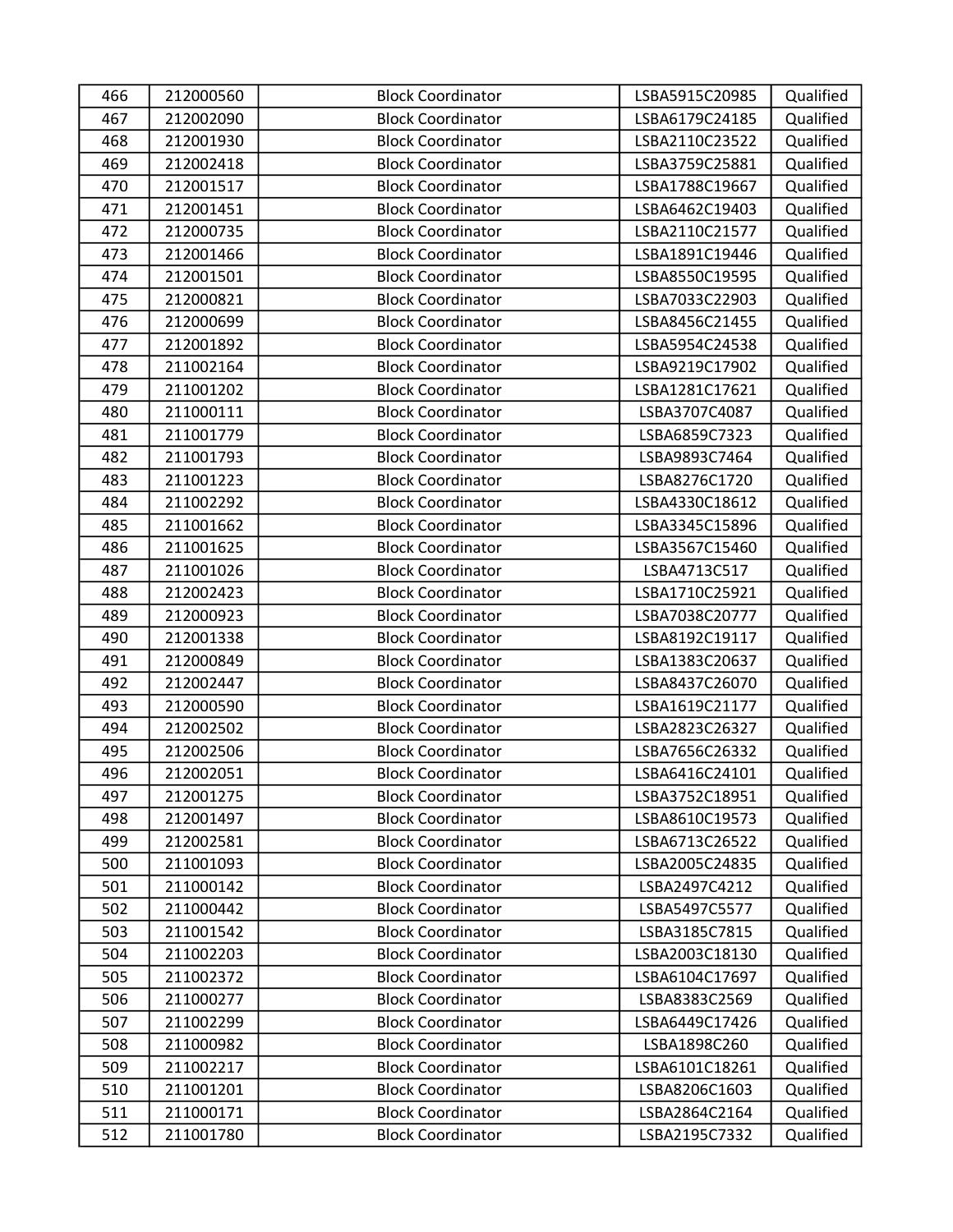| 513 | 211000956 | <b>Block Coordinator</b> | LSBA5519C53    | Qualified |
|-----|-----------|--------------------------|----------------|-----------|
| 514 | 211000140 | <b>Block Coordinator</b> | LSBA4176C4194  | Qualified |
| 515 | 211000479 | <b>Block Coordinator</b> | LSBA2258C3792  | Qualified |
| 516 | 211000079 | <b>Block Coordinator</b> | LSBA2178C3903  | Qualified |
| 517 | 211001576 | <b>Block Coordinator</b> | LSBA3975C15084 | Qualified |
| 518 | 212001954 | <b>Block Coordinator</b> | LSBA7726C23629 | Qualified |
| 519 | 212002042 | <b>Block Coordinator</b> | LSBA4497C24073 | Qualified |
| 520 | 212000592 | <b>Block Coordinator</b> | LSBA9700C21178 | Qualified |
| 521 | 212001422 | <b>Block Coordinator</b> | LSBA8911C20260 | Qualified |
| 522 | 212000851 | <b>Block Coordinator</b> | LSBA2517C22951 | Qualified |
| 523 | 212002595 | <b>Block Coordinator</b> | LSBA3490C26552 | Qualified |
| 524 | 212000723 | <b>Block Coordinator</b> | LSBA5282C21534 | Qualified |
| 525 | 212000768 | <b>Block Coordinator</b> | LSBA8851C20463 | Qualified |
| 526 | 212000624 | <b>Block Coordinator</b> | LSBA2707C22392 | Qualified |
| 527 | 212001263 | <b>Block Coordinator</b> | LSBA6524C19872 | Qualified |
| 528 | 212002045 | <b>Block Coordinator</b> | LSBA3070C24091 | Qualified |
| 529 | 212001823 | <b>Block Coordinator</b> | LSBA1785C24251 | Qualified |
| 530 | 212000831 | <b>Block Coordinator</b> | LSBA4916C20603 | Qualified |
| 531 | 212001377 | <b>Block Coordinator</b> | LSBA3807C20120 | Qualified |
| 532 | 212001948 | <b>Block Coordinator</b> | LSBA5263C24704 | Qualified |
| 533 | 212001483 | <b>Block Coordinator</b> | LSBA5211C25263 | Qualified |
| 534 | 212002600 | <b>Block Coordinator</b> | LSBA2834C25300 | Qualified |
| 535 | 212001321 | <b>Block Coordinator</b> | LSBA6121C19089 | Qualified |
| 536 | 212001460 | <b>Block Coordinator</b> | LSBA4440C19431 | Qualified |
| 537 | 212000766 | <b>Block Coordinator</b> | LSBA9253C21635 | Qualified |
| 538 | 212001958 | <b>Block Coordinator</b> | LSBA8513C24730 | Qualified |
| 539 | 212002076 | <b>Block Coordinator</b> | LSBA9794C24143 | Qualified |
| 540 | 212000581 | <b>Block Coordinator</b> | LSBA5194C21048 | Qualified |
| 541 | 212001470 | <b>Block Coordinator</b> | LSBA1582C19469 | Qualified |
| 542 | 212000637 | <b>Block Coordinator</b> | LSBA1834C21317 | Qualified |
| 543 | 211001721 | <b>Block Coordinator</b> | LSBA8963C16397 | Qualified |
| 544 | 211000968 | <b>Block Coordinator</b> | LSBA2016C6011  | Qualified |
| 545 | 211000291 | <b>Block Coordinator</b> | LSBA6728C2607  | Qualified |
| 546 | 211001008 | <b>Block Coordinator</b> | LSBA8590C23431 | Qualified |
| 547 | 211002220 | <b>Block Coordinator</b> | LSBA5322C18276 | Qualified |
| 548 | 211000304 | <b>Block Coordinator</b> | LSBA3864C2651  | Qualified |
| 549 | 211002251 | <b>Block Coordinator</b> | LSBA1693C18423 | Qualified |
| 550 | 211001165 | <b>Block Coordinator</b> | LSBA1381C1347  | Qualified |
| 551 | 211001703 | <b>Block Coordinator</b> | LSBA6438C16099 | Qualified |
| 552 | 211000997 | <b>Block Coordinator</b> | LSBA7875C6224  | Qualified |
| 553 | 211001121 | <b>Block Coordinator</b> | LSBA4192C5048  | Qualified |
| 554 | 211002154 | <b>Block Coordinator</b> | LSBA1997C17842 | Qualified |
| 555 | 211001582 | <b>Block Coordinator</b> | LSBA1806C15137 | Qualified |
| 556 | 211001199 | <b>Block Coordinator</b> | LSBA1033C1568  | Qualified |
| 557 | 211001665 | <b>Block Coordinator</b> | LSBA3849C15926 | Qualified |
| 558 | 211000433 | <b>Block Coordinator</b> | LSBA8929C3539  | Qualified |
| 559 | 211002329 | <b>Block Coordinator</b> | LSBA2577C17605 | Qualified |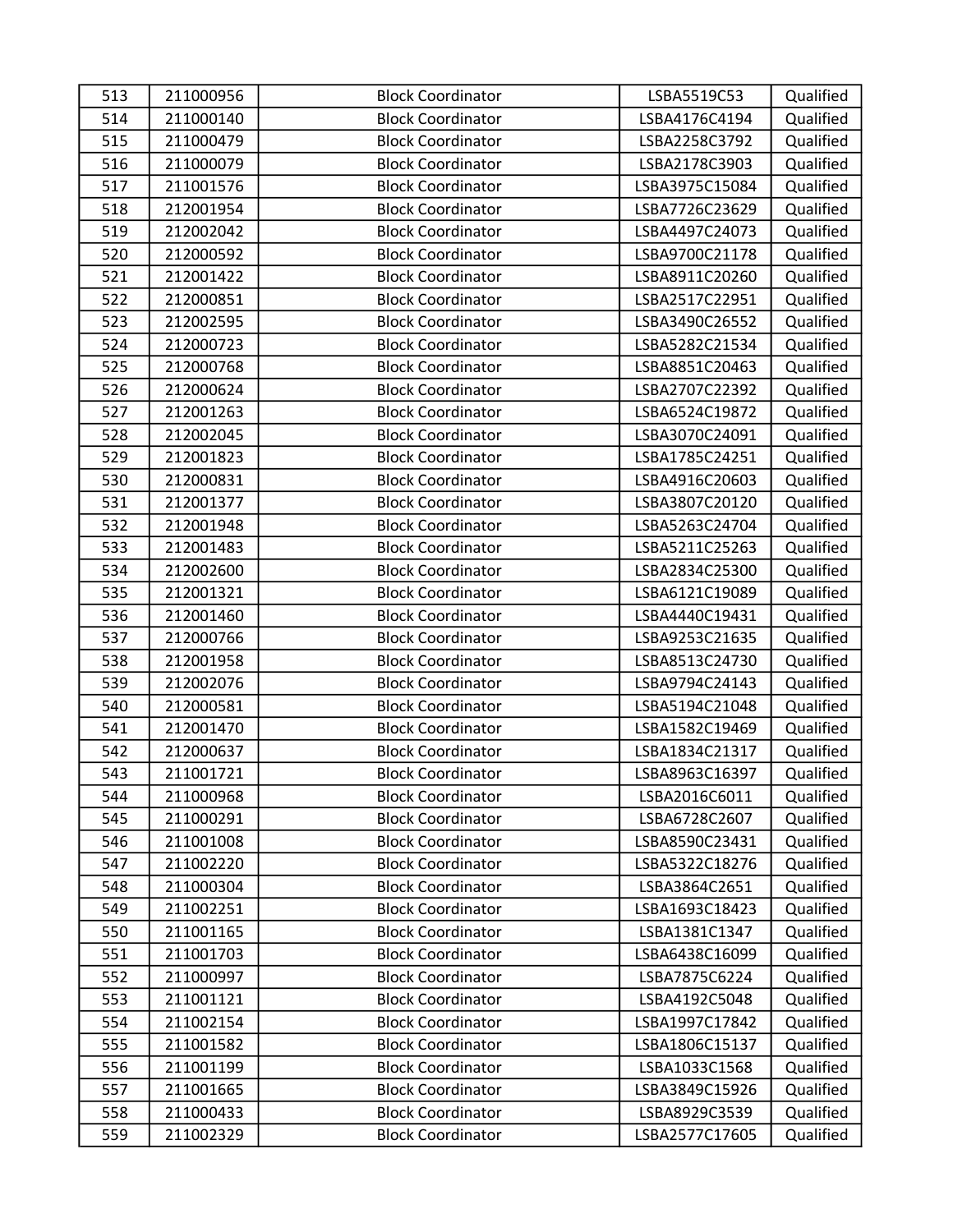| 560 | 211001773 | <b>Block Coordinator</b> | LSBA2130C7300  | Qualified |
|-----|-----------|--------------------------|----------------|-----------|
| 561 | 211001718 | <b>Block Coordinator</b> | LSBA9007C7065  | Qualified |
| 562 | 211000116 | <b>Block Coordinator</b> | LSBA3819C1899  | Qualified |
| 563 | 211001056 | <b>Block Coordinator</b> | LSBA6652C20066 | Qualified |
| 564 | 211001047 | <b>Block Coordinator</b> | LSBA9274C655   | Qualified |
| 565 | 211000414 | <b>Block Coordinator</b> | LSBA7765C5266  | Qualified |
| 566 | 211000423 | <b>Block Coordinator</b> | LSBA9252C3419  | Qualified |
| 567 | 211001066 | <b>Block Coordinator</b> | LSBA3600C766   | Qualified |
| 568 | 211002219 | <b>Block Coordinator</b> | LSBA3335C18271 | Qualified |
| 569 | 211001748 | <b>Block Coordinator</b> | LSBA4492C7204  | Qualified |
| 570 | 211001741 | <b>Block Coordinator</b> | LSBA6432C16800 | Qualified |
| 571 | 211000134 | <b>Block Coordinator</b> | LSBA6874C4157  | Qualified |
| 572 | 211000973 | <b>Block Coordinator</b> | LSBA5879C1930  | Qualified |
| 573 | 211000332 | <b>Block Coordinator</b> | LSBA7278C2854  | Qualified |
| 574 | 211002357 | <b>Block Coordinator</b> | LSBA3655C17668 | Qualified |
| 575 | 211001578 | <b>Block Coordinator</b> | LSBA6233C15091 | Qualified |
| 576 | 211000243 | <b>Block Coordinator</b> | LSBA3136C4532  | Qualified |
| 577 | 211001678 | <b>Block Coordinator</b> | LSBA5272C16002 | Qualified |
| 578 | 212001818 | <b>Block Coordinator</b> | LSBA9799C23172 | Qualified |
| 579 | 212001467 | <b>Block Coordinator</b> | LSBA6336C19449 | Qualified |
| 580 | 212002092 | <b>Block Coordinator</b> | LSBA6594C24190 | Qualified |
| 581 | 212000550 | <b>Block Coordinator</b> | LSBA4466C22143 | Qualified |
| 582 | 212001339 | <b>Block Coordinator</b> | LSBA7792C20014 | Qualified |
| 583 | 212001452 | <b>Block Coordinator</b> | LSBA6029C19408 | Qualified |
| 584 | 212001916 | <b>Block Coordinator</b> | LSBA7759C24603 | Qualified |
| 585 | 212001509 | <b>Block Coordinator</b> | LSBA9232C19630 | Qualified |
| 586 | 212001910 | <b>Block Coordinator</b> | LSBA2982C23465 | Qualified |
| 587 | 212001375 | <b>Block Coordinator</b> | LSBA6030C19238 | Qualified |
| 588 | 212000618 | <b>Block Coordinator</b> | LSBA1550C21272 | Qualified |
| 589 | 212002391 | <b>Block Coordinator</b> | LSBA6891C25703 | Qualified |
| 590 | 212000805 | <b>Block Coordinator</b> | LSBA3716C20579 | Qualified |
| 591 | 212000794 | <b>Block Coordinator</b> | LSBA1687C21754 | Qualified |
| 592 | 212000683 | <b>Block Coordinator</b> | LSBA8959C21416 | Qualified |
| 593 | 212001941 | <b>Block Coordinator</b> | LSBA8368C23571 | Qualified |
| 594 | 212002501 | <b>Block Coordinator</b> | LSBA9955C24887 | Qualified |
| 595 | 212000595 | <b>Block Coordinator</b> | LSBA8816C22285 | Qualified |
| 596 | 212000926 | <b>Block Coordinator</b> | LSBA5741C20781 | Qualified |
| 597 | 212002498 | <b>Block Coordinator</b> | LSBA7885C26311 | Qualified |
| 598 | 212000555 | <b>Block Coordinator</b> | LSBA3707C22166 | Qualified |
| 599 | 212000695 | <b>Block Coordinator</b> | LSBA1697C21448 | Qualified |
| 600 | 212001418 | <b>Block Coordinator</b> | LSBA2015C20236 | Qualified |
| 601 | 212000842 | <b>Block Coordinator</b> | LSBA8507C20629 | Qualified |
| 602 | 212000645 | <b>Block Coordinator</b> | LSBA9665C21330 | Qualified |
| 603 | 212001319 | <b>Block Coordinator</b> | LSBA9249C19988 | Qualified |
| 604 | 212001515 | <b>Block Coordinator</b> | LSBA4693C19660 | Qualified |
| 605 | 212002488 | <b>Block Coordinator</b> | LSBA6308C24830 | Qualified |
| 606 | 212001926 | <b>Block Coordinator</b> | LSBA8745C23514 | Qualified |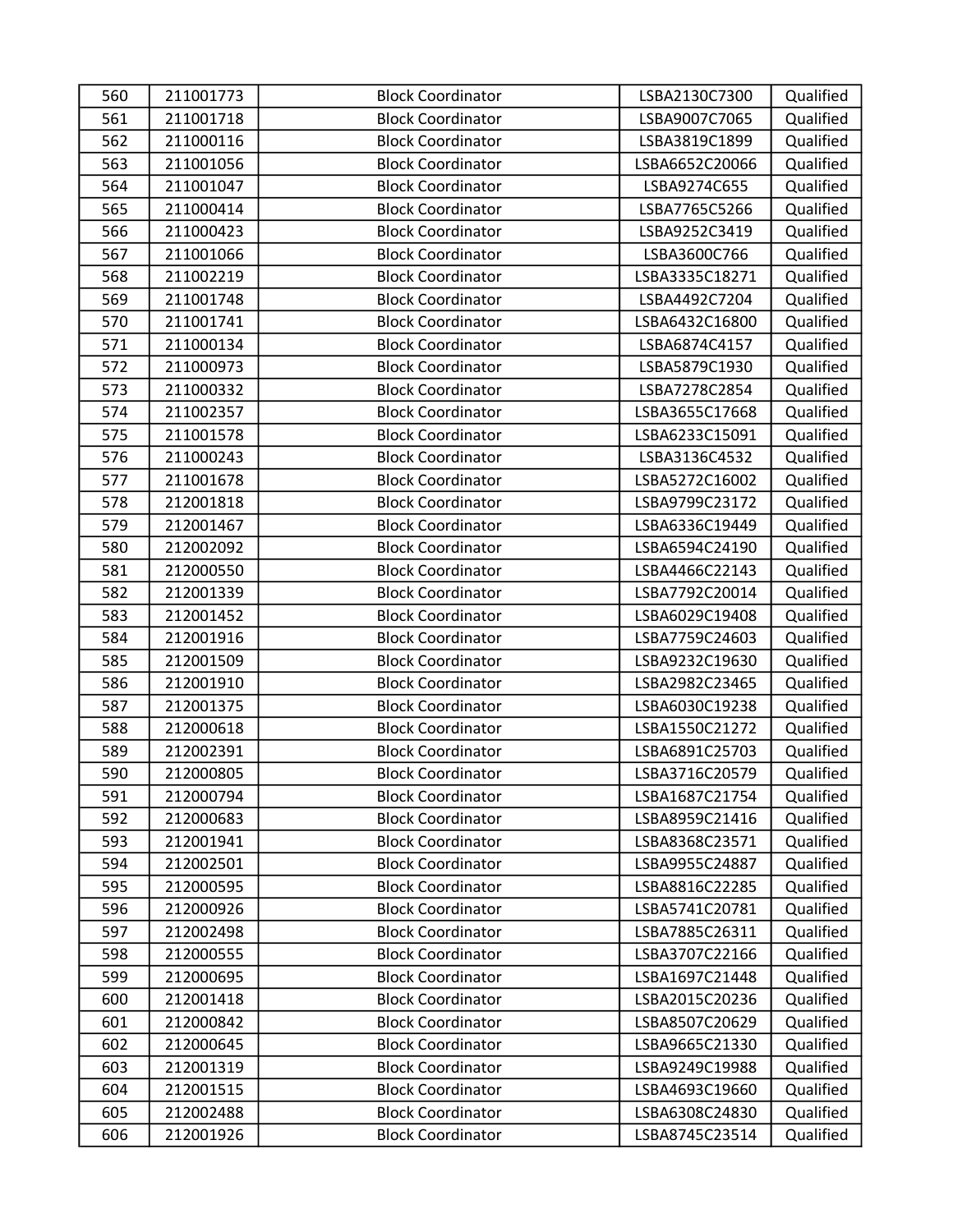| 607 | 212002386 | <b>Block Coordinator</b> | LSBA7650C25692 | Qualified |
|-----|-----------|--------------------------|----------------|-----------|
| 608 | 212000773 | <b>Block Coordinator</b> | LSBA3575C22813 | Qualified |
| 609 | 212000567 | <b>Block Coordinator</b> | LSBA8429C22192 | Qualified |
| 610 | 212000858 | <b>Block Coordinator</b> | LSBA4937C21849 | Qualified |
| 611 | 212001871 | <b>Block Coordinator</b> | LSBA6602C23323 | Qualified |
| 612 | 212002382 | <b>Block Coordinator</b> | LSBA9262C25650 | Qualified |
| 613 | 212001253 | <b>Block Coordinator</b> | LSBA2323C18902 | Qualified |
| 614 | 212001370 | <b>Block Coordinator</b> | LSBA3248C19189 | Qualified |
| 615 | 211001073 | <b>Block Coordinator</b> | LSBA2213C4764  | Qualified |
| 616 | 211000438 | <b>Block Coordinator</b> | LSBA9884C5536  | Qualified |
| 617 | 211000460 | <b>Block Coordinator</b> | LSBA5136C5658  | Qualified |
| 618 | 211001646 | <b>Block Coordinator</b> | LSBA3024C15623 | Qualified |
| 619 | 211000978 | <b>Block Coordinator</b> | LSBA2023C2037  | Qualified |
| 620 | 211002345 | <b>Block Coordinator</b> | LSBA5078C17645 | Qualified |
| 621 | 211002240 | <b>Block Coordinator</b> | LSBA4772C18371 | Qualified |
| 622 | 211000119 | <b>Block Coordinator</b> | LSBA9013C1906  | Qualified |
| 623 | 211001151 | <b>Block Coordinator</b> | LSBA3726C16966 | Qualified |
| 624 | 211000308 | <b>Block Coordinator</b> | LSBA8918C4867  | Qualified |
| 625 | 211000095 | <b>Block Coordinator</b> | LSBA5535C5958  | Qualified |
| 626 | 211000401 | <b>Block Coordinator</b> | LSBA2000C3280  | Qualified |
| 627 | 211000473 | <b>Block Coordinator</b> | LSBA8167C5696  | Qualified |
| 628 | 211001557 | <b>Block Coordinator</b> | LSBA5542C8294  | Qualified |
| 629 | 211001156 | <b>Block Coordinator</b> | LSBA8535C7242  | Qualified |
| 630 | 211000398 | <b>Block Coordinator</b> | LSBA8355C3267  | Qualified |
| 631 | 211001166 | <b>Block Coordinator</b> | LSBA7028C1356  | Qualified |
| 632 | 211000465 | <b>Block Coordinator</b> | LSBA9493C5687  | Qualified |
| 633 | 211002328 | <b>Block Coordinator</b> | LSBA1823C18689 | Qualified |
| 634 | 211002205 | <b>Block Coordinator</b> | LSBA3376C18135 | Qualified |
| 635 | 211001734 | <b>Block Coordinator</b> | LSBA6683C16667 | Qualified |
| 636 | 211001049 | <b>Block Coordinator</b> | LSBA9605C665   | Qualified |
| 637 | 211000307 | <b>Block Coordinator</b> | LSBA5229C4866  | Qualified |
| 638 | 211000495 | <b>Block Coordinator</b> | LSBA6995C5831  | Qualified |
| 639 | 211001038 | <b>Block Coordinator</b> | LSBA5351C604   | Qualified |
| 640 | 211000318 | <b>Block Coordinator</b> | LSBA9463C4885  | Qualified |
| 641 | 211001031 | <b>Block Coordinator</b> | LSBA4792C541   | Qualified |
| 642 | 211001030 | <b>Block Coordinator</b> | LSBA8123C536   | Qualified |
| 643 | 211000204 | <b>Block Coordinator</b> | LSBA5377C4433  | Qualified |
| 644 | 211002271 | <b>Block Coordinator</b> | LSBA3420C18533 | Qualified |
| 645 | 211001553 | <b>Block Coordinator</b> | LSBA5381C8079  | Qualified |
| 646 | 211002188 | <b>Block Coordinator</b> | LSBA7364C18049 | Qualified |
| 647 | 211001620 | <b>Block Coordinator</b> | LSBA1756C15424 | Qualified |
| 648 | 211002185 | <b>Block Coordinator</b> | LSBA7603C18041 | Qualified |
| 649 | 212001273 | <b>Block Coordinator</b> | LSBA3512C18950 | Qualified |
| 650 | 212001447 | <b>Block Coordinator</b> | LSBA6599C20403 | Qualified |
| 651 | 212001413 | <b>Block Coordinator</b> | LSBA1216C19310 | Qualified |
| 652 | 212000655 | <b>Block Coordinator</b> | LSBA2552C22454 | Qualified |
| 653 | 212000561 | <b>Block Coordinator</b> | LSBA4946C22171 | Qualified |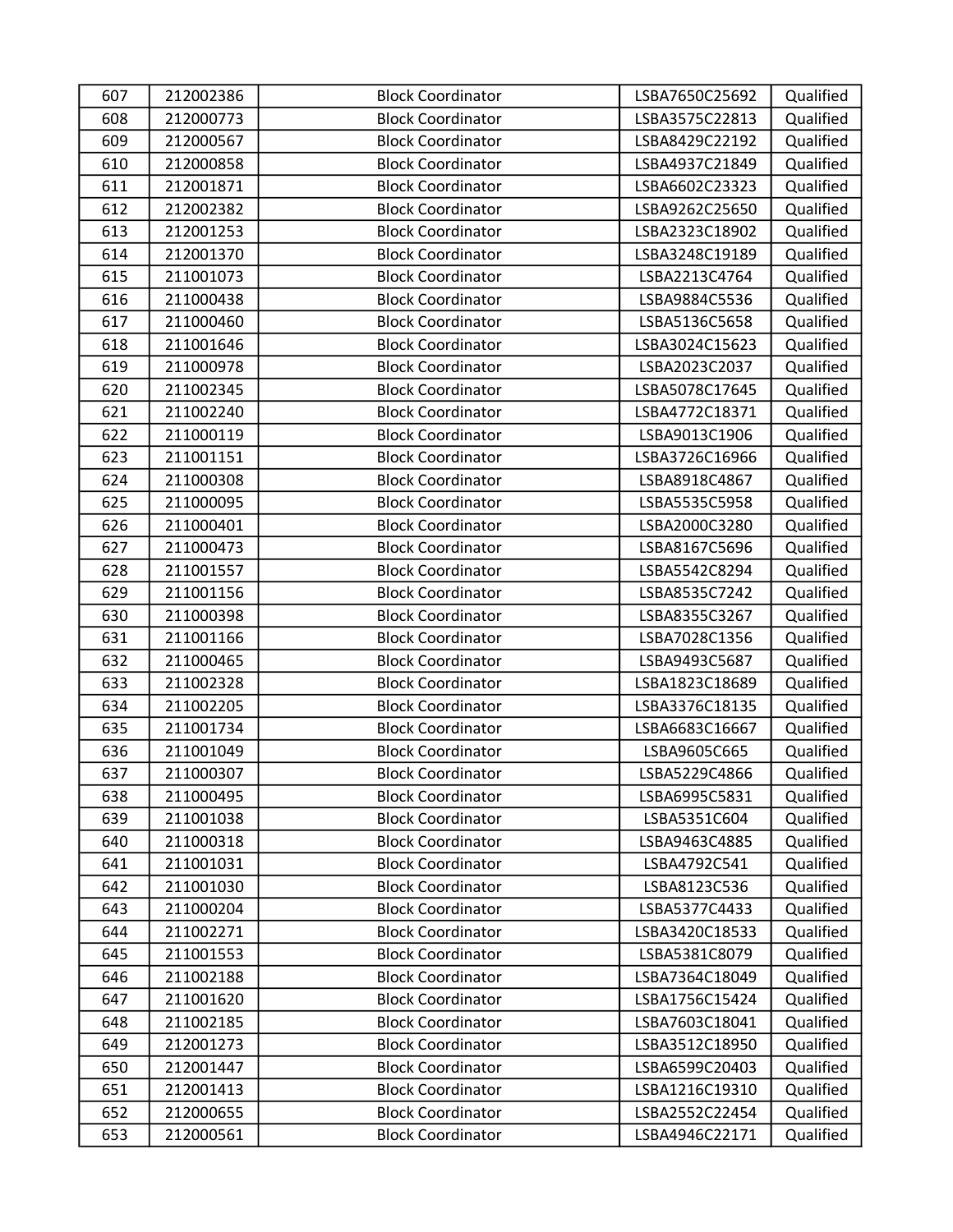| 654 | 212001996 | <b>Block Coordinator</b> | LSBA8810C23804 | Qualified |
|-----|-----------|--------------------------|----------------|-----------|
| 655 | 212000615 | <b>Block Coordinator</b> | LSBA9762C21264 | Qualified |
| 656 | 212000651 | <b>Block Coordinator</b> | LSBA6211C22446 | Qualified |
| 657 | 212002516 | <b>Block Coordinator</b> | LSBA2936C25002 | Qualified |
| 658 | 212000532 | <b>Block Coordinator</b> | LSBA5624C20889 | Qualified |
| 659 | 212001835 | <b>Block Coordinator</b> | LSBA2649C23227 | Qualified |
| 660 | 212000837 | <b>Block Coordinator</b> | LSBA3297C22932 | Qualified |
| 661 | 212000644 | <b>Block Coordinator</b> | LSBA6487C22435 | Qualified |
| 662 | 212001817 | <b>Block Coordinator</b> | LSBA3490C24233 | Qualified |
| 663 | 212000869 | <b>Block Coordinator</b> | LSBA5205C21860 | Qualified |
| 664 | 212000677 | <b>Block Coordinator</b> | LSBA3622C22509 | Qualified |
| 665 | 212000606 | <b>Block Coordinator</b> | LSBA2730C22347 | Qualified |
| 666 | 212002633 | <b>Block Coordinator</b> | LSBA4022C25528 | Qualified |
| 667 | 212002590 | <b>Block Coordinator</b> | LSBA4492C25250 | Qualified |
| 668 | 212002041 | <b>Block Coordinator</b> | LSBA9151C24071 | Qualified |
| 669 | 212000632 | <b>Block Coordinator</b> | LSBA4650C21298 | Qualified |
| 670 | 212002543 | <b>Block Coordinator</b> | LSBA6007C25084 | Qualified |
| 671 | 212001368 | <b>Block Coordinator</b> | LSBA8251C20089 | Qualified |
| 672 | 212001826 | <b>Block Coordinator</b> | LSBA2194C23205 | Qualified |
| 673 | 212001904 | <b>Block Coordinator</b> | LSBA7114C24569 | Qualified |
| 674 | 212000861 | <b>Block Coordinator</b> | LSBA2918C22968 | Qualified |
| 675 | 212000661 | <b>Block Coordinator</b> | LSBA2481C22468 | Qualified |
| 676 | 212002444 | <b>Block Coordinator</b> | LSBA9612C26045 | Qualified |
| 677 | 212000893 | <b>Block Coordinator</b> | LSBA5585C21925 | Qualified |
| 678 | 212002389 | <b>Block Coordinator</b> | LSBA6222C25699 | Qualified |
| 679 | 212001421 | <b>Block Coordinator</b> | LSBA7434C20240 | Qualified |
| 680 | 212001246 | <b>Block Coordinator</b> | LSBA9718C19824 | Qualified |
| 681 | 212000900 | <b>Block Coordinator</b> | LSBA5193C21946 | Qualified |
| 682 | 212000558 | <b>Block Coordinator</b> | LSBA5464C20980 | Qualified |
| 683 | 212002634 | <b>Block Coordinator</b> | LSBA6195C25531 | Qualified |
| 684 | 212000771 | <b>Block Coordinator</b> | LSBA6036C20469 | Qualified |
| 685 | 212000587 | <b>Block Coordinator</b> | LSBA9197C22259 | Qualified |
| 686 | 212000782 | <b>Block Coordinator</b> | LSBA6292C22819 | Qualified |
| 687 | 212002597 | <b>Block Coordinator</b> | LSBA1640C26563 | Qualified |
| 688 | 212002375 | <b>Block Coordinator</b> | LSBA3262C25595 | Qualified |
| 689 | 212002575 | <b>Block Coordinator</b> | LSBA3159C26510 | Qualified |
| 690 | 212001922 | <b>Block Coordinator</b> | LSBA2143C24609 | Qualified |
| 691 | 211001664 | <b>Block Coordinator</b> | LSBA5471C6862  | Qualified |
| 692 | 211002338 | <b>Block Coordinator</b> | LSBA3917C18711 | Qualified |
| 693 | 211001059 | <b>Block Coordinator</b> | LSBA2958C702   | Qualified |
| 694 | 211000267 | <b>Block Coordinator</b> | LSBA2380C4642  | Qualified |
| 695 | 211000326 | <b>Block Coordinator</b> | LSBA5270C2775  | Qualified |
| 696 | 211002233 | <b>Block Coordinator</b> | LSBA2141C18345 | Qualified |
| 697 | 211001152 | <b>Block Coordinator</b> | LSBA7551C1290  | Qualified |
| 698 | 211000466 | <b>Block Coordinator</b> | LSBA9700C3712  | Qualified |
| 699 | 211001016 | <b>Block Coordinator</b> | LSBA7412C2339  | Qualified |
| 700 | 211001203 | <b>Block Coordinator</b> | LSBA9029C1624  | Qualified |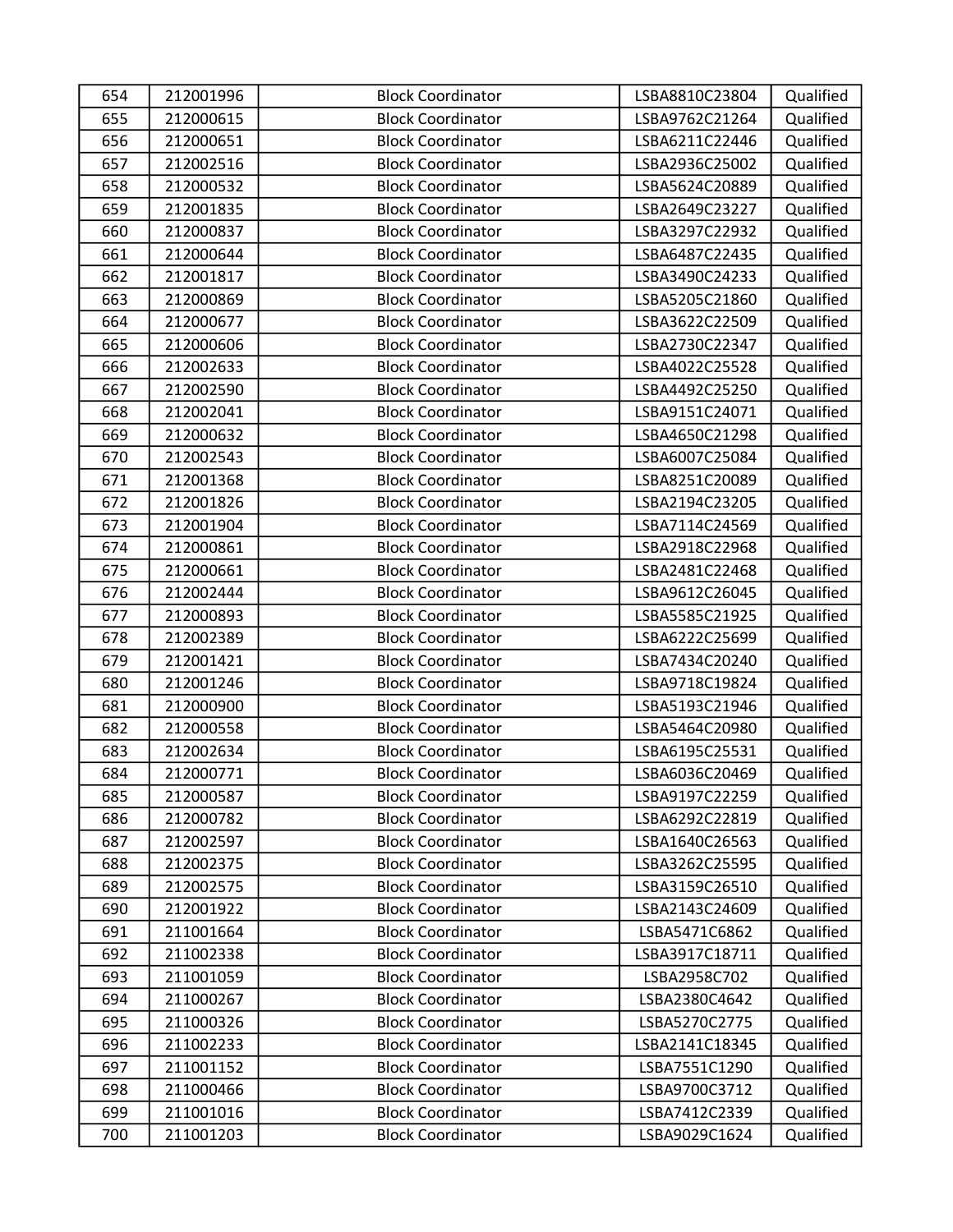| 701 | 211002138 | <b>Block Coordinator</b> | LSBA8265C18865 | Qualified |
|-----|-----------|--------------------------|----------------|-----------|
| 702 | 211053091 | <b>Block Coordinator</b> | LSBA6998C19015 | Qualified |
| 703 | 211002222 | <b>Block Coordinator</b> | LSBA6210C18286 | Qualified |
| 704 | 211000118 | <b>Block Coordinator</b> | LSBA3615C6010  | Qualified |
| 705 | 211000941 | <b>Block Coordinator</b> | LSBA6496C10    | Qualified |
| 706 | 211000959 | <b>Block Coordinator</b> | LSBA1955C24285 | Qualified |
| 707 | 211001067 | <b>Block Coordinator</b> | LSBA5163C2600  | Qualified |
| 708 | 211001090 | <b>Block Coordinator</b> | LSBA1830C906   | Qualified |
| 709 | 211000306 | <b>Block Coordinator</b> | LSBA2301C2661  | Qualified |
| 710 | 211001128 | <b>Block Coordinator</b> | LSBA1742C1146  | Qualified |
| 711 | 211000992 | <b>Block Coordinator</b> | LSBA9813C15039 | Qualified |
| 712 | 211001068 | <b>Block Coordinator</b> | LSBA8436C769   | Qualified |
| 713 | 211001107 | <b>Block Coordinator</b> | LSBA4930C1000  | Qualified |
| 714 | 211001013 | <b>Block Coordinator</b> | LSBA9822C440   | Qualified |
| 715 | 211000458 | <b>Block Coordinator</b> | LSBA3846C3665  | Qualified |
| 716 | 211001751 | <b>Block Coordinator</b> | LSBA5571C7211  | Qualified |
| 717 | 211002122 | <b>Block Coordinator</b> | LSBA3606C17751 | Qualified |
| 718 | 211000422 | <b>Block Coordinator</b> | LSBA9448C5329  | Qualified |
| 719 | 211001546 | <b>Block Coordinator</b> | LSBA2263C7955  | Qualified |
| 720 | 211000110 | <b>Block Coordinator</b> | LSBA6561C1890  | Qualified |
| 721 | 211000108 | <b>Block Coordinator</b> | LSBA8066C4061  | Qualified |
| 722 | 211002112 | <b>Block Coordinator</b> | LSBA6547C17726 | Qualified |
| 723 | 211002184 | <b>Block Coordinator</b> | LSBA7790C18038 | Qualified |
| 724 | 211000483 | <b>Block Coordinator</b> | LSBA4207C5722  | Qualified |
| 725 | 211001581 | <b>Block Coordinator</b> | LSBA3918C15130 | Qualified |
| 726 | 211000309 | <b>Block Coordinator</b> | LSBA9961C4872  | Qualified |
| 727 | 211000440 | <b>Block Coordinator</b> | LSBA6685C5539  | Qualified |
| 728 | 211001639 | <b>Block Coordinator</b> | LSBA1222C15525 | Qualified |
| 729 | 211001749 | <b>Block Coordinator</b> | LSBA4963C16961 | Qualified |
| 730 | 211001798 | <b>Block Coordinator</b> | LSBA7661C7501  | Qualified |
| 731 | 211001172 | <b>Block Coordinator</b> | LSBA2210C1419  | Qualified |
| 732 | 211001170 | <b>Block Coordinator</b> | LSBA9906C1393  | Qualified |
| 733 | 211000996 | <b>Block Coordinator</b> | LSBA5666C370   | Qualified |
| 734 | 211001579 | <b>Block Coordinator</b> | LSBA8226C15112 | Qualified |
| 735 | 211000184 | <b>Block Coordinator</b> | LSBA1378C6201  | Qualified |
| 736 | 211000178 | <b>Block Coordinator</b> | LSBA5374C6196  | Qualified |
| 737 | 211000210 | <b>Block Coordinator</b> | LSBA2452C2302  | Qualified |
| 738 | 211001640 | <b>Block Coordinator</b> | LSBA3772C15528 | Qualified |
| 739 | 211000143 | <b>Block Coordinator</b> | LSBA1523C6117  | Qualified |
| 740 | 212001862 | <b>Block Coordinator</b> | LSBA4573C23285 | Qualified |
| 741 | 212000752 | <b>Block Coordinator</b> | LSBA4320C20408 | Qualified |
| 742 | 212001343 | <b>Block Coordinator</b> | LSBA3549C19124 | Qualified |
| 743 | 212002036 | <b>Block Coordinator</b> | LSBA8044C24042 | Qualified |
| 744 | 212001503 | <b>Block Coordinator</b> | LSBA3059C19605 | Qualified |
| 745 | 212002399 | <b>Block Coordinator</b> | LSBA6652C25738 | Qualified |
| 746 | 212000600 | <b>Block Coordinator</b> | LSBA2428C22309 | Qualified |
| 747 | 212002106 | <b>Block Coordinator</b> | LSBA6284C24225 | Qualified |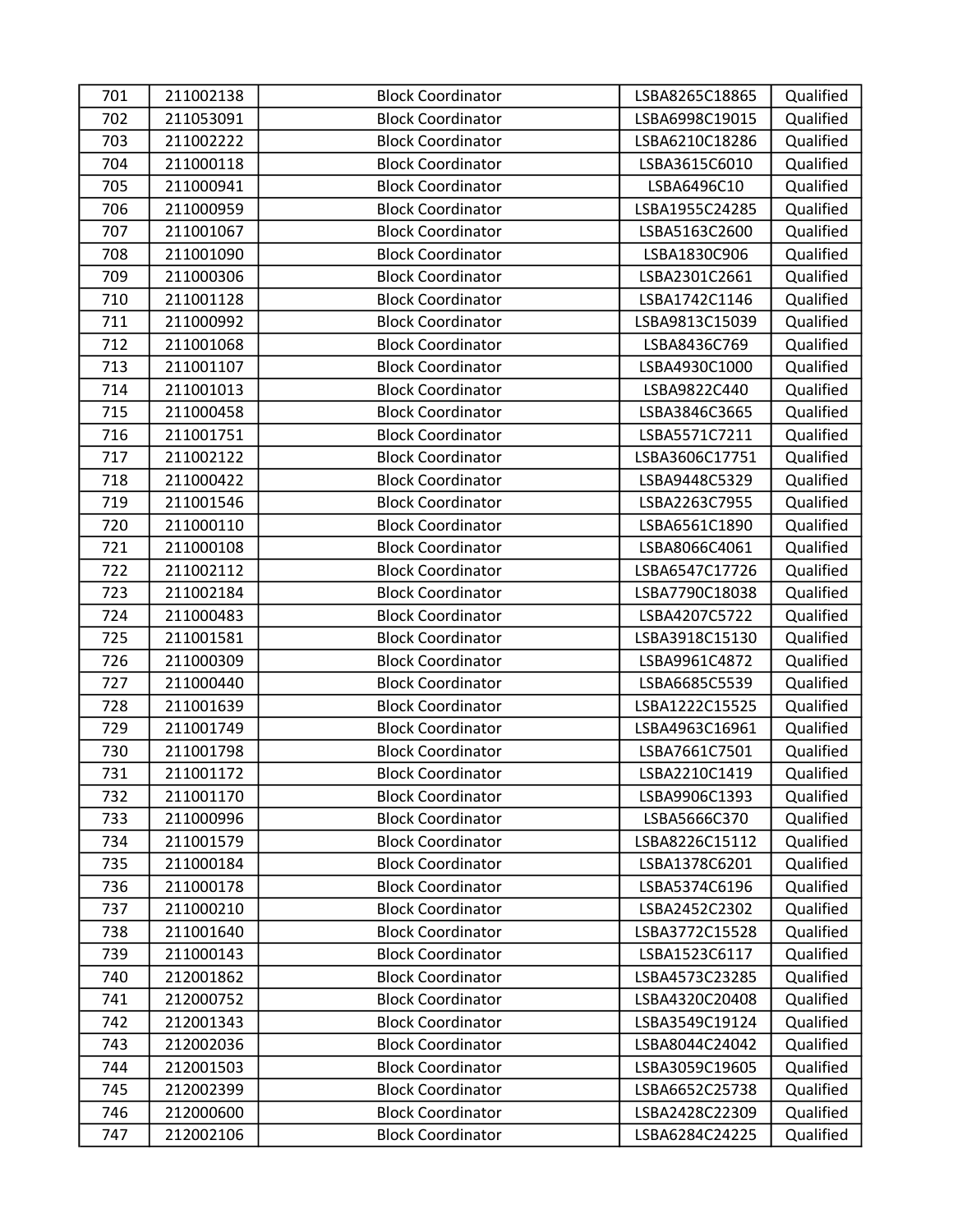| 748 | 212002429 | <b>Block Coordinator</b> | LSBA3976C25955 | Qualified |
|-----|-----------|--------------------------|----------------|-----------|
| 749 | 212000889 | <b>Block Coordinator</b> | LSBA8509C20735 | Qualified |
| 750 | 212000902 | <b>Block Coordinator</b> | LSBA2923C21951 | Qualified |
| 751 | 212000658 | <b>Block Coordinator</b> | LSBA8100C21370 | Qualified |
| 752 | 212000884 | <b>Block Coordinator</b> | LSBA7160C20726 | Qualified |
| 753 | 212001295 | <b>Block Coordinator</b> | LSBA2529C19007 | Qualified |
| 754 | 212001256 | <b>Block Coordinator</b> | LSBA4334C19858 | Qualified |
| 755 | 212001499 | <b>Block Coordinator</b> | LSBA5037C19586 | Qualified |
| 756 | 212002094 | <b>Block Coordinator</b> | LSBA3275C23093 | Qualified |
| 757 | 212002433 | <b>Block Coordinator</b> | LSBA4152C25987 | Qualified |
| 758 | 212002493 | <b>Block Coordinator</b> | LSBA3549C24841 | Qualified |
| 759 | 212001337 | <b>Block Coordinator</b> | LSBA6210C20011 | Qualified |
| 760 | 212000872 | <b>Block Coordinator</b> | LSBA4364C20702 | Qualified |
| 761 | 212001945 | <b>Block Coordinator</b> | LSBA6096C24702 | Qualified |
| 762 | 212002607 | <b>Block Coordinator</b> | LSBA8038C25332 | Qualified |
| 763 | 212001998 | <b>Block Coordinator</b> | LSBA8886C23807 | Qualified |
| 764 | 212000865 | <b>Block Coordinator</b> | LSBA5538C22970 | Qualified |
| 765 | 212000636 | <b>Block Coordinator</b> | LSBA2281C22420 | Qualified |
| 766 | 212000729 | <b>Block Coordinator</b> | LSBA4067C22652 | Qualified |
| 767 | 212001989 | <b>Block Coordinator</b> | LSBA2595C23761 | Qualified |
| 768 | 212000917 | <b>Block Coordinator</b> | LSBA4168C21992 | Qualified |
| 769 | 212002062 | <b>Block Coordinator</b> | LSBA2968C24113 | Qualified |
| 770 | 212002034 | <b>Block Coordinator</b> | LSBA7431C24039 | Qualified |
| 771 | 212002448 | <b>Block Coordinator</b> | LSBA3226C26074 | Qualified |
| 772 | 212001425 | <b>Block Coordinator</b> | LSBA8380C19348 | Qualified |
| 773 | 212000783 | <b>Block Coordinator</b> | LSBA3894C20494 | Qualified |
| 774 | 212001287 | <b>Block Coordinator</b> | LSBA4767C18987 | Qualified |
| 775 | 212002060 | <b>Block Coordinator</b> | LSBA9263C23003 | Qualified |
| 776 | 212001298 | <b>Block Coordinator</b> | LSBA2105C19017 | Qualified |
| 777 | 212002517 | <b>Block Coordinator</b> | LSBA1905C25008 | Qualified |
| 778 | 212002007 | <b>Block Coordinator</b> | LSBA8350C23879 | Qualified |
| 779 | 212000881 | <b>Block Coordinator</b> | LSBA7865C21896 | Qualified |
| 780 | 212001832 | <b>Block Coordinator</b> | LSBA5572C23216 | Qualified |
| 781 | 212001407 | <b>Block Coordinator</b> | LSBA3291C19293 | Qualified |
| 782 | 212001248 | <b>Block Coordinator</b> | LSBA2658C19829 | Qualified |
| 783 | 212002015 | <b>Block Coordinator</b> | LSBA1291C23925 | Qualified |
| 784 | 212001943 | <b>Block Coordinator</b> | LSBA9451C23599 | Qualified |
| 785 | 212001999 | <b>Block Coordinator</b> | LSBA5944C23808 | Qualified |
| 786 | 212000808 | <b>Block Coordinator</b> | LSBA1620C21770 | Qualified |
| 787 | 212001442 | <b>Block Coordinator</b> | LSBA4932C20388 | Qualified |
| 788 | 212000823 | <b>Block Coordinator</b> | LSBA7848C21786 | Qualified |
| 789 | 212001361 | <b>Block Coordinator</b> | LSBA2200C20061 | Qualified |
| 790 | 212001280 | <b>Block Coordinator</b> | LSBA9342C19921 | Qualified |
| 791 | 212001369 | <b>Block Coordinator</b> | LSBA3288C20109 | Qualified |
| 792 | 212000800 | <b>Block Coordinator</b> | LSBA4916C21760 | Qualified |
| 793 | 211001765 | <b>Block Coordinator</b> | LSBA6964C7266  | Qualified |
| 794 | 211000397 | <b>Block Coordinator</b> | LSBA5575C5213  | Qualified |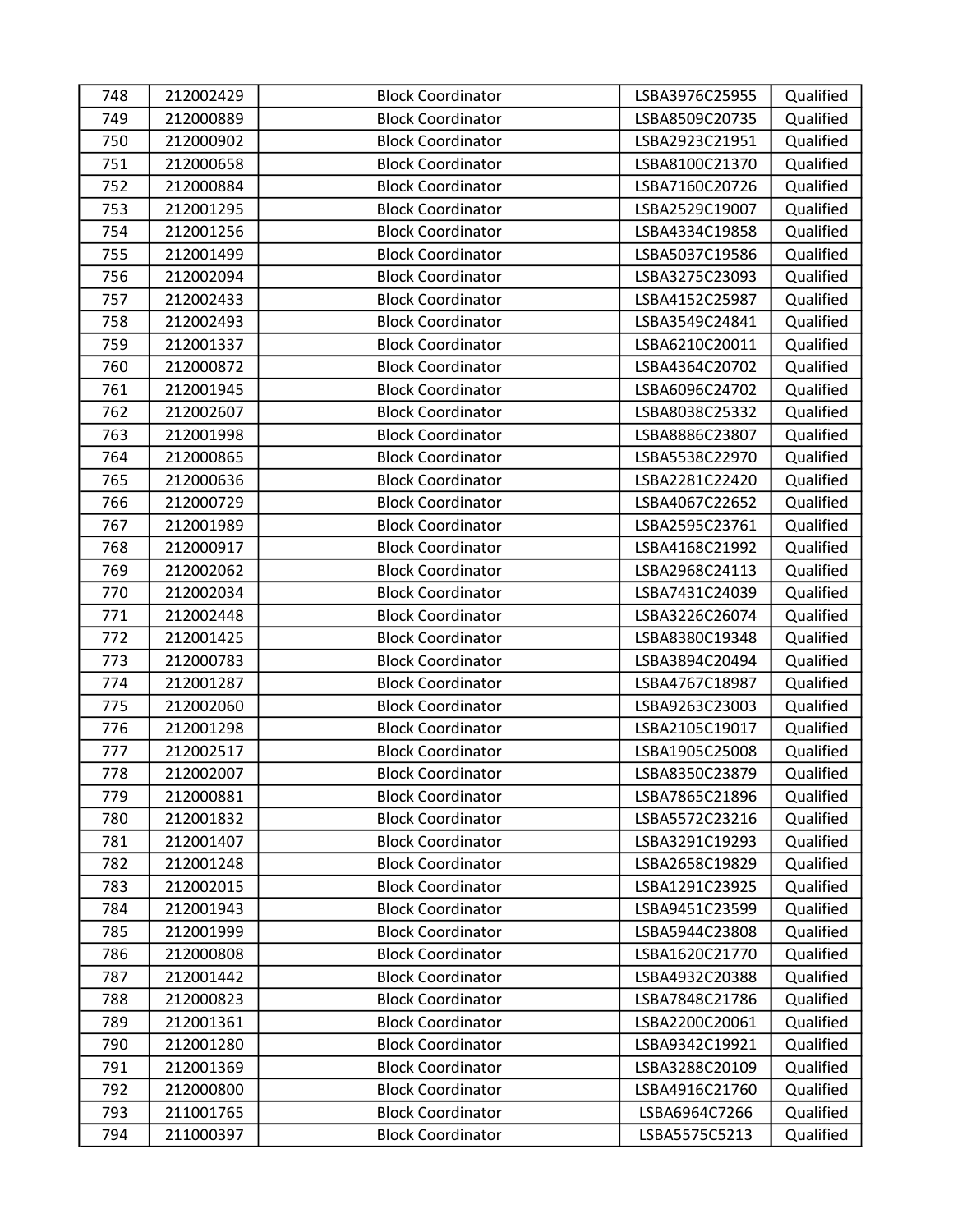| 795 | 211001531 | <b>Block Coordinator</b> | LSBA3933C7698  | Qualified |
|-----|-----------|--------------------------|----------------|-----------|
| 796 | 211000163 | <b>Block Coordinator</b> | LSBA8753C6160  | Qualified |
| 797 | 211000161 | <b>Block Coordinator</b> | LSBA7466C6157  | Qualified |
| 798 | 211000488 | <b>Block Coordinator</b> | LSBA5612C5762  | Qualified |
| 799 | 211002318 | <b>Block Coordinator</b> | LSBA6241C18671 | Qualified |
| 800 | 211001722 | <b>Block Coordinator</b> | LSBA7590C7094  | Qualified |
| 801 | 211001134 | <b>Block Coordinator</b> | LSBA7595C1166  | Qualified |
| 802 | 211001570 | <b>Block Coordinator</b> | LSBA6171C8524  | Qualified |
| 803 | 211000080 | <b>Block Coordinator</b> | LSBA5612C3908  | Qualified |
| 804 | 211001669 | <b>Block Coordinator</b> | LSBA9038C6878  | Qualified |
| 805 | 211001098 | <b>Block Coordinator</b> | LSBA6593C6912  | Qualified |
| 806 | 211002156 | <b>Block Coordinator</b> | LSBA4307C17847 | Qualified |
| 807 | 211000112 | <b>Block Coordinator</b> | LSBA1912C4095  | Qualified |
| 808 | 211000133 | <b>Block Coordinator</b> | LSBA3893C6064  | Qualified |
| 809 | 211002351 | <b>Block Coordinator</b> | LSBA3851C17660 | Qualified |
| 810 | 211001198 | <b>Block Coordinator</b> | LSBA9384C23017 | Qualified |
| 811 | 211001794 | <b>Block Coordinator</b> | LSBA8819C7477  | Qualified |
| 812 | 211001057 | <b>Block Coordinator</b> | LSBA5220C24725 | Qualified |
| 813 | 211000263 | <b>Block Coordinator</b> | LSBA6239C2490  | Qualified |
| 814 | 211001086 | <b>Block Coordinator</b> | LSBA9889C21450 | Qualified |
| 815 | 211000235 | <b>Block Coordinator</b> | LSBA1888C2383  | Qualified |
| 816 | 211000105 | <b>Block Coordinator</b> | LSBA6854C1868  | Qualified |
| 817 | 211001100 | <b>Block Coordinator</b> | LSBA7996C955   | Qualified |
| 818 | 211000998 | <b>Block Coordinator</b> | LSBA8506C378   | Qualified |
| 819 | 211000405 | <b>Block Coordinator</b> | LSBA4711C3295  | Qualified |
| 820 | 211000352 | <b>Block Coordinator</b> | LSBA3727C5002  | Qualified |
| 821 | 211001591 | <b>Block Coordinator</b> | LSBA8491C15234 | Qualified |
| 822 | 211000437 | <b>Block Coordinator</b> | LSBA6164C3552  | Qualified |
| 823 | 211000459 | <b>Block Coordinator</b> | LSBA3208C5657  | Qualified |
| 824 | 211002359 | <b>Block Coordinator</b> | LSBA9926C17670 | Qualified |
| 825 | 211000086 | <b>Block Coordinator</b> | LSBA1181C5921  | Qualified |
| 826 | 211000176 | <b>Block Coordinator</b> | LSBA7115C2187  | Qualified |
| 827 | 211000951 | <b>Block Coordinator</b> | LSBA3560C23218 | Qualified |
| 828 | 211001767 | <b>Block Coordinator</b> | LSBA2073C7274  | Qualified |
| 829 | 211001723 | <b>Block Coordinator</b> | LSBA1697C16427 | Qualified |
| 830 | 211000967 | <b>Block Coordinator</b> | LSBA4263C118   | Qualified |
| 831 | 211000078 | <b>Block Coordinator</b> | LSBA7764C5904  | Qualified |
| 832 | 211000455 | <b>Block Coordinator</b> | LSBA7654C5643  | Qualified |
| 833 | 211000297 | <b>Block Coordinator</b> | LSBA5327C2639  | Qualified |
| 834 | 211002162 | <b>Block Coordinator</b> | LSBA3352C17886 | Qualified |
| 835 | 211002193 | <b>Block Coordinator</b> | LSBA3373C18073 | Qualified |
| 836 | 211001735 | <b>Block Coordinator</b> | LSBA9151C7142  | Qualified |
| 837 | 211002186 | <b>Block Coordinator</b> | LSBA6965C18042 | Qualified |
| 838 | 211000948 | <b>Block Coordinator</b> | LSBA4759C1802  | Qualified |
| 839 | 211001775 | <b>Block Coordinator</b> | LSBA7419C7316  | Qualified |
| 840 | 211002339 | <b>Block Coordinator</b> | LSBA8000C17630 | Qualified |
| 841 | 211000280 | <b>Block Coordinator</b> | LSBA9275C4695  | Qualified |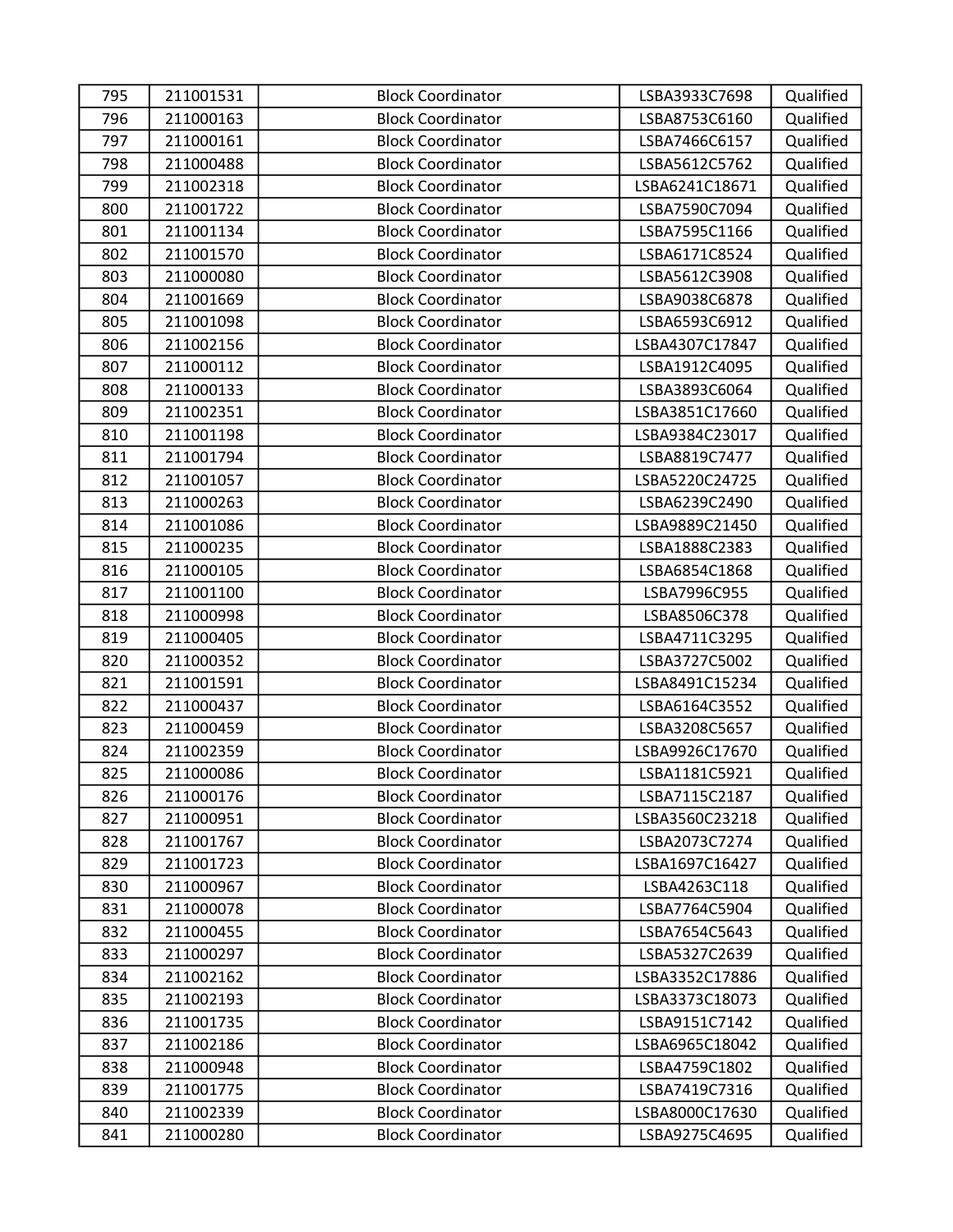| 842 | 211000451 | <b>Block Coordinator</b> | LSBA7477C5634  | Qualified |
|-----|-----------|--------------------------|----------------|-----------|
| 843 | 211000377 | <b>Block Coordinator</b> | LSBA6135C5099  | Qualified |
| 844 | 212001432 | <b>Block Coordinator</b> | LSBA2472C19363 | Qualified |
| 845 | 212000643 | <b>Block Coordinator</b> | LSBA7984C21328 | Qualified |
| 846 | 212000575 | <b>Block Coordinator</b> | LSBA1868C22227 | Qualified |
| 847 | 212001937 | <b>Block Coordinator</b> | LSBA9476C23544 | Qualified |
| 848 | 212001994 | <b>Block Coordinator</b> | LSBA5720C23791 | Qualified |
| 849 | 212000727 | <b>Block Coordinator</b> | LSBA6416C22647 | Qualified |
| 850 | 212002000 | <b>Block Coordinator</b> | LSBA6514C23812 | Qualified |
| 851 | 212000641 | <b>Block Coordinator</b> | LSBA3509C21327 | Qualified |
| 852 | 212001834 | <b>Block Coordinator</b> | LSBA7655C24277 | Qualified |
| 853 | 212001836 | <b>Block Coordinator</b> | LSBA8606C24280 | Qualified |
| 854 | 212002008 | <b>Block Coordinator</b> | LSBA2192C23889 | Qualified |
| 855 | 212001919 | <b>Block Coordinator</b> | LSBA2211C24605 | Qualified |
| 856 | 212001929 | <b>Block Coordinator</b> | LSBA9239C24633 | Qualified |
| 857 | 212001346 | <b>Block Coordinator</b> | LSBA3650C19129 | Qualified |
| 858 | 212000740 | <b>Block Coordinator</b> | LSBA6394C22692 | Qualified |
| 859 | 212001455 | <b>Block Coordinator</b> | LSBA6622C19416 | Qualified |
| 860 | 212002032 | <b>Block Coordinator</b> | LSBA2498C24031 | Qualified |
| 861 | 212001879 | <b>Block Coordinator</b> | LSBA7237C24458 | Qualified |
| 862 | 212000564 | <b>Block Coordinator</b> | LSBA3081C20990 | Qualified |
| 863 | 212001262 | <b>Block Coordinator</b> | LSBA2071C19871 | Qualified |
| 864 | 212001424 | <b>Block Coordinator</b> | LSBA8736C20264 | Qualified |
| 865 | 212002630 | <b>Block Coordinator</b> | LSBA9950C25510 | Qualified |
| 866 | 212000770 | <b>Block Coordinator</b> | LSBA9720C22810 | Qualified |
| 867 | 212000919 | <b>Block Coordinator</b> | LSBA7057C21999 | Qualified |
| 868 | 212000788 | <b>Block Coordinator</b> | LSBA4927C20520 | Qualified |
| 869 | 212002046 | <b>Block Coordinator</b> | LSBA7208C22982 | Qualified |
| 870 | 212001310 | <b>Block Coordinator</b> | LSBA1402C19048 | Qualified |
| 871 | 212000840 | <b>Block Coordinator</b> | LSBA8797C22934 | Qualified |
| 872 | 212001388 | <b>Block Coordinator</b> | LSBA5383C19267 | Qualified |
| 873 | 212001415 | <b>Block Coordinator</b> | LSBA2189C19320 | Qualified |
| 874 | 212000619 | <b>Block Coordinator</b> | LSBA4335C22379 | Qualified |
| 875 | 212000578 | <b>Block Coordinator</b> | LSBA3404C22233 | Qualified |
| 876 | 212000666 | <b>Block Coordinator</b> | LSBA8338C22478 | Qualified |
| 877 | 212002075 | <b>Block Coordinator</b> | LSBA4695C23037 | Qualified |
| 878 | 212000931 | <b>Block Coordinator</b> | LSBA5110C22033 | Qualified |
| 879 | 212000841 | <b>Block Coordinator</b> | LSBA3431C20627 | Qualified |
| 880 | 212000660 | <b>Block Coordinator</b> | LSBA7936C21378 | Qualified |
| 881 | 212000620 | <b>Block Coordinator</b> | LSBA7481C21277 | Qualified |
| 882 | 212002412 | <b>Block Coordinator</b> | LSBA7537C25830 | Qualified |
| 883 | 212001487 | <b>Block Coordinator</b> | LSBA6121C19516 | Qualified |
| 884 | 212002395 | <b>Block Coordinator</b> | LSBA9767C25713 | Qualified |
| 885 | 212001357 | <b>Block Coordinator</b> | LSBA7697C20054 | Qualified |
| 886 | 212000708 | <b>Block Coordinator</b> | LSBA6360C22600 | Qualified |
| 887 | 212001317 | <b>Block Coordinator</b> | LSBA5161C19975 | Qualified |
| 888 | 212001830 | <b>Block Coordinator</b> | LSBA5637C23208 | Qualified |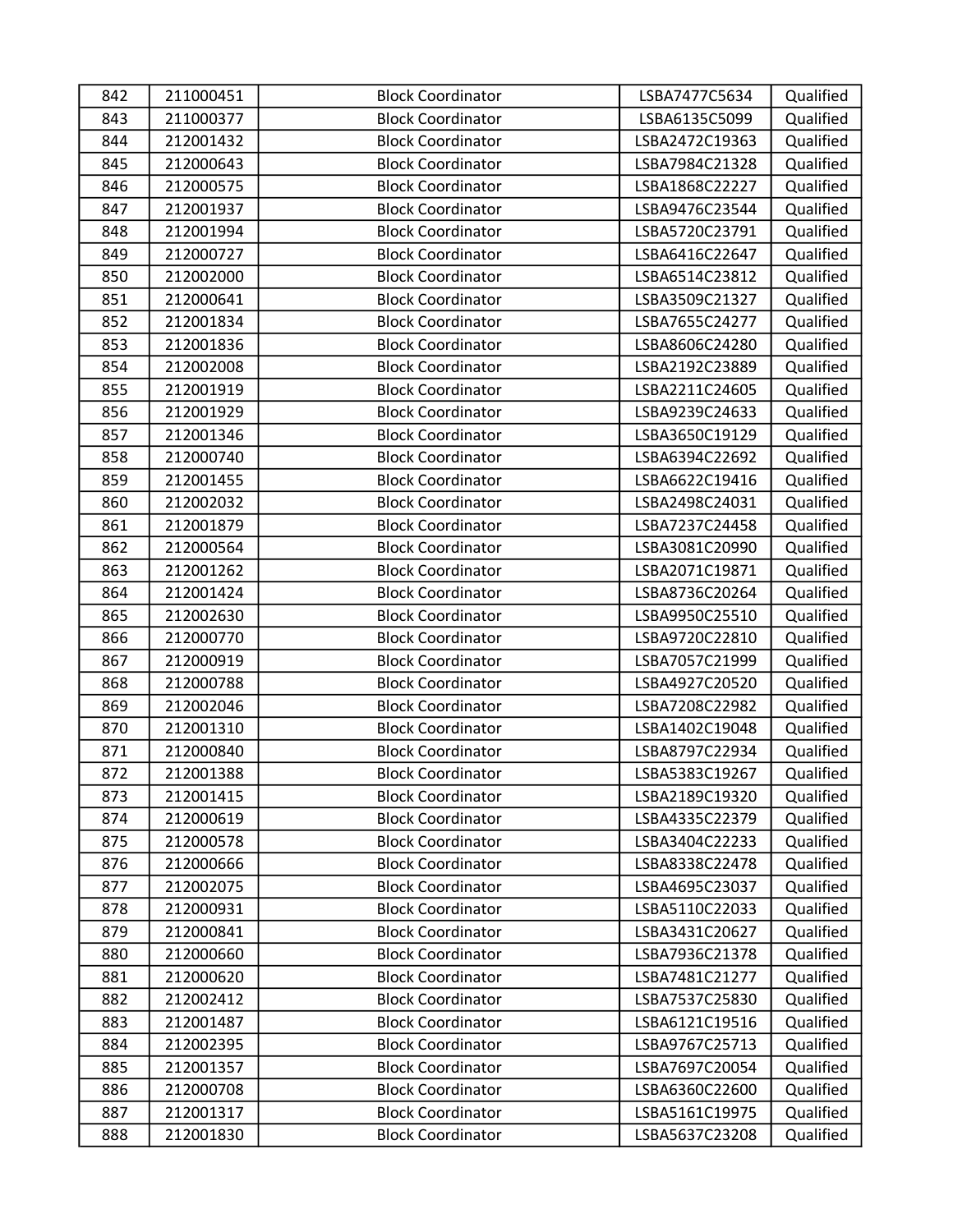| 889 | 212000876 | <b>Block Coordinator</b> | LSBA7992C21890 | Qualified |
|-----|-----------|--------------------------|----------------|-----------|
| 890 | 212000769 | <b>Block Coordinator</b> | LSBA8778C21639 | Qualified |
| 891 | 212000698 | <b>Block Coordinator</b> | LSBA8439C22569 | Qualified |
| 892 | 212000866 | <b>Block Coordinator</b> | LSBA1025C20681 | Qualified |
| 893 | 212001936 | <b>Block Coordinator</b> | LSBA2101C24656 | Qualified |
| 894 | 211001554 | <b>Block Coordinator</b> | LSBA5113C8113  | Qualified |
| 895 | 211001686 | <b>Block Coordinator</b> | LSBA3926C16028 | Qualified |
| 896 | 211002139 | <b>Block Coordinator</b> | LSBA3695C18866 | Qualified |
| 897 | 211002316 | <b>Block Coordinator</b> | LSBA2840C17569 | Qualified |
| 898 | 211000502 | <b>Block Coordinator</b> | LSBA4266C5896  | Qualified |
| 899 | 211000251 | <b>Block Coordinator</b> | LSBA9275C4562  | Qualified |
| 900 | 211001081 | <b>Block Coordinator</b> | LSBA8028C23695 | Qualified |
| 901 | 211001120 | <b>Block Coordinator</b> | LSBA7093C1115  | Qualified |
| 902 | 211001666 | <b>Block Coordinator</b> | LSBA2130C6863  | Qualified |
| 903 | 211001029 | <b>Block Coordinator</b> | LSBA3600C22399 | Qualified |
| 904 | 211000435 | <b>Block Coordinator</b> | LSBA7054C3544  | Qualified |
| 905 | 211000363 | <b>Block Coordinator</b> | LSBA7708C5043  | Qualified |
| 906 | 211001606 | <b>Block Coordinator</b> | LSBA8685C6630  | Qualified |
| 907 | 211001063 | <b>Block Coordinator</b> | LSBA1035C2577  | Qualified |
| 908 | 211001556 | <b>Block Coordinator</b> | LSBA5679C8169  | Qualified |
| 909 | 211001809 | <b>Block Coordinator</b> | LSBA8944C7603  | Qualified |
| 910 | 211001725 | <b>Block Coordinator</b> | LSBA9646C16454 | Qualified |
| 911 | 211001744 | <b>Block Coordinator</b> | LSBA5243C7197  | Qualified |
| 912 | 211000131 | <b>Block Coordinator</b> | LSBA3118C6055  | Qualified |
| 913 | 211001529 | <b>Block Coordinator</b> | LSBA1983C7692  | Qualified |
| 914 | 211000477 | <b>Block Coordinator</b> | LSBA6064C5707  | Qualified |
| 915 | 211000420 | <b>Block Coordinator</b> | LSBA3108C5318  | Qualified |
| 916 | 211000328 | <b>Block Coordinator</b> | LSBA3503C2779  | Qualified |
| 917 | 211000349 | <b>Block Coordinator</b> | LSBA1419C3021  | Qualified |
| 918 | 211001539 | <b>Block Coordinator</b> | LSBA6885C7773  | Qualified |
| 919 | 211000089 | <b>Block Coordinator</b> | LSBA1682C3989  | Qualified |
| 920 | 211001653 | <b>Block Coordinator</b> | LSBA4709C6793  | Qualified |
| 921 | 211001647 | <b>Block Coordinator</b> | LSBA4941C6774  | Qualified |
| 922 | 211001045 | <b>Block Coordinator</b> | LSBA2082C637   | Qualified |
| 923 | 211000447 | <b>Block Coordinator</b> | LSBA1682C3578  | Qualified |
| 924 | 211002223 | <b>Block Coordinator</b> | LSBA6183C18293 | Qualified |
| 925 | 211001212 | <b>Block Coordinator</b> | LSBA7573C19655 | Qualified |
| 926 | 211001551 | <b>Block Coordinator</b> | LSBA4610C8036  | Qualified |
| 927 | 211000368 | <b>Block Coordinator</b> | LSBA2122C5056  | Qualified |
| 928 | 211000448 | <b>Block Coordinator</b> | LSBA5105C5631  | Qualified |
| 929 | 211000234 | <b>Block Coordinator</b> | LSBA8808C6488  | Qualified |
| 930 | 211000472 | <b>Block Coordinator</b> | LSBA7848C5694  | Qualified |
| 931 | 211000961 | <b>Block Coordinator</b> | LSBA4615C78    | Qualified |
| 932 | 211000122 | <b>Block Coordinator</b> | LSBA2795C6013  | Qualified |
| 933 | 211002279 | <b>Block Coordinator</b> | LSBA5666C18591 | Qualified |
| 934 | 211001051 | <b>Block Coordinator</b> | LSBA2130C670   | Qualified |
| 935 | 211000952 | <b>Block Coordinator</b> | LSBA1674C34    | Qualified |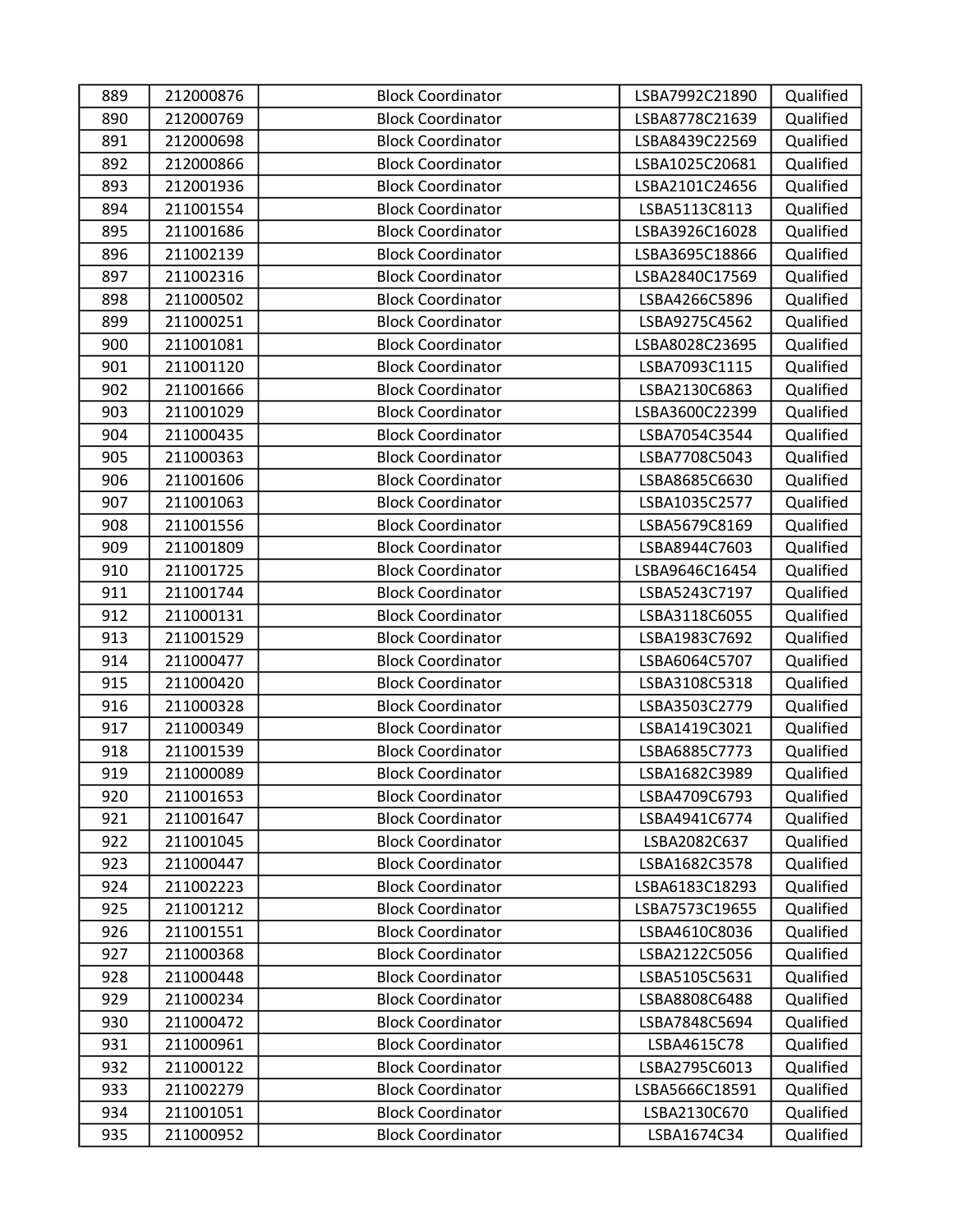| 936 | 211000085 | <b>Block Coordinator</b> | LSBA7235C5920  | Qualified |
|-----|-----------|--------------------------|----------------|-----------|
| 937 | 211000453 | <b>Block Coordinator</b> | LSBA6641C5638  | Qualified |
| 938 | 211001802 | <b>Block Coordinator</b> | LSBA8658C7530  | Qualified |
| 939 | 211000284 | <b>Block Coordinator</b> | LSBA4747C2589  | Qualified |
| 940 | 211001560 | <b>Block Coordinator</b> | LSBA3541C8334  | Qualified |
| 941 | 211001564 | <b>Block Coordinator</b> | LSBA8998C8471  | Qualified |
| 942 | 211000292 | <b>Block Coordinator</b> | LSBA6373C4751  | Qualified |
| 943 | 211001781 | <b>Block Coordinator</b> | LSBA1173C7333  | Qualified |
| 944 | 211000286 | <b>Block Coordinator</b> | LSBA3003C2595  | Qualified |
| 945 | 211000256 | <b>Block Coordinator</b> | LSBA3652C2454  | Qualified |
| 946 | 211001583 | <b>Block Coordinator</b> | LSBA8548C15164 | Qualified |
| 947 | 211000391 | <b>Block Coordinator</b> | LSBA3404C3227  | Qualified |
| 948 | 211002230 | <b>Block Coordinator</b> | LSBA5175C18313 | Qualified |
| 949 | 211001155 | <b>Block Coordinator</b> | LSBA4731C1316  | Qualified |
| 950 | 211001788 | <b>Block Coordinator</b> | LSBA5550C7393  | Qualified |
| 951 | 211001195 | <b>Block Coordinator</b> | LSBA4736C1555  | Qualified |
| 952 | 211000196 | <b>Block Coordinator</b> | LSBA4414C2236  | Qualified |
| 953 | 211000449 | <b>Block Coordinator</b> | LSBA2046C5632  | Qualified |
| 954 | 211001730 | <b>Block Coordinator</b> | LSBA9695C7126  | Qualified |
| 955 | 211001225 | <b>Block Coordinator</b> | LSBA6741C25523 | Qualified |
| 956 | 211002255 | <b>Block Coordinator</b> | LSBA9152C18446 | Qualified |
| 957 | 211000341 | <b>Block Coordinator</b> | LSBA4609C2922  | Qualified |
| 958 | 211001705 | <b>Block Coordinator</b> | LSBA4746C7018  | Qualified |
| 959 | 211002216 | <b>Block Coordinator</b> | LSBA6009C18255 | Qualified |
| 960 | 211001028 | <b>Block Coordinator</b> | LSBA7530C535   | Qualified |
| 961 | 211001671 | <b>Block Coordinator</b> | LSBA2606C6887  | Qualified |
| 962 | 211000436 | <b>Block Coordinator</b> | LSBA9297C5526  | Qualified |
| 963 | 211001808 | <b>Block Coordinator</b> | LSBA4650C7590  | Qualified |
| 964 | 211000380 | <b>Block Coordinator</b> | LSBA7535C5104  | Qualified |
| 965 | 211000189 | <b>Block Coordinator</b> | LSBA4018C6211  | Qualified |
| 966 | 212002414 | <b>Block Coordinator</b> | LSBA8709C25842 | Qualified |
| 967 | 212002392 | <b>Block Coordinator</b> | LSBA4753C25705 | Qualified |
| 968 | 212000804 | <b>Block Coordinator</b> | LSBA5666C22856 | Qualified |
| 969 | 212000668 | <b>Block Coordinator</b> | LSBA3527C21402 | Qualified |
| 970 | 212001877 | <b>Block Coordinator</b> | LSBA8270C24444 | Qualified |
| 971 | 212000633 | <b>Block Coordinator</b> | LSBA9721C22408 | Qualified |
| 972 | 212000759 | <b>Block Coordinator</b> | LSBA8528C22776 | Qualified |
| 973 | 212001334 | <b>Block Coordinator</b> | LSBA5371C19111 | Qualified |
| 974 | 212001384 | <b>Block Coordinator</b> | LSBA4869C19262 | Qualified |
| 975 | 212001934 | <b>Block Coordinator</b> | LSBA2343C24648 | Qualified |
| 976 | 212001419 | <b>Block Coordinator</b> | LSBA9059C20238 | Qualified |
| 977 | 212001913 | <b>Block Coordinator</b> | LSBA9230C23473 | Qualified |
| 978 | 212000748 | <b>Block Coordinator</b> | LSBA9636C21614 | Qualified |
| 979 | 212002070 | <b>Block Coordinator</b> | LSBA2729C23027 | Qualified |
| 980 | 212000874 | <b>Block Coordinator</b> | LSBA6599C20708 | Qualified |
| 981 | 212000838 | <b>Block Coordinator</b> | LSBA5771C20623 | Qualified |
| 982 | 212000563 | <b>Block Coordinator</b> | LSBA1926C22174 | Qualified |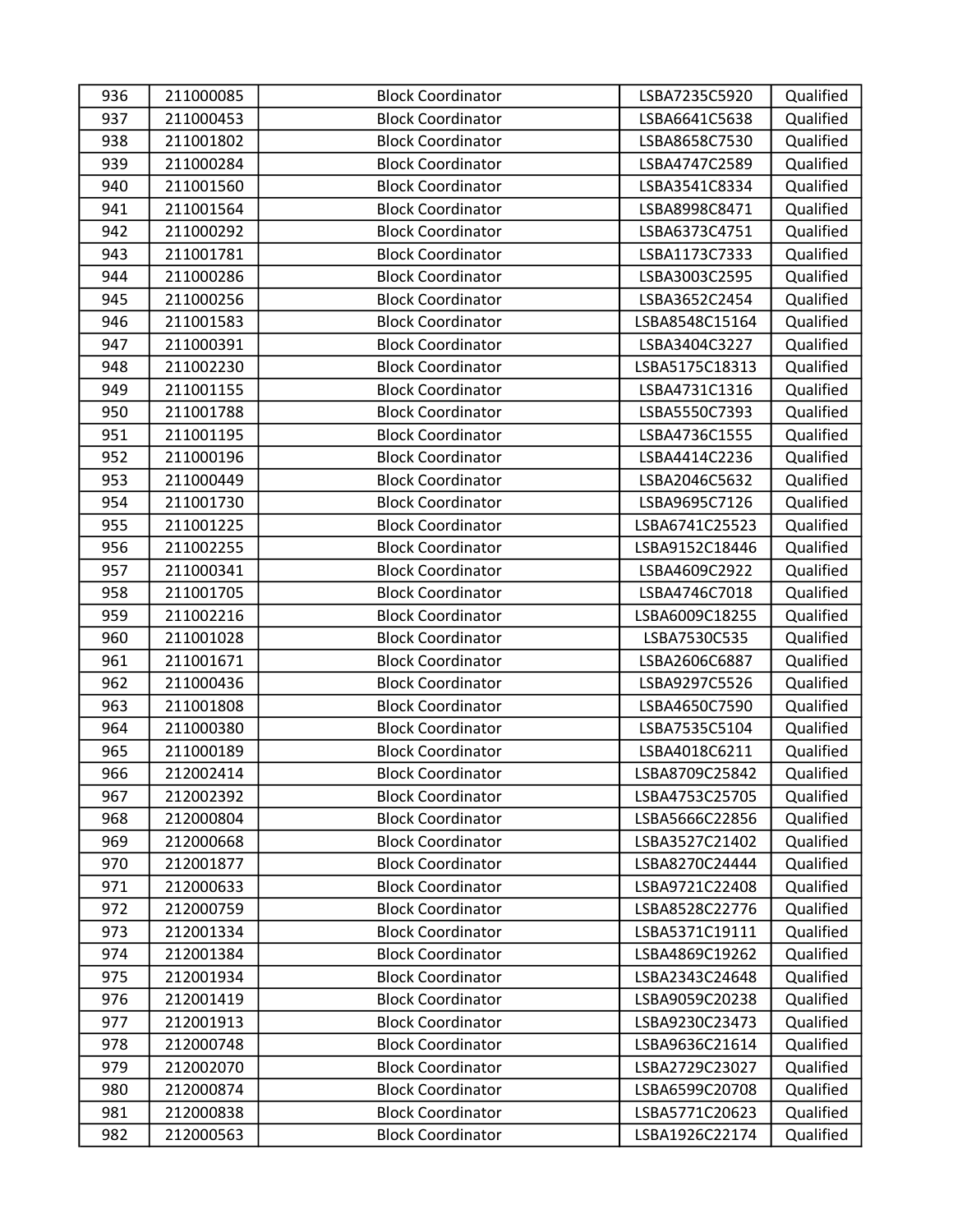| 983  | 212001279 | <b>Block Coordinator</b> | LSBA8537C18974 | Qualified |
|------|-----------|--------------------------|----------------|-----------|
| 984  | 212002417 | <b>Block Coordinator</b> | LSBA5762C25876 | Qualified |
| 985  | 212002465 | <b>Block Coordinator</b> | LSBA7067C26175 | Qualified |
| 986  | 212001827 | <b>Block Coordinator</b> | LSBA8274C24263 | Qualified |
| 987  | 212002617 | <b>Block Coordinator</b> | LSBA2851C25373 | Qualified |
| 988  | 212001244 | <b>Block Coordinator</b> | LSBA2962C19819 | Qualified |
| 989  | 212002632 | <b>Block Coordinator</b> | LSBA3477C25520 | Qualified |
| 990  | 212000792 | <b>Block Coordinator</b> | LSBA5998C22834 | Qualified |
| 991  | 212002073 | <b>Block Coordinator</b> | LSBA1890C24137 | Qualified |
| 992  | 212001990 | <b>Block Coordinator</b> | LSBA7276C23771 | Qualified |
| 993  | 212001374 | <b>Block Coordinator</b> | LSBA9436C19225 | Qualified |
| 994  | 212000779 | <b>Block Coordinator</b> | LSBA5301C22818 | Qualified |
| 995  | 212002460 | <b>Block Coordinator</b> | LSBA5557C26129 | Qualified |
| 996  | 212001946 | <b>Block Coordinator</b> | LSBA4185C23606 | Qualified |
| 997  | 212001403 | <b>Block Coordinator</b> | LSBA9975C20181 | Qualified |
| 998  | 212001251 | <b>Block Coordinator</b> | LSBA7359C19839 | Qualified |
| 999  | 212000753 | <b>Block Coordinator</b> | LSBA9226C22770 | Qualified |
| 1000 | 212001507 | <b>Block Coordinator</b> | LSBA8072C19622 | Qualified |
| 1001 | 212000776 | <b>Block Coordinator</b> | LSBA1398C21702 | Qualified |
| 1002 | 212001327 | <b>Block Coordinator</b> | LSBA5340C19105 | Qualified |
| 1003 | 212000730 | <b>Block Coordinator</b> | LSBA8295C21550 | Qualified |
| 1004 | 212002069 | <b>Block Coordinator</b> | LSBA8906C24124 | Qualified |
| 1005 | 212002568 | <b>Block Coordinator</b> | LSBA2787C26492 | Qualified |
| 1006 | 212001411 | <b>Block Coordinator</b> | LSBA9754C20201 | Qualified |
| 1007 | 212000764 | <b>Block Coordinator</b> | LSBA4715C21634 | Qualified |
| 1008 | 212000573 | <b>Block Coordinator</b> | LSBA4931C22211 | Qualified |
| 1009 | 212002383 | <b>Block Coordinator</b> | LSBA5009C25654 | Qualified |
| 1010 | 212000545 | <b>Block Coordinator</b> | LSBA6930C20945 | Qualified |
| 1011 | 212000719 | <b>Block Coordinator</b> | LSBA1044C21516 | Qualified |
| 1012 | 212002609 | <b>Block Coordinator</b> | LSBA1157C25345 | Qualified |
| 1013 | 212001303 | <b>Block Coordinator</b> | LSBA6828C19023 | Qualified |
| 1014 | 212000897 | <b>Block Coordinator</b> | LSBA7319C20745 | Qualified |
| 1015 | 212002071 | <b>Block Coordinator</b> | LSBA6993C24135 | Qualified |
| 1016 | 212001472 | <b>Block Coordinator</b> | LSBA7982C19471 | Qualified |
| 1017 | 212001514 | <b>Block Coordinator</b> | LSBA2658C19659 | Qualified |
| 1018 | 211002111 | <b>Block Coordinator</b> | LSBA1961C17714 | Qualified |
| 1019 | 211000498 | <b>Block Coordinator</b> | LSBA8008C5845  | Qualified |
| 1020 | 211001000 | <b>Block Coordinator</b> | LSBA6632C24564 | Qualified |
| 1021 | 211002354 | <b>Block Coordinator</b> | LSBA7709C18747 | Qualified |
| 1022 | 211000257 | <b>Block Coordinator</b> | LSBA7716C4595  | Qualified |
| 1023 | 211000233 | <b>Block Coordinator</b> | LSBA8165C4507  | Qualified |
| 1024 | 211001605 | <b>Block Coordinator</b> | LSBA9266C15301 | Qualified |
| 1025 | 211002367 | <b>Block Coordinator</b> | LSBA5971C18772 | Qualified |
| 1026 | 211002258 | <b>Block Coordinator</b> | LSBA4968C18456 | Qualified |
| 1027 | 211000411 | <b>Block Coordinator</b> | LSBA1536C3350  | Qualified |
| 1028 | 211001124 | <b>Block Coordinator</b> | LSBA3019C25039 | Qualified |
| 1029 | 211000446 | <b>Block Coordinator</b> | LSBA7014C5630  | Qualified |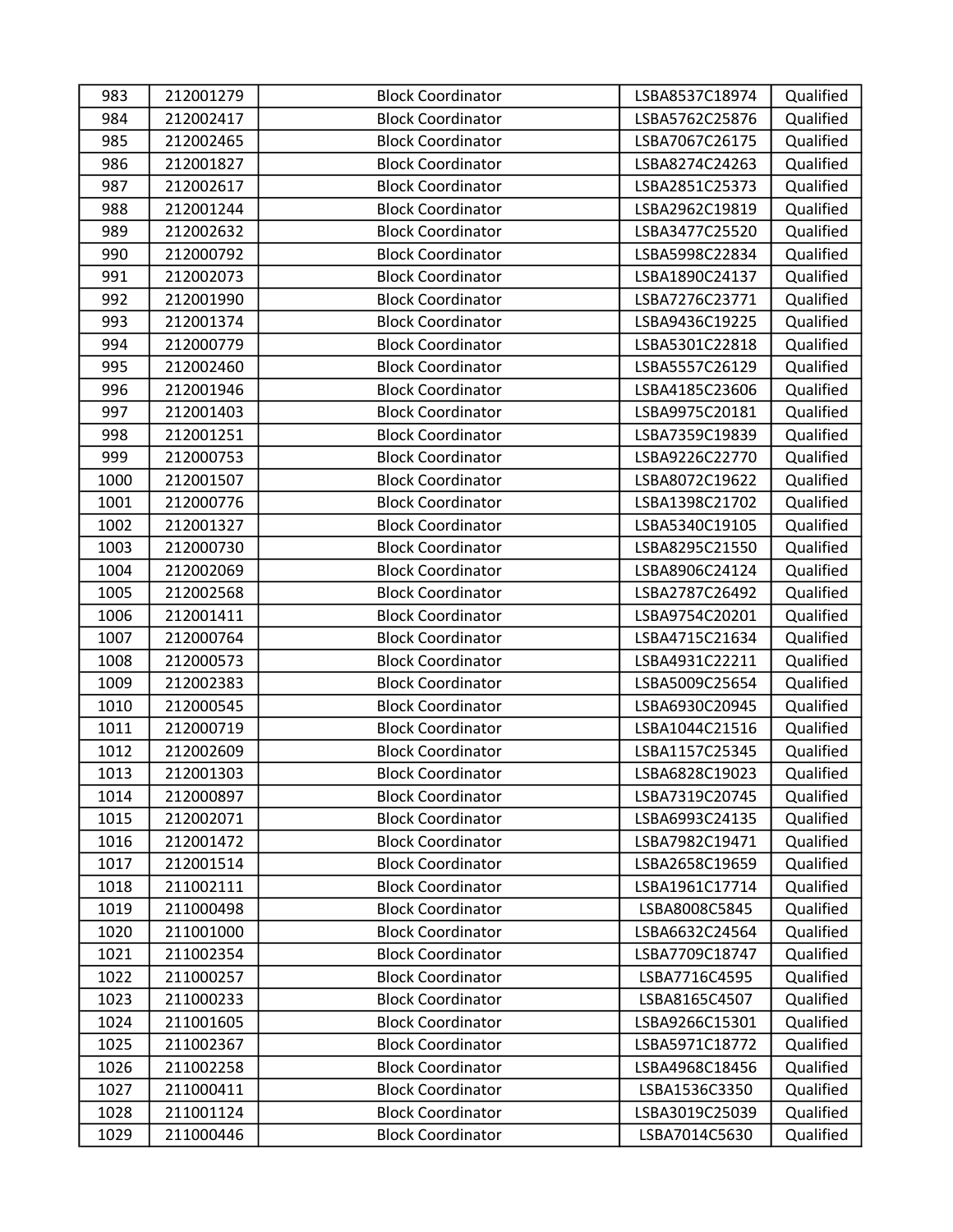| 1030 | 211000475 | <b>Block Coordinator</b> | LSBA8817C5698  | Qualified |
|------|-----------|--------------------------|----------------|-----------|
| 1031 | 211001628 | <b>Block Coordinator</b> | LSBA3435C6688  | Qualified |
| 1032 | 211001651 | <b>Block Coordinator</b> | LSBA5929C6783  | Qualified |
| 1033 | 211000504 | <b>Block Coordinator</b> | LSBA2053C5897  | Qualified |
| 1034 | 211002169 | <b>Block Coordinator</b> | LSBA4948C17932 | Qualified |
| 1035 | 211001095 | <b>Block Coordinator</b> | LSBA9541C944   | Qualified |
| 1036 | 211001091 | <b>Block Coordinator</b> | LSBA4705C913   | Qualified |
| 1037 | 211000499 | <b>Block Coordinator</b> | LSBA1375C5868  | Qualified |
| 1038 | 211001562 | <b>Block Coordinator</b> | LSBA9387C8409  | Qualified |
| 1039 | 211000464 | <b>Block Coordinator</b> | LSBA8800C5677  | Qualified |
| 1040 | 211000249 | <b>Block Coordinator</b> | LSBA6033C2431  | Qualified |
| 1041 | 211000427 | <b>Block Coordinator</b> | LSBA8228C3503  | Qualified |
| 1042 | 211000271 | <b>Block Coordinator</b> | LSBA3935C2539  | Qualified |
| 1043 | 211001034 | <b>Block Coordinator</b> | LSBA1492C22411 | Qualified |
| 1044 | 211000208 | <b>Block Coordinator</b> | LSBA3601C4442  | Qualified |
| 1045 | 211000173 | <b>Block Coordinator</b> | LSBA4855C6189  | Qualified |
| 1046 | 211000283 | <b>Block Coordinator</b> | LSBA9027C4718  | Qualified |
| 1047 | 211000994 | <b>Block Coordinator</b> | LSBA8048C352   | Qualified |
| 1048 | 211001108 | <b>Block Coordinator</b> | LSBA8531C16036 | Qualified |
| 1049 | 211001750 | <b>Block Coordinator</b> | LSBA2787C7206  | Qualified |
| 1050 | 211001227 | <b>Block Coordinator</b> | LSBA7616C22027 | Qualified |
| 1051 | 211001116 | <b>Block Coordinator</b> | LSBA7789C1044  | Qualified |
| 1052 | 211000991 | <b>Block Coordinator</b> | LSBA9757C310   | Qualified |
| 1053 | 211001158 | <b>Block Coordinator</b> | LSBA4479C1327  | Qualified |
| 1054 | 211001142 | <b>Block Coordinator</b> | LSBA2382C26466 | Qualified |
| 1055 | 211000358 | <b>Block Coordinator</b> | LSBA7324C5023  | Qualified |
| 1056 | 211000268 | <b>Block Coordinator</b> | LSBA9695C2524  | Qualified |
| 1057 | 211000432 | <b>Block Coordinator</b> | LSBA3267C5368  | Qualified |
| 1058 | 211000958 | <b>Block Coordinator</b> | LSBA9300C1839  | Qualified |
| 1059 | 211000373 | <b>Block Coordinator</b> | LSBA8903C3118  | Qualified |
| 1060 | 211000192 | <b>Block Coordinator</b> | LSBA7517C2220  | Qualified |
| 1061 | 211000273 | <b>Block Coordinator</b> | LSBA4562C2541  | Qualified |
| 1062 | 211001530 | <b>Block Coordinator</b> | LSBA4314C7694  | Qualified |
| 1063 | 211002200 | <b>Block Coordinator</b> | LSBA5373C18110 | Qualified |
| 1064 | 211001019 | <b>Block Coordinator</b> | LSBA8462C19062 | Qualified |
| 1065 | 211001014 | <b>Block Coordinator</b> | LSBA9981C441   | Qualified |
| 1066 | 211000246 | <b>Block Coordinator</b> | LSBA1815C2416  | Qualified |
| 1067 | 211000097 | <b>Block Coordinator</b> | LSBA9803C5961  | Qualified |
| 1068 | 211000175 | <b>Block Coordinator</b> | LSBA7024C6195  | Qualified |
| 1069 | 211000168 | <b>Block Coordinator</b> | LSBA8762C6170  | Qualified |
| 1070 | 211001587 | <b>Block Coordinator</b> | LSBA5495C15198 | Qualified |
| 1071 | 211001784 | <b>Block Coordinator</b> | LSBA8869C7371  | Qualified |
| 1072 | 211001783 | <b>Block Coordinator</b> | LSBA3858C7366  | Qualified |
| 1073 | 211001197 | <b>Block Coordinator</b> | LSBA7577C1564  | Qualified |
| 1074 | 211002252 | <b>Block Coordinator</b> | LSBA6520C18431 | Qualified |
| 1075 | 211002226 | <b>Block Coordinator</b> | LSBA3783C18301 | Qualified |
| 1076 | 211000364 | <b>Block Coordinator</b> | LSBA6042C3070  | Qualified |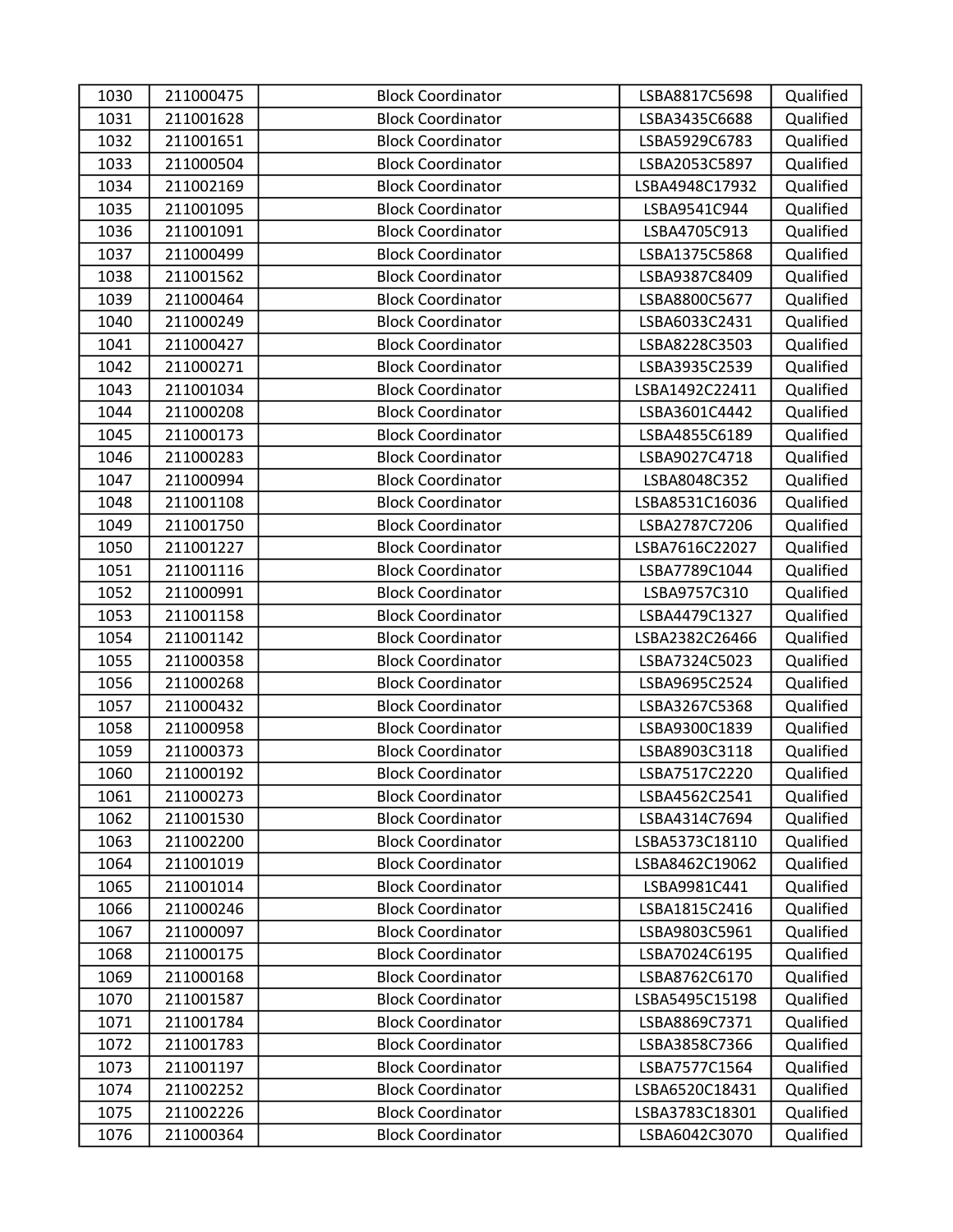| 1077 | 211002256 | <b>Block Coordinator</b> | LSBA8872C18449 | Qualified |
|------|-----------|--------------------------|----------------|-----------|
| 1078 | 211001776 | <b>Block Coordinator</b> | LSBA3989C7317  | Qualified |
| 1079 | 211000323 | <b>Block Coordinator</b> | LSBA8925C4907  | Qualified |
| 1080 | 211000372 | <b>Block Coordinator</b> | LSBA3945C5073  | Qualified |
| 1081 | 211001774 | <b>Block Coordinator</b> | LSBA6496C7302  | Qualified |
| 1082 | 211053092 | <b>Block Coordinator</b> | LSBA9714C23207 | Qualified |
| 1083 | 211001024 | <b>Block Coordinator</b> | LSBA7864C513   | Qualified |
| 1084 | 211002322 | <b>Block Coordinator</b> | LSBA6955C17594 | Qualified |
| 1085 | 211001215 | <b>Block Coordinator</b> | LSBA4154C1686  | Qualified |
| 1086 | 211000383 | <b>Block Coordinator</b> | LSBA6053C5158  | Qualified |
| 1087 | 211002358 | <b>Block Coordinator</b> | LSBA2580C18758 | Qualified |
| 1088 | 211002202 | <b>Block Coordinator</b> | LSBA2456C18129 | Qualified |
| 1089 | 211000331 | <b>Block Coordinator</b> | LSBA3240C4945  | Qualified |
| 1090 | 211002157 | <b>Block Coordinator</b> | LSBA1107C17851 | Qualified |
| 1091 | 211002302 | <b>Block Coordinator</b> | LSBA8129C17457 | Qualified |
| 1092 | 211001738 | <b>Block Coordinator</b> | LSBA5039C7154  | Qualified |
| 1093 | 211000429 | <b>Block Coordinator</b> | LSBA5589C3511  | Qualified |
| 1094 | 211000387 | <b>Block Coordinator</b> | LSBA7773C3195  | Qualified |
| 1095 | 211000132 | <b>Block Coordinator</b> | LSBA1404C4152  | Qualified |
| 1096 | 212000755 | <b>Block Coordinator</b> | LSBA6950C21624 | Qualified |
| 1097 | 212001995 | <b>Block Coordinator</b> | LSBA7900C23800 | Qualified |
| 1098 | 212000646 | <b>Block Coordinator</b> | LSBA4577C22438 | Qualified |
| 1099 | 212002397 | <b>Block Coordinator</b> | LSBA3091C25722 | Qualified |
| 1100 | 212000691 | <b>Block Coordinator</b> | LSBA3903C21438 | Qualified |
| 1101 | 212001468 | <b>Block Coordinator</b> | LSBA1028C19452 | Qualified |
| 1102 | 212000673 | <b>Block Coordinator</b> | LSBA1752C22497 | Qualified |
| 1103 | 212002487 | <b>Block Coordinator</b> | LSBA3682C26276 | Qualified |
| 1104 | 212001457 | <b>Block Coordinator</b> | LSBA4805C19420 | Qualified |
| 1105 | 212002087 | <b>Block Coordinator</b> | LSBA7329C23068 | Qualified |
| 1106 | 212002585 | <b>Block Coordinator</b> | LSBA4414C26529 | Qualified |
| 1107 | 212001239 | <b>Block Coordinator</b> | LSBA5280C19786 | Qualified |
| 1108 | 212001304 | <b>Block Coordinator</b> | LSBA1675C19942 | Qualified |
| 1109 | 212002023 | <b>Block Coordinator</b> | LSBA9649C23978 | Qualified |
| 1110 | 212001863 | <b>Block Coordinator</b> | LSBA8295C24381 | Qualified |
| 1111 | 212002602 | <b>Block Coordinator</b> | LSBA7856C26580 | Qualified |
| 1112 | 212000847 | <b>Block Coordinator</b> | LSBA8903C20636 | Qualified |
| 1113 | 212000542 | <b>Block Coordinator</b> | LSBA5863C22116 | Qualified |
| 1114 | 212001974 | <b>Block Coordinator</b> | LSBA5767C23697 | Qualified |
| 1115 | 212001441 | <b>Block Coordinator</b> | LSBA2618C20381 | Qualified |
| 1116 | 212000761 | <b>Block Coordinator</b> | LSBA4634C21631 | Qualified |
| 1117 | 212001299 | <b>Block Coordinator</b> | LSBA7440C19018 | Qualified |
| 1118 | 212001956 | <b>Block Coordinator</b> | LSBA3029C24726 | Qualified |
| 1119 | 212001271 | <b>Block Coordinator</b> | LSBA1559C18947 | Qualified |
| 1120 | 212002377 | <b>Block Coordinator</b> | LSBA8896C25612 | Qualified |
| 1121 | 212000863 | <b>Block Coordinator</b> | LSBA9808C20677 | Qualified |
| 1122 | 212000516 | <b>Block Coordinator</b> | LSBA9751C20852 | Qualified |
| 1123 | 212000835 | <b>Block Coordinator</b> | LSBA9186C22925 | Qualified |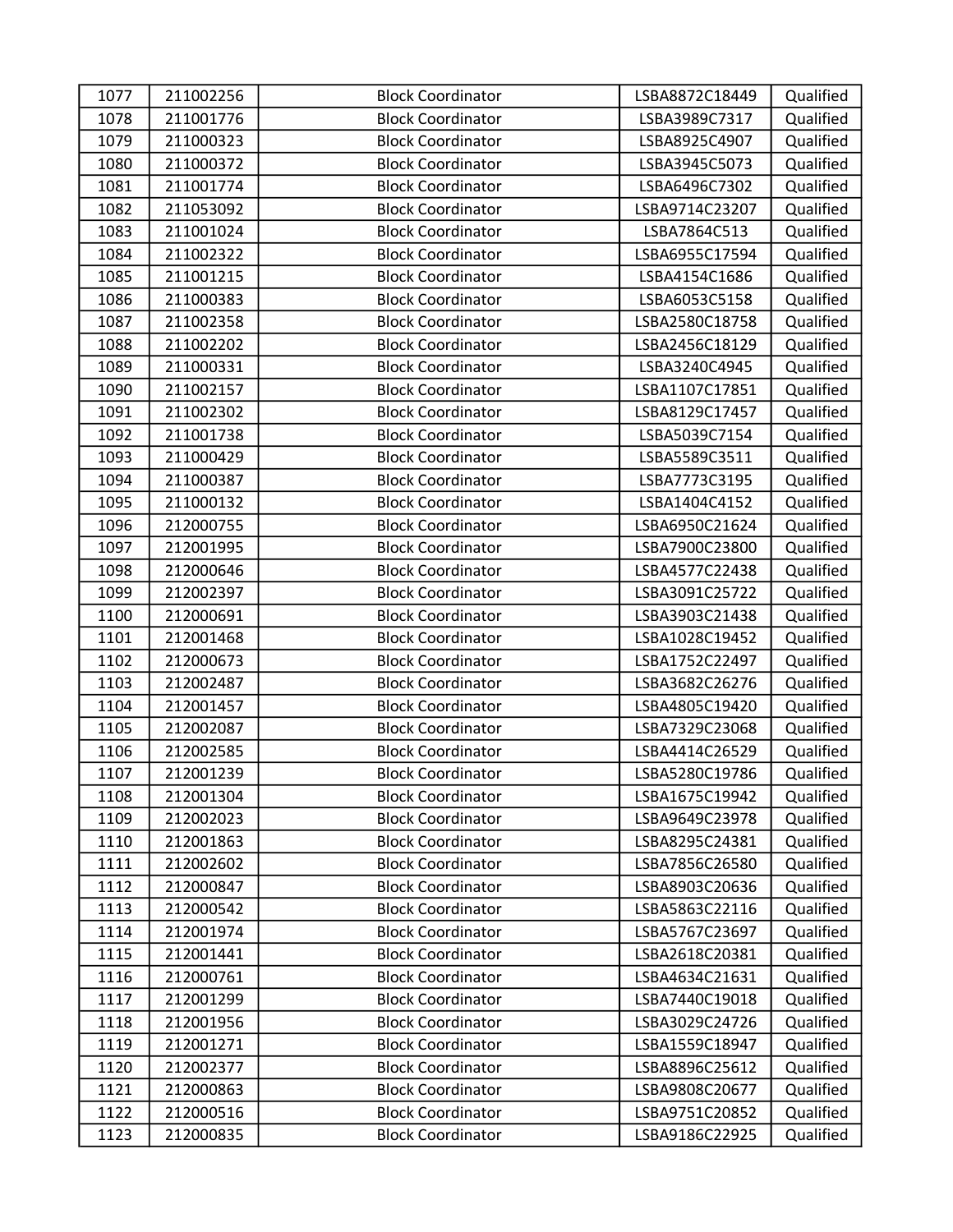| 1124 | 212000832 | <b>Block Coordinator</b> | LSBA4571C21797 | Qualified |
|------|-----------|--------------------------|----------------|-----------|
| 1125 | 212001484 | <b>Block Coordinator</b> | LSBA4222C19510 | Qualified |
| 1126 | 212000678 | <b>Block Coordinator</b> | LSBA2324C21411 | Qualified |
| 1127 | 212002048 | <b>Block Coordinator</b> | LSBA2182C24097 | Qualified |
| 1128 | 212002455 | <b>Block Coordinator</b> | LSBA5982C26097 | Qualified |
| 1129 | 212000523 | <b>Block Coordinator</b> | LSBA1654C20860 | Qualified |
| 1130 | 212001860 | <b>Block Coordinator</b> | LSBA8212C23279 | Qualified |
| 1131 | 212000859 | <b>Block Coordinator</b> | LSBA4206C22966 | Qualified |
| 1132 | 212002598 | <b>Block Coordinator</b> | LSBA7973C25281 | Qualified |
| 1133 | 212002579 | <b>Block Coordinator</b> | LSBA9747C26515 | Qualified |
| 1134 | 212001838 | <b>Block Coordinator</b> | LSBA9311C23238 | Qualified |
| 1135 | 212001955 | <b>Block Coordinator</b> | LSBA6802C23632 | Qualified |
| 1136 | 212001506 | <b>Block Coordinator</b> | LSBA9134C19621 | Qualified |
| 1137 | 212001986 | <b>Block Coordinator</b> | LSBA5426C23733 | Qualified |
| 1138 | 212000580 | <b>Block Coordinator</b> | LSBA1827C22236 | Qualified |
| 1139 | 212000934 | <b>Block Coordinator</b> | LSBA2347C20800 | Qualified |
| 1140 | 212002572 | <b>Block Coordinator</b> | LSBA8813C25184 | Qualified |
| 1141 | 212001459 | <b>Block Coordinator</b> | LSBA1441C19425 | Qualified |
| 1142 | 212000650 | <b>Block Coordinator</b> | LSBA4615C21344 | Qualified |
| 1143 | 212001978 | <b>Block Coordinator</b> | LSBA4395C24801 | Qualified |
| 1144 | 212002033 | <b>Block Coordinator</b> | LSBA9359C24034 | Qualified |
| 1145 | 212002513 | <b>Block Coordinator</b> | LSBA2721C24993 | Qualified |
| 1146 | 212001300 | <b>Block Coordinator</b> | LSBA7805C19940 | Qualified |
| 1147 | 212001393 | <b>Block Coordinator</b> | LSBA3121C19274 | Qualified |
| 1148 | 212001448 | <b>Block Coordinator</b> | LSBA1737C19394 | Qualified |
| 1149 | 212002419 | <b>Block Coordinator</b> | LSBA8500C25882 | Qualified |
| 1150 | 212002005 | <b>Block Coordinator</b> | LSBA2759C23860 | Qualified |
| 1151 | 212002514 | <b>Block Coordinator</b> | LSBA7620C26359 | Qualified |
| 1152 | 212000883 | <b>Block Coordinator</b> | LSBA8689C21897 | Qualified |
| 1153 | 212001265 | <b>Block Coordinator</b> | LSBA7353C18941 | Qualified |
| 1154 | 212001840 | <b>Block Coordinator</b> | LSBA9522C24298 | Qualified |
| 1155 | 212002014 | <b>Block Coordinator</b> | LSBA1062C23920 | Qualified |
| 1156 | 212000843 | <b>Block Coordinator</b> | LSBA8825C21826 | Qualified |
| 1157 | 212001842 | <b>Block Coordinator</b> | LSBA6530C23248 | Qualified |
| 1158 | 212000922 | <b>Block Coordinator</b> | LSBA8008C22007 | Qualified |
| 1159 | 212001438 | <b>Block Coordinator</b> | LSBA6479C20372 | Qualified |
| 1160 | 212001387 | <b>Block Coordinator</b> | LSBA4856C20152 | Qualified |
| 1161 | 212000813 | <b>Block Coordinator</b> | LSBA8894C21773 | Qualified |
| 1162 | 212002376 | <b>Block Coordinator</b> | LSBA8698C25596 | Qualified |
| 1163 | 212002552 | <b>Block Coordinator</b> | LSBA3777C26440 | Qualified |
| 1164 | 212000814 | <b>Block Coordinator</b> | LSBA1670C20588 | Qualified |
| 1165 | 212001427 | <b>Block Coordinator</b> | LSBA3817C19351 | Qualified |
| 1166 | 212000598 | <b>Block Coordinator</b> | LSBA6996C21217 | Qualified |
| 1167 | 211001680 | <b>Block Coordinator</b> | LSBA8013C6917  | Qualified |
| 1168 | 211002118 | <b>Block Coordinator</b> | LSBA4266C17746 | Qualified |
| 1169 | 211002148 | <b>Block Coordinator</b> | LSBA7906C18898 | Qualified |
| 1170 | 211002146 | <b>Block Coordinator</b> | LSBA1830C17822 | Qualified |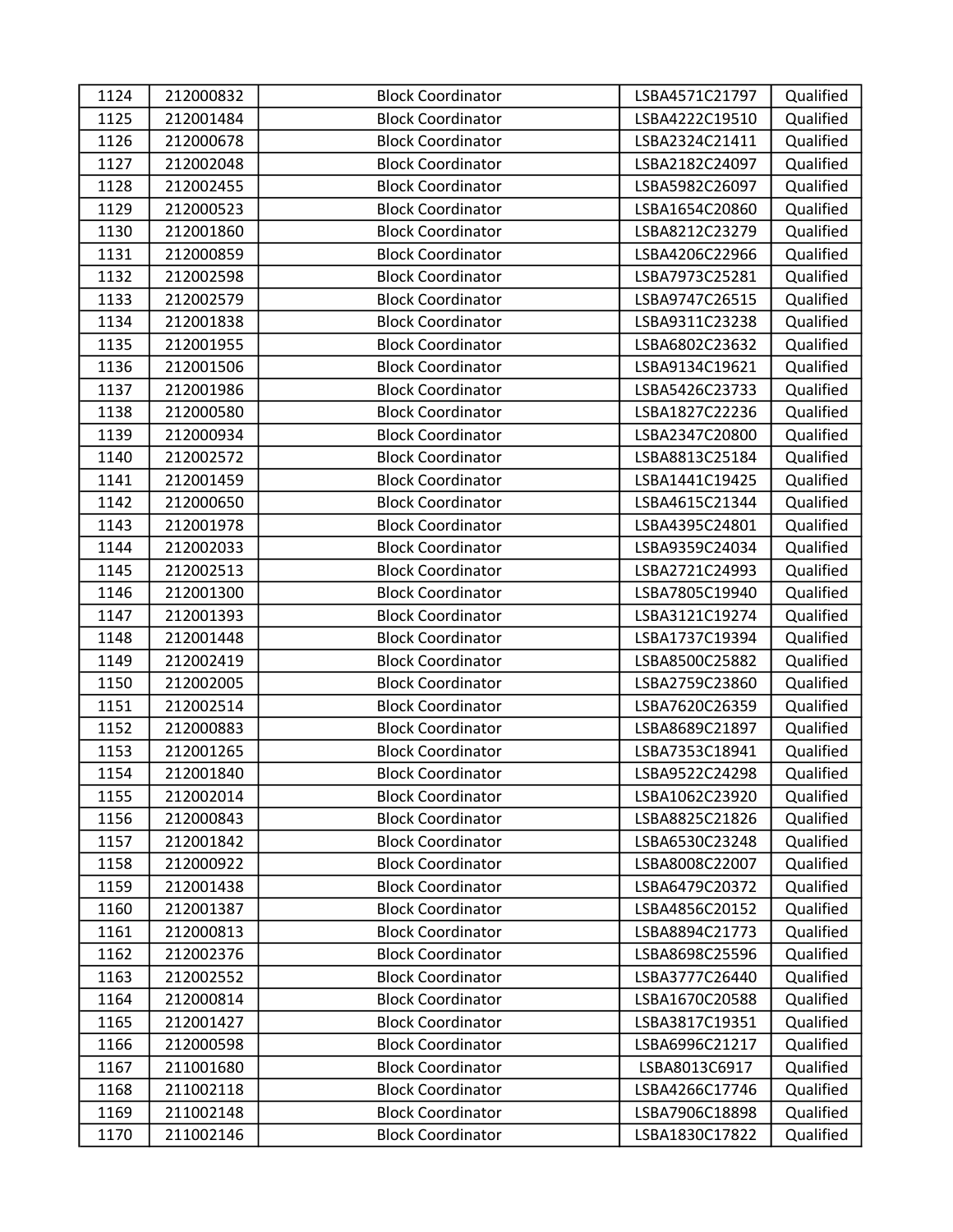| 1171 | 211001174 | <b>Block Coordinator</b> | LSBA1349C1426  | Qualified |
|------|-----------|--------------------------|----------------|-----------|
| 1172 | 211002330 | <b>Block Coordinator</b> | LSBA1954C18691 | Qualified |
| 1173 | 211001567 | <b>Block Coordinator</b> | LSBA6385C8506  | Qualified |
| 1174 | 211000988 | <b>Block Coordinator</b> | LSBA6938C6166  | Qualified |
| 1175 | 211002266 | <b>Block Coordinator</b> | LSBA9388C18499 | Qualified |
| 1176 | 211001742 | <b>Block Coordinator</b> | LSBA8513C7167  | Qualified |
| 1177 | 211001791 | <b>Block Coordinator</b> | LSBA2832C7432  | Qualified |
| 1178 | 211000301 | <b>Block Coordinator</b> | LSBA9349C2646  | Qualified |
| 1179 | 211000993 | <b>Block Coordinator</b> | LSBA3165C344   | Qualified |
| 1180 | 211000441 | <b>Block Coordinator</b> | LSBA8813C5540  | Qualified |
| 1181 | 211001649 | <b>Block Coordinator</b> | LSBA3900C6775  | Qualified |
| 1182 | 211001657 | <b>Block Coordinator</b> | LSBA2719C15868 | Qualified |
| 1183 | 211001577 | <b>Block Coordinator</b> | LSBA5805C15088 | Qualified |
| 1184 | 211002181 | <b>Block Coordinator</b> | LSBA9144C18018 | Qualified |
| 1185 | 211001111 | <b>Block Coordinator</b> | LSBA6490C1018  | Qualified |
| 1186 | 211002165 | <b>Block Coordinator</b> | LSBA2598C17905 | Qualified |
| 1187 | 211000258 | <b>Block Coordinator</b> | LSBA8001C4596  | Qualified |
| 1188 | 211000090 | <b>Block Coordinator</b> | LSBA6702C5948  | Qualified |
| 1189 | 211000195 | <b>Block Coordinator</b> | LSBA9255C6220  | Qualified |
| 1190 | 211001764 | <b>Block Coordinator</b> | LSBA2358C7259  | Qualified |
| 1191 | 211001674 | <b>Block Coordinator</b> | LSBA6214C6900  | Qualified |
| 1192 | 211000430 | <b>Block Coordinator</b> | LSBA4805C5367  | Qualified |
| 1193 | 211000461 | <b>Block Coordinator</b> | LSBA5175C3680  | Qualified |
| 1194 | 211000468 | <b>Block Coordinator</b> | LSBA4638C3726  | Qualified |
| 1195 | 211000339 | <b>Block Coordinator</b> | LSBA4969C2912  | Qualified |
| 1196 | 211000120 | <b>Block Coordinator</b> | LSBA8949C4112  | Qualified |
| 1197 | 211000186 | <b>Block Coordinator</b> | LSBA7662C6205  | Qualified |
| 1198 | 211000311 | <b>Block Coordinator</b> | LSBA9708C4874  | Qualified |
| 1199 | 211001679 | <b>Block Coordinator</b> | LSBA7180C16003 | Qualified |
| 1200 | 211000470 | <b>Block Coordinator</b> | LSBA2323C3736  | Qualified |
| 1201 | 211002151 | <b>Block Coordinator</b> | LSBA4070C17832 | Qualified |
| 1202 | 211000232 | <b>Block Coordinator</b> | LSBA7043C2379  | Qualified |
| 1203 | 211002348 | <b>Block Coordinator</b> | LSBA5579C18728 | Qualified |
| 1204 | 211000109 | <b>Block Coordinator</b> | LSBA4309C5987  | Qualified |
| 1205 | 211000322 | <b>Block Coordinator</b> | LSBA1384C2763  | Qualified |
| 1206 | 211000496 | <b>Block Coordinator</b> | LSBA9258C5839  | Qualified |
| 1207 | 211001746 | <b>Block Coordinator</b> | LSBA1055C7198  | Qualified |
| 1208 | 211000222 | <b>Block Coordinator</b> | LSBA3699C2357  | Qualified |
| 1209 | 211001811 | <b>Block Coordinator</b> | LSBA6744C7607  | Qualified |
| 1210 | 211000403 | <b>Block Coordinator</b> | LSBA7703C3294  | Qualified |
| 1211 | 211000238 | <b>Block Coordinator</b> | LSBA8620C2394  | Qualified |
| 1212 | 211001599 | <b>Block Coordinator</b> | LSBA1788C15276 | Qualified |
| 1213 | 211001078 | <b>Block Coordinator</b> | LSBA1590C2643  | Qualified |
| 1214 | 211001545 | <b>Block Coordinator</b> | LSBA2120C7944  | Qualified |
| 1215 | 211000096 | <b>Block Coordinator</b> | LSBA2110C4019  | Qualified |
| 1216 | 211000314 | <b>Block Coordinator</b> | LSBA2535C2699  | Qualified |
| 1217 | 211001574 | <b>Block Coordinator</b> | LSBA2501C15071 | Qualified |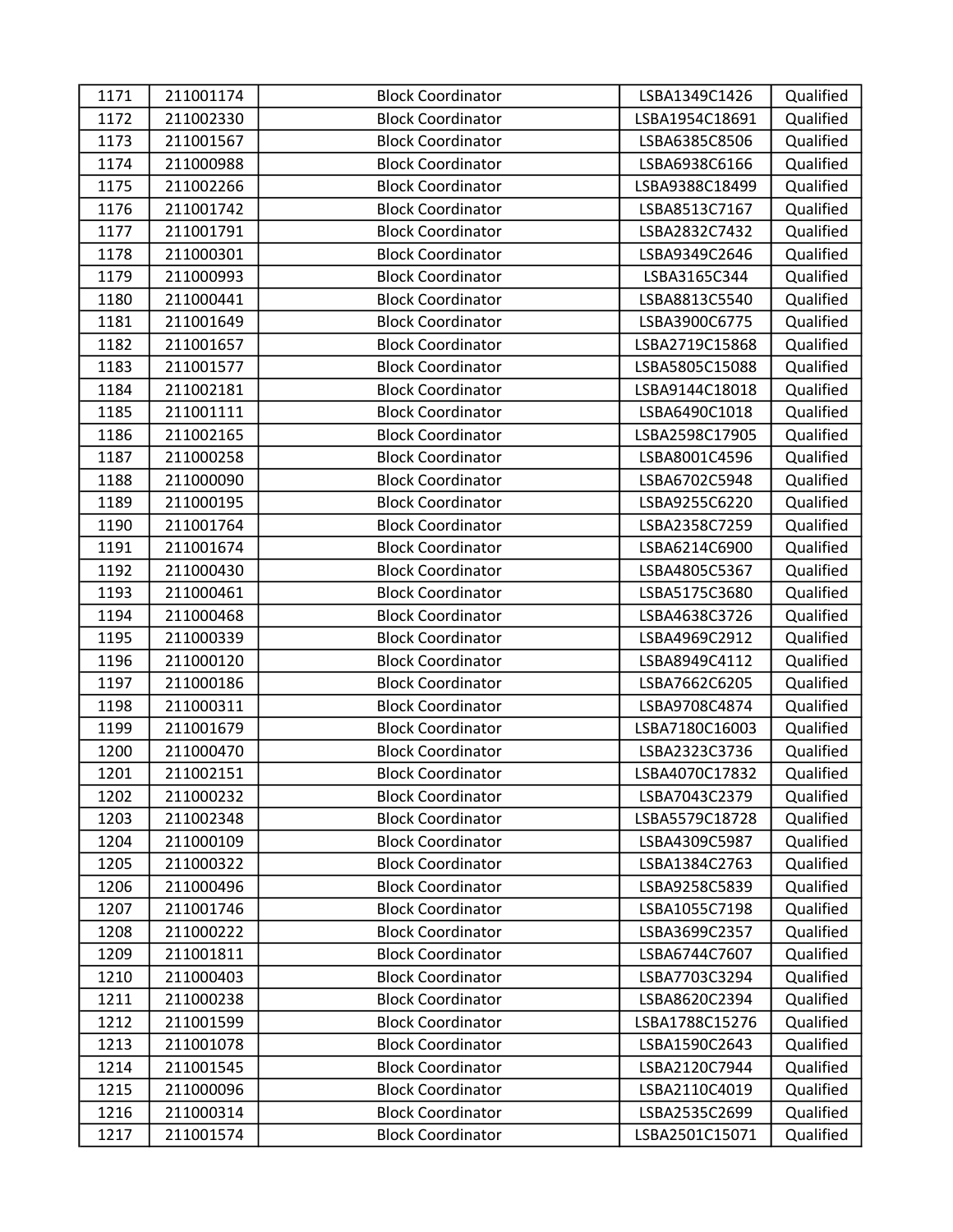| 1218 | 211000400 | <b>Block Coordinator</b> | LSBA7782C3273  | Qualified |
|------|-----------|--------------------------|----------------|-----------|
| 1219 | 211001084 | <b>Block Coordinator</b> | LSBA1365C843   | Qualified |
| 1220 | 211000336 | <b>Block Coordinator</b> | LSBA8943C2864  | Qualified |
| 1221 | 211000478 | <b>Block Coordinator</b> | LSBA4360C5709  | Qualified |
| 1222 | 211000194 | <b>Block Coordinator</b> | LSBA8349C6218  | Qualified |
| 1223 | 211001528 | <b>Block Coordinator</b> | LSBA6576C7686  | Qualified |
| 1224 | 211002285 | <b>Block Coordinator</b> | LSBA4814C17313 | Qualified |
| 1225 | 211002295 | <b>Block Coordinator</b> | LSBA8649C17419 | Qualified |
| 1226 | 211001079 | <b>Block Coordinator</b> | LSBA9554C820   | Qualified |
| 1227 | 211001183 | <b>Block Coordinator</b> | LSBA4717C20697 | Qualified |
| 1228 | 211000452 | <b>Block Coordinator</b> | LSBA3895C3620  | Qualified |
| 1229 | 211001082 | <b>Block Coordinator</b> | LSBA3748C840   | Qualified |
| 1230 | 211000989 | <b>Block Coordinator</b> | LSBA1615C25791 | Qualified |
| 1231 | 211002253 | <b>Block Coordinator</b> | LSBA2108C18435 | Qualified |
| 1232 | 211000226 | <b>Block Coordinator</b> | LSBA8806C6377  | Qualified |
| 1233 | 211000384 | <b>Block Coordinator</b> | LSBA1513C3185  | Qualified |
| 1234 | 211002320 | <b>Block Coordinator</b> | LSBA9624C18674 | Qualified |
| 1235 | 211002298 | <b>Block Coordinator</b> | LSBA4566C18621 | Qualified |
| 1236 | 211000327 | <b>Block Coordinator</b> | LSBA6808C4934  | Qualified |
| 1237 | 211001062 | <b>Block Coordinator</b> | LSBA2791C712   | Qualified |
| 1238 | 211001720 | <b>Block Coordinator</b> | LSBA2437C7084  | Qualified |
| 1239 | 211001154 | <b>Block Coordinator</b> | LSBA5429C1312  | Qualified |
| 1240 | 211001097 | <b>Block Coordinator</b> | LSBA8901C949   | Qualified |
| 1241 | 211001659 | <b>Block Coordinator</b> | LSBA4813C6835  | Qualified |
| 1242 | 211001573 | <b>Block Coordinator</b> | LSBA8248C15069 | Qualified |
| 1243 | 211002207 | <b>Block Coordinator</b> | LSBA8595C18140 | Qualified |
| 1244 | 211000148 | <b>Block Coordinator</b> | LSBA8459C6125  | Qualified |
| 1245 | 211002231 | <b>Block Coordinator</b> | LSBA3100C18328 | Qualified |
| 1246 | 212000603 | <b>Block Coordinator</b> | LSBA6666C21232 | Qualified |
| 1247 | 212002396 | <b>Block Coordinator</b> | LSBA4993C25718 | Qualified |
| 1248 | 212000576 | <b>Block Coordinator</b> | LSBA3521C21035 | Qualified |
| 1249 | 212000687 | <b>Block Coordinator</b> | LSBA6665C21431 | Qualified |
| 1250 | 212001898 | <b>Block Coordinator</b> | LSBA2982C23417 | Qualified |
| 1251 | 212001972 | <b>Block Coordinator</b> | LSBA8467C23693 | Qualified |
| 1252 | 212001406 | <b>Block Coordinator</b> | LSBA6579C20187 | Qualified |
| 1253 | 212002479 | <b>Block Coordinator</b> | LSBA3188C26254 | Qualified |
| 1254 | 212002078 | <b>Block Coordinator</b> | LSBA5522C23040 | Qualified |
| 1255 | 212000738 | <b>Block Coordinator</b> | LSBA3942C22680 | Qualified |
| 1256 | 212002378 | <b>Block Coordinator</b> | LSBA1180C25618 | Qualified |
| 1257 | 212000816 | <b>Block Coordinator</b> | LSBA8873C22874 | Qualified |
| 1258 | 212000604 | <b>Block Coordinator</b> | LSBA6403C22339 | Qualified |
| 1259 | 212001903 | <b>Block Coordinator</b> | LSBA1275C23426 | Qualified |
| 1260 | 212002459 | <b>Block Coordinator</b> | LSBA8056C26128 | Qualified |
| 1261 | 212001240 | <b>Block Coordinator</b> | LSBA1797C19793 | Qualified |
| 1262 | 212000608 | <b>Block Coordinator</b> | LSBA4568C21250 | Qualified |
| 1263 | 212002484 | <b>Block Coordinator</b> | LSBA1491C26269 | Qualified |
| 1264 | 212002010 | <b>Block Coordinator</b> | LSBA1716C23900 | Qualified |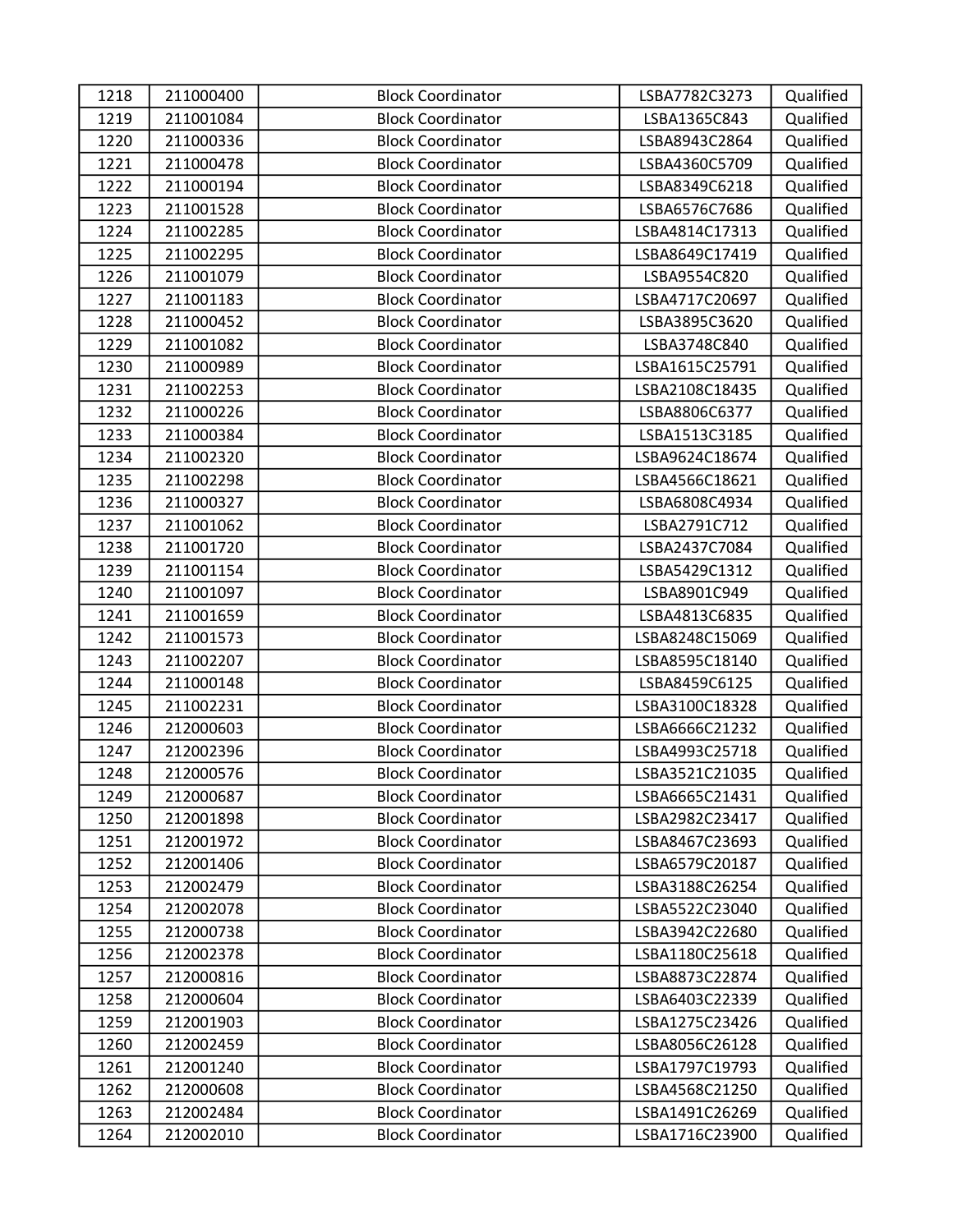| 1265 | 212001984 | <b>Block Coordinator</b> | LSBA4387C24812 | Qualified |
|------|-----------|--------------------------|----------------|-----------|
| 1266 | 212002624 | <b>Block Coordinator</b> | LSBA7406C25455 | Qualified |
| 1267 | 212001241 | <b>Block Coordinator</b> | LSBA2678C19805 | Qualified |
| 1268 | 212000518 | <b>Block Coordinator</b> | LSBA7021C20854 | Qualified |
| 1269 | 212001296 | <b>Block Coordinator</b> | LSBA5846C19935 | Qualified |
| 1270 | 212000626 | <b>Block Coordinator</b> | LSBA5130C22393 | Qualified |
| 1271 | 212002411 | <b>Block Coordinator</b> | LSBA8705C25825 | Qualified |
| 1272 | 212000818 | <b>Block Coordinator</b> | LSBA8379C21779 | Qualified |
| 1273 | 212002503 | <b>Block Coordinator</b> | LSBA1161C24899 | Qualified |
| 1274 | 212000744 | <b>Block Coordinator</b> | LSBA9172C21599 | Qualified |
| 1275 | 212000836 | <b>Block Coordinator</b> | LSBA2848C20615 | Qualified |
| 1276 | 212001284 | <b>Block Coordinator</b> | LSBA9133C19924 | Qualified |
| 1277 | 212001992 | <b>Block Coordinator</b> | LSBA6376C23779 | Qualified |
| 1278 | 212001504 | <b>Block Coordinator</b> | LSBA5313C19607 | Qualified |
| 1279 | 212001325 | <b>Block Coordinator</b> | LSBA2500C19102 | Qualified |
| 1280 | 212001914 | <b>Block Coordinator</b> | LSBA8265C24600 | Qualified |
| 1281 | 212001386 | <b>Block Coordinator</b> | LSBA9060C19264 | Qualified |
| 1282 | 212000775 | <b>Block Coordinator</b> | LSBA7662C20471 | Qualified |
| 1283 | 212002084 | <b>Block Coordinator</b> | LSBA2663C24153 | Qualified |
| 1284 | 212000670 | <b>Block Coordinator</b> | LSBA8258C21403 | Qualified |
| 1285 | 212002518 | <b>Block Coordinator</b> | LSBA8957C26364 | Qualified |
| 1286 | 212002416 | <b>Block Coordinator</b> | LSBA4257C25868 | Qualified |
| 1287 | 212000554 | <b>Block Coordinator</b> | LSBA8610C20966 | Qualified |
| 1288 | 212002618 | <b>Block Coordinator</b> | LSBA1257C25374 | Qualified |
| 1289 | 212000710 | <b>Block Coordinator</b> | LSBA2153C21485 | Qualified |
| 1290 | 212001233 | <b>Block Coordinator</b> | LSBA2684C19713 | Qualified |
| 1291 | 212002519 | <b>Block Coordinator</b> | LSBA4049C25011 | Qualified |
| 1292 | 212001340 | <b>Block Coordinator</b> | LSBA1471C19120 | Qualified |
| 1293 | 212000855 | <b>Block Coordinator</b> | LSBA9275C22961 | Qualified |
| 1294 | 212001993 | <b>Block Coordinator</b> | LSBA3393C23783 | Qualified |
| 1295 | 212001359 | <b>Block Coordinator</b> | LSBA6300C20059 | Qualified |
| 1296 | 212001350 | <b>Block Coordinator</b> | LSBA6234C19134 | Qualified |
| 1297 | 212000844 | <b>Block Coordinator</b> | LSBA1352C22938 | Qualified |
| 1298 | 212001366 | <b>Block Coordinator</b> | LSBA5062C19183 | Qualified |
| 1299 | 212001480 | <b>Block Coordinator</b> | LSBA3584C19495 | Qualified |
| 1300 | 212000712 | <b>Block Coordinator</b> | LSBA2852C21492 | Qualified |
| 1301 | 212000667 | <b>Block Coordinator</b> | LSBA1871C22483 | Qualified |
| 1302 | 212002494 | <b>Block Coordinator</b> | LSBA5135C26301 | Qualified |
| 1303 | 212000629 | <b>Block Coordinator</b> | LSBA6097C21295 | Qualified |
| 1304 | 212001851 | <b>Block Coordinator</b> | LSBA3138C24330 | Qualified |
| 1305 | 212000924 | <b>Block Coordinator</b> | LSBA7783C20778 | Qualified |
| 1306 | 212000675 | <b>Block Coordinator</b> | LSBA7416C22507 | Qualified |
| 1307 | 212000517 | <b>Block Coordinator</b> | LSBA3758C22065 | Qualified |
| 1308 | 212002098 | <b>Block Coordinator</b> | LSBA3623C24207 | Qualified |
| 1309 | 212000657 | <b>Block Coordinator</b> | LSBA5850C22460 | Qualified |
| 1310 | 212001399 | <b>Block Coordinator</b> | LSBA9741C19278 | Qualified |
| 1311 | 212001831 | <b>Block Coordinator</b> | LSBA9477C24269 | Qualified |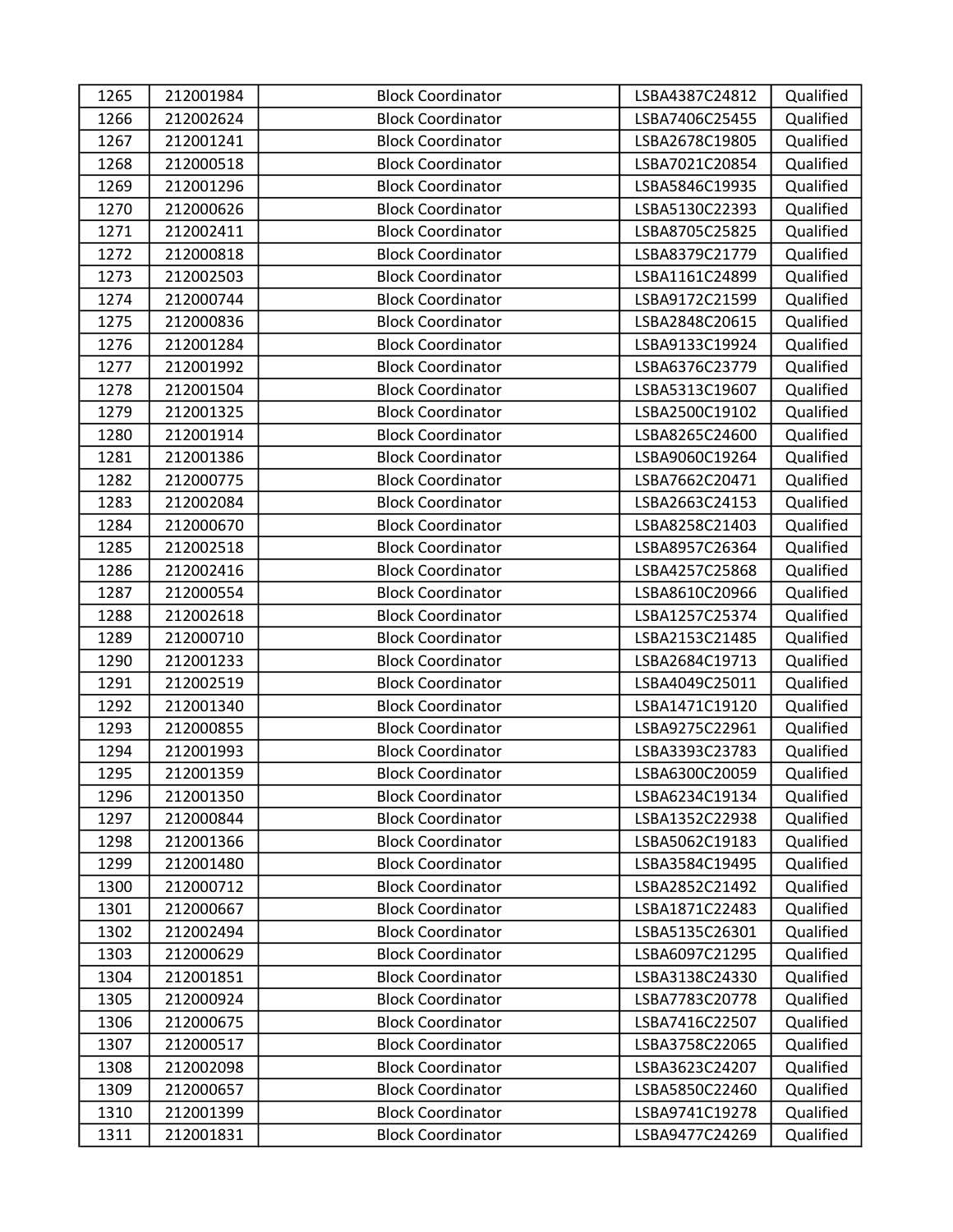| 1312 | 212002086 | <b>Block Coordinator</b> | LSBA4937C23061 | Qualified |
|------|-----------|--------------------------|----------------|-----------|
| 1313 | 212000623 | <b>Block Coordinator</b> | LSBA7614C21283 | Qualified |
| 1314 | 212002456 | <b>Block Coordinator</b> | LSBA4061C26102 | Qualified |
| 1315 | 212002587 | <b>Block Coordinator</b> | LSBA4392C26538 | Qualified |
| 1316 | 212000665 | <b>Block Coordinator</b> | LSBA6511C21394 | Qualified |
| 1317 | 212000777 | <b>Block Coordinator</b> | LSBA4329C20483 | Qualified |
| 1318 | 211002128 | <b>Block Coordinator</b> | LSBA4531C17763 | Qualified |
| 1319 | 211001220 | <b>Block Coordinator</b> | LSBA9664C25513 | Qualified |
| 1320 | 211002134 | <b>Block Coordinator</b> | LSBA2213C17806 | Qualified |
| 1321 | 211002346 | <b>Block Coordinator</b> | LSBA5706C18726 | Qualified |
| 1322 | 211002213 | <b>Block Coordinator</b> | LSBA3810C18168 | Qualified |
| 1323 | 211000491 | <b>Block Coordinator</b> | LSBA4070C5774  | Qualified |
| 1324 | 211001739 | <b>Block Coordinator</b> | LSBA3809C16772 | Qualified |
| 1325 | 211001119 | <b>Block Coordinator</b> | LSBA7684C19379 | Qualified |
| 1326 | 211001222 | <b>Block Coordinator</b> | LSBA2374C18766 | Qualified |
| 1327 | 211002194 | <b>Block Coordinator</b> | LSBA8915C18078 | Qualified |
| 1328 | 211001083 | <b>Block Coordinator</b> | LSBA2932C20155 | Qualified |
| 1329 | 211002201 | <b>Block Coordinator</b> | LSBA1349C18125 | Qualified |
| 1330 | 211002245 | <b>Block Coordinator</b> | LSBA8928C18393 | Qualified |
| 1331 | 211001789 | <b>Block Coordinator</b> | LSBA6660C7404  | Qualified |
| 1332 | 211001692 | <b>Block Coordinator</b> | LSBA8151C6994  | Qualified |
| 1333 | 211000264 | <b>Block Coordinator</b> | LSBA9421C4628  | Qualified |
| 1334 | 211002311 | <b>Block Coordinator</b> | LSBA4838C17548 | Qualified |
| 1335 | 211000261 | <b>Block Coordinator</b> | LSBA8029C2484  | Qualified |
| 1336 | 211000426 | <b>Block Coordinator</b> | LSBA1487C3485  | Qualified |
| 1337 | 211001800 | <b>Block Coordinator</b> | LSBA5629C7522  | Qualified |
| 1338 | 211001218 | <b>Block Coordinator</b> | LSBA1716C25497 | Qualified |
| 1339 | 211001224 | <b>Block Coordinator</b> | LSBA9918C1735  | Qualified |
| 1340 | 211000145 | <b>Block Coordinator</b> | LSBA1681C6120  | Qualified |
| 1341 | 211002109 | <b>Block Coordinator</b> | LSBA2249C17713 | Qualified |
| 1342 | 211000139 | <b>Block Coordinator</b> | LSBA7399C6096  | Qualified |
| 1343 | 211000469 | <b>Block Coordinator</b> | LSBA5871C5692  | Qualified |
| 1344 | 211001713 | <b>Block Coordinator</b> | LSBA4561C16214 | Qualified |
| 1345 | 211000198 | <b>Block Coordinator</b> | LSBA5326C2244  | Qualified |
| 1346 | 211001044 | <b>Block Coordinator</b> | LSBA6999C18127 | Qualified |
| 1347 | 211001544 | <b>Block Coordinator</b> | LSBA7476C7898  | Qualified |
| 1348 | 211002163 | <b>Block Coordinator</b> | LSBA5829C17894 | Qualified |
| 1349 | 211000493 | <b>Block Coordinator</b> | LSBA5641C3854  | Qualified |
| 1350 | 211000413 | <b>Block Coordinator</b> | LSBA1397C3365  | Qualified |
| 1351 | 211001184 | <b>Block Coordinator</b> | LSBA5565C1502  | Qualified |
| 1352 | 211001105 | <b>Block Coordinator</b> | LSBA7393C18370 | Qualified |
| 1353 | 211000347 | <b>Block Coordinator</b> | LSBA8173C4976  | Qualified |
| 1354 | 211001796 | <b>Block Coordinator</b> | LSBA7600C7485  | Qualified |
| 1355 | 211001027 | <b>Block Coordinator</b> | LSBA6503C24621 | Qualified |
| 1356 | 211002297 | <b>Block Coordinator</b> | LSBA5037C17423 | Qualified |
| 1357 | 211000362 | <b>Block Coordinator</b> | LSBA1177C5031  | Qualified |
| 1358 | 211002315 | <b>Block Coordinator</b> | LSBA7329C18666 | Qualified |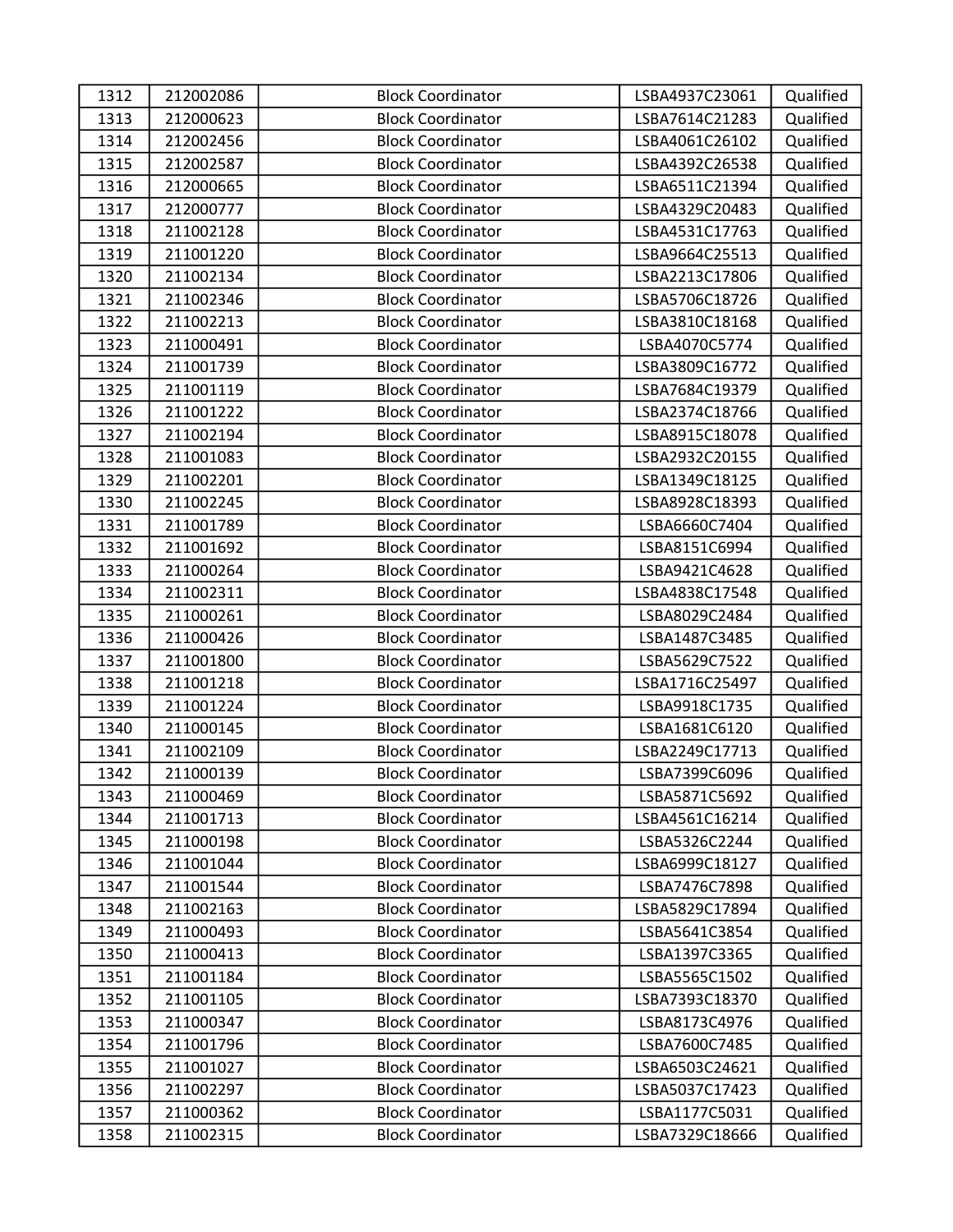| 1359 | 211001196 | <b>Block Coordinator</b> | LSBA4569C19587 | Qualified |
|------|-----------|--------------------------|----------------|-----------|
| 1360 | 211002227 | <b>Block Coordinator</b> | LSBA4614C18305 | Qualified |
| 1361 | 211001585 | <b>Block Coordinator</b> | LSBA7801C15184 | Qualified |
| 1362 | 211002116 | <b>Block Coordinator</b> | LSBA1153C17745 | Qualified |
| 1363 | 211001106 | <b>Block Coordinator</b> | LSBA1908C19331 | Qualified |
| 1364 | 211000345 | <b>Block Coordinator</b> | LSBA3763C4974  | Qualified |
| 1365 | 211002133 | <b>Block Coordinator</b> | LSBA3894C17805 | Qualified |
| 1366 | 211000382 | <b>Block Coordinator</b> | LSBA3649C3176  | Qualified |
| 1367 | 211001655 | <b>Block Coordinator</b> | LSBA1011C15861 | Qualified |
| 1368 | 211000971 | <b>Block Coordinator</b> | LSBA4125C145   | Qualified |
| 1369 | 211002336 | <b>Block Coordinator</b> | LSBA4765C18708 | Qualified |
| 1370 | 211000428 | <b>Block Coordinator</b> | LSBA9412C5355  | Qualified |
| 1371 | 211000348 | <b>Block Coordinator</b> | LSBA5932C3016  | Qualified |
| 1372 | 211001136 | <b>Block Coordinator</b> | LSBA8507C1187  | Qualified |
| 1373 | 211000107 | <b>Block Coordinator</b> | LSBA2392C5979  | Qualified |
| 1374 | 211000946 | <b>Block Coordinator</b> | LSBA7181C19    | Qualified |
| 1375 | 211000199 | <b>Block Coordinator</b> | LSBA9332C6254  | Qualified |
| 1376 | 211000279 | <b>Block Coordinator</b> | LSBA1446C2576  | Qualified |
| 1377 | 211002221 | <b>Block Coordinator</b> | LSBA7802C18279 | Qualified |
| 1378 | 211000179 | <b>Block Coordinator</b> | LSBA8894C2189  | Qualified |
| 1379 | 211001806 | <b>Block Coordinator</b> | LSBA8956C7576  | Qualified |
| 1380 | 211002176 | <b>Block Coordinator</b> | LSBA2287C17962 | Qualified |
| 1381 | 211002319 | <b>Block Coordinator</b> | LSBA1534C17585 | Qualified |
| 1382 | 211001687 | <b>Block Coordinator</b> | LSBA5623C6967  | Qualified |
| 1383 | 211001708 | <b>Block Coordinator</b> | LSBA6781C16160 | Qualified |
| 1384 | 211001092 | <b>Block Coordinator</b> | LSBA3486C15977 | Qualified |
| 1385 | 211000381 | <b>Block Coordinator</b> | LSBA6942C3173  | Qualified |
| 1386 | 211002137 | <b>Block Coordinator</b> | LSBA4885C17811 | Qualified |
| 1387 | 211000395 | <b>Block Coordinator</b> | LSBA6311C3251  | Qualified |
| 1388 | 211002115 | <b>Block Coordinator</b> | LSBA8315C18809 | Qualified |
| 1389 | 211001745 | <b>Block Coordinator</b> | LSBA5882C16881 | Qualified |
| 1390 | 211000969 | <b>Block Coordinator</b> | LSBA9751C130   | Qualified |
| 1391 | 211000392 | <b>Block Coordinator</b> | LSBA7835C5206  | Qualified |
| 1392 | 211002121 | <b>Block Coordinator</b> | LSBA7039C18817 | Qualified |
| 1393 | 211000415 | <b>Block Coordinator</b> | LSBA4616C3392  | Qualified |
| 1394 | 211000987 | <b>Block Coordinator</b> | LSBA7690C270   | Qualified |
| 1395 | 211001037 | <b>Block Coordinator</b> | LSBA7940C592   | Qualified |
| 1396 | 211001137 | <b>Block Coordinator</b> | LSBA4946C1189  | Qualified |
| 1397 | 211001813 | <b>Block Coordinator</b> | LSBA9248C7611  | Qualified |
| 1398 | 211002247 | <b>Block Coordinator</b> | LSBA6356C18405 | Qualified |
| 1399 | 211001696 | <b>Block Coordinator</b> | LSBA7491C16058 | Qualified |
| 1400 | 211001700 | <b>Block Coordinator</b> | LSBA1199C16079 | Qualified |
| 1401 | 211001167 | <b>Block Coordinator</b> | LSBA2628C1379  | Qualified |
| 1402 | 211000410 | <b>Block Coordinator</b> | LSBA1505C5262  | Qualified |
| 1403 | 212002004 | <b>Block Coordinator</b> | LSBA9245C23851 | Qualified |
| 1404 | 212000524 | <b>Block Coordinator</b> | LSBA6146C20861 | Qualified |
| 1405 | 212002574 | <b>Block Coordinator</b> | LSBA8839C25193 | Qualified |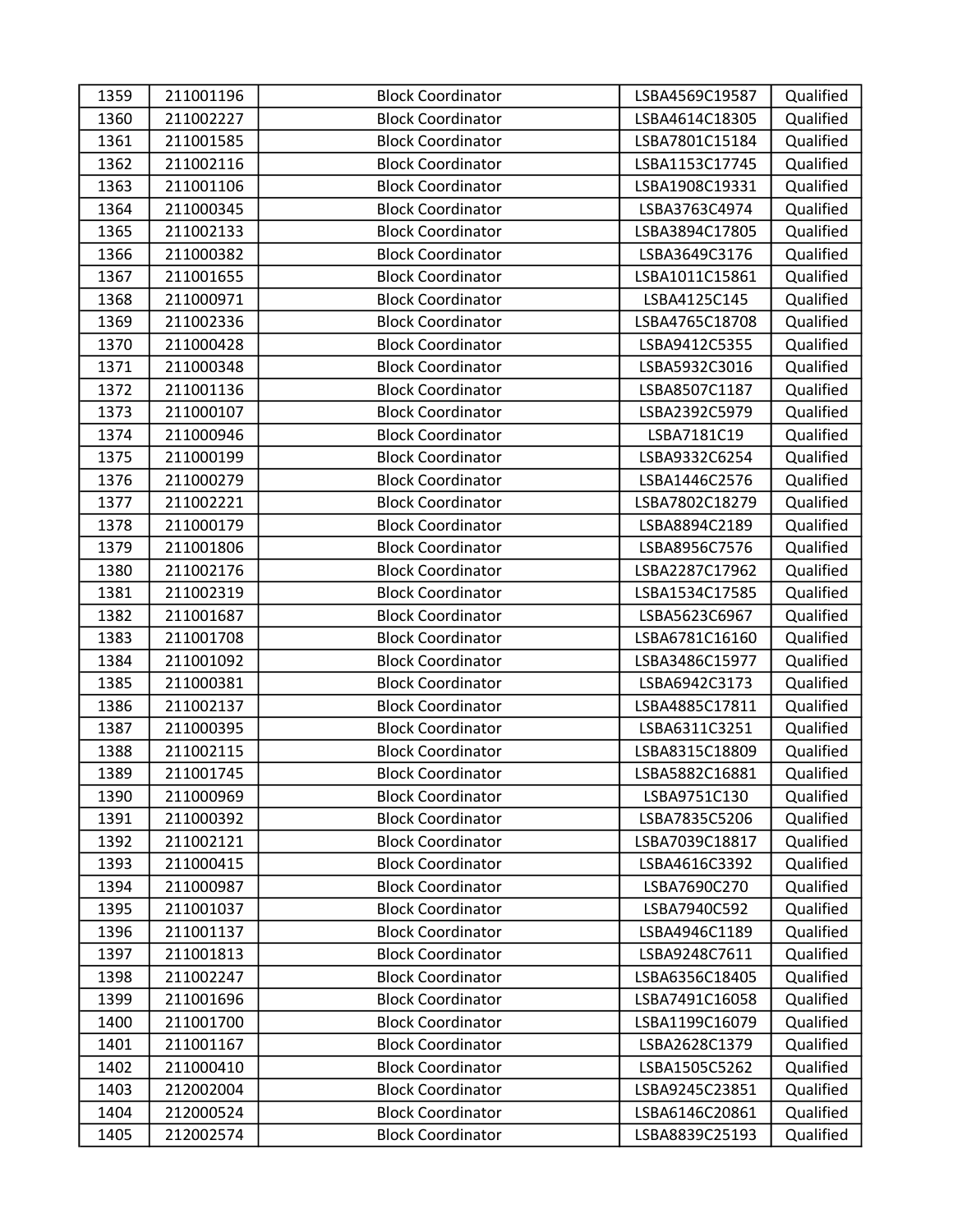| 1406 | 212002556 | <b>Block Coordinator</b> | LSBA6469C26452 | Qualified |
|------|-----------|--------------------------|----------------|-----------|
| 1407 | 212002472 | <b>Block Coordinator</b> | LSBA9567C26224 | Qualified |
| 1408 | 212000724 | <b>Block Coordinator</b> | LSBA3752C22645 | Qualified |
| 1409 | 212000656 | <b>Block Coordinator</b> | LSBA7648C21358 | Qualified |
| 1410 | 212000594 | <b>Block Coordinator</b> | LSBA6711C21188 | Qualified |
| 1411 | 212002504 | <b>Block Coordinator</b> | LSBA6380C26328 | Qualified |
| 1412 | 212001524 | <b>Block Coordinator</b> | LSBA3759C19702 | Qualified |
| 1413 | 212001476 | <b>Block Coordinator</b> | LSBA3441C19480 | Qualified |
| 1414 | 212000830 | <b>Block Coordinator</b> | LSBA3082C22917 | Qualified |
| 1415 | 212001906 | <b>Block Coordinator</b> | LSBA1899C24582 | Qualified |
| 1416 | 212000513 | <b>Block Coordinator</b> | LSBA9538C22060 | Qualified |
| 1417 | 212001977 | <b>Block Coordinator</b> | LSBA1224C23709 | Qualified |
| 1418 | 212001355 | <b>Block Coordinator</b> | LSBA7660C19158 | Qualified |
| 1419 | 212001975 | <b>Block Coordinator</b> | LSBA2511C23700 | Qualified |
| 1420 | 212001952 | <b>Block Coordinator</b> | LSBA8449C24722 | Qualified |
| 1421 | 212002052 | <b>Block Coordinator</b> | LSBA5149C22997 | Qualified |
| 1422 | 212000907 | <b>Block Coordinator</b> | LSBA9096C20759 | Qualified |
| 1423 | 212000671 | <b>Block Coordinator</b> | LSBA7080C22494 | Qualified |
| 1424 | 212000593 | <b>Block Coordinator</b> | LSBA9629C21186 | Qualified |
| 1425 | 212001315 | <b>Block Coordinator</b> | LSBA2220C19960 | Qualified |
| 1426 | 212001894 | <b>Block Coordinator</b> | LSBA6499C24539 | Qualified |
| 1427 | 212001928 | <b>Block Coordinator</b> | LSBA4835C23518 | Qualified |
| 1428 | 212001254 | <b>Block Coordinator</b> | LSBA1357C18904 | Qualified |
| 1429 | 212000672 | <b>Block Coordinator</b> | LSBA1896C21405 | Qualified |
| 1430 | 212000903 | <b>Block Coordinator</b> | LSBA8620C20751 | Qualified |
| 1431 | 212000642 | <b>Block Coordinator</b> | LSBA9209C22432 | Qualified |
| 1432 | 212002450 | <b>Block Coordinator</b> | LSBA3951C26080 | Qualified |
| 1433 | 212000911 | <b>Block Coordinator</b> | LSBA8789C20763 | Qualified |
| 1434 | 212001488 | <b>Block Coordinator</b> | LSBA1098C19517 | Qualified |
| 1435 | 212001494 | <b>Block Coordinator</b> | LSBA1701C19553 | Qualified |
| 1436 | 212002445 | <b>Block Coordinator</b> | LSBA3685C26059 | Qualified |
| 1437 | 212002035 | <b>Block Coordinator</b> | LSBA7917C24040 | Qualified |
| 1438 | 212000583 | <b>Block Coordinator</b> | LSBA6971C21050 | Qualified |
| 1439 | 212001383 | <b>Block Coordinator</b> | LSBA9454C20136 | Qualified |
| 1440 | 212001436 | <b>Block Coordinator</b> | LSBA7018C20371 | Qualified |
| 1441 | 212001512 | <b>Block Coordinator</b> | LSBA2714C19637 | Qualified |
| 1442 | 212000787 | <b>Block Coordinator</b> | LSBA9014C22828 | Qualified |
| 1443 | 212000690 | <b>Block Coordinator</b> | LSBA7150C22540 | Qualified |
| 1444 | 212001302 | <b>Block Coordinator</b> | LSBA6505C19941 | Qualified |
| 1445 | 212002564 | <b>Block Coordinator</b> | LSBA4446C25152 | Qualified |
| 1446 | 212002379 | <b>Block Coordinator</b> | LSBA1322C25638 | Qualified |
| 1447 | 212002521 | <b>Block Coordinator</b> | LSBA1907C25018 | Qualified |
| 1448 | 212002006 | <b>Block Coordinator</b> | LSBA1371C23877 | Qualified |
| 1449 | 212000795 | <b>Block Coordinator</b> | LSBA6536C20565 | Qualified |
| 1450 | 212002424 | <b>Block Coordinator</b> | LSBA6337C25933 | Qualified |
| 1451 | 212000796 | <b>Block Coordinator</b> | LSBA8137C21758 | Qualified |
| 1452 | 212001259 | <b>Block Coordinator</b> | LSBA7298C19863 | Qualified |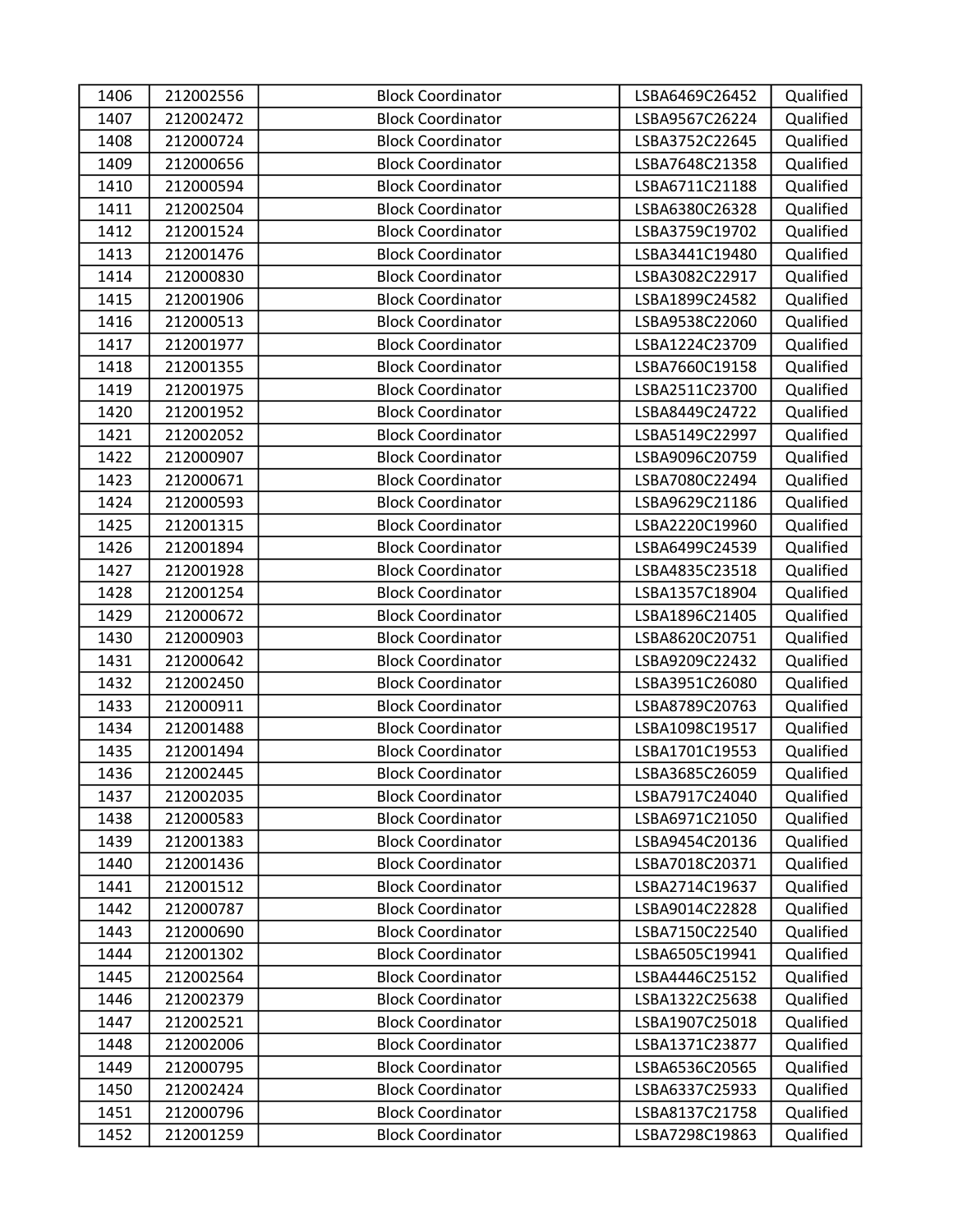| 1453 | 212000548 | <b>Block Coordinator</b> | LSBA6302C22131 | Qualified |
|------|-----------|--------------------------|----------------|-----------|
| 1454 | 212001278 | <b>Block Coordinator</b> | LSBA2457C19920 | Qualified |
| 1455 | 212001333 | <b>Block Coordinator</b> | LSBA9848C20009 | Qualified |
| 1456 | 212001841 | <b>Block Coordinator</b> | LSBA4611C24304 | Qualified |
| 1457 | 212001893 | <b>Block Coordinator</b> | LSBA8601C23393 | Qualified |
| 1458 | 212001264 | <b>Block Coordinator</b> | LSBA6021C18939 | Qualified |
| 1459 | 212000890 | <b>Block Coordinator</b> | LSBA6881C20736 | Qualified |
| 1460 | 212002486 | <b>Block Coordinator</b> | LSBA8644C24826 | Qualified |
| 1461 | 212001458 | <b>Block Coordinator</b> | LSBA8357C19423 | Qualified |
| 1462 | 212001867 | <b>Block Coordinator</b> | LSBA6057C23308 | Qualified |
| 1463 | 212001445 | <b>Block Coordinator</b> | LSBA2116C20396 | Qualified |
| 1464 | 212001267 | <b>Block Coordinator</b> | LSBA1668C18943 | Qualified |
| 1465 | 212002029 | <b>Block Coordinator</b> | LSBA4233C24025 | Qualified |
| 1466 | 212002584 | <b>Block Coordinator</b> | LSBA7823C25217 | Qualified |
| 1467 | 212001439 | <b>Block Coordinator</b> | LSBA9459C19372 | Qualified |
| 1468 | 212002038 | <b>Block Coordinator</b> | LSBA5872C24049 | Qualified |
| 1469 | 212001909 | <b>Block Coordinator</b> | LSBA5119C24591 | Qualified |
| 1470 | 212000848 | <b>Block Coordinator</b> | LSBA5160C21833 | Qualified |
| 1471 | 212001417 | <b>Block Coordinator</b> | LSBA7032C19327 | Qualified |
| 1472 | 212002405 | <b>Block Coordinator</b> | LSBA7034C25758 | Qualified |
| 1473 | 212002003 | <b>Block Coordinator</b> | LSBA8015C23831 | Qualified |
| 1474 | 212001888 | <b>Block Coordinator</b> | LSBA7250C24516 | Qualified |
| 1475 | 212002562 | <b>Block Coordinator</b> | LSBA2932C26477 | Qualified |
| 1476 | 211000180 | <b>Block Coordinator</b> | LSBA1703C4354  | Qualified |
| 1477 | 211000253 | <b>Block Coordinator</b> | LSBA7327C4571  | Qualified |
| 1478 | 211000190 | <b>Block Coordinator</b> | LSBA4241C4364  | Qualified |
| 1479 | 211000295 | <b>Block Coordinator</b> | LSBA3483C2627  | Qualified |
| 1480 | 211001566 | <b>Block Coordinator</b> | LSBA7702C8500  | Qualified |
| 1481 | 211000177 | <b>Block Coordinator</b> | LSBA7856C4342  | Qualified |
| 1482 | 211001612 | <b>Block Coordinator</b> | LSBA2741C6645  | Qualified |
| 1483 | 211001053 | <b>Block Coordinator</b> | LSBA3147C26100 | Qualified |
| 1484 | 211000340 | <b>Block Coordinator</b> | LSBA2164C4959  | Qualified |
| 1485 | 211002232 | <b>Block Coordinator</b> | LSBA4643C18333 | Qualified |
| 1486 | 211001732 | <b>Block Coordinator</b> | LSBA5444C16649 | Qualified |
| 1487 | 211000272 | <b>Block Coordinator</b> | LSBA9574C4656  | Qualified |
| 1488 | 211000367 | <b>Block Coordinator</b> | LSBA7631C3090  | Qualified |
| 1489 | 211000155 | <b>Block Coordinator</b> | LSBA6560C2096  | Qualified |
| 1490 | 211001144 | <b>Block Coordinator</b> | LSBA5172C16808 | Qualified |
| 1491 | 211001667 | <b>Block Coordinator</b> | LSBA4193C6866  | Qualified |
| 1492 | 211000225 | <b>Block Coordinator</b> | LSBA8199C4494  | Qualified |
| 1493 | 211002182 | <b>Block Coordinator</b> | LSBA6860C18026 | Qualified |
| 1494 | 211000359 | <b>Block Coordinator</b> | LSBA3390C3044  | Qualified |
| 1495 | 211002289 | <b>Block Coordinator</b> | LSBA3195C18608 | Qualified |
| 1496 | 211000197 | <b>Block Coordinator</b> | LSBA4539C4376  | Qualified |
| 1497 | 211001555 | <b>Block Coordinator</b> | LSBA9910C8160  | Qualified |
| 1498 | 211001117 | <b>Block Coordinator</b> | LSBA5209C7017  | Qualified |
| 1499 | 211001072 | <b>Block Coordinator</b> | LSBA4608C787   | Qualified |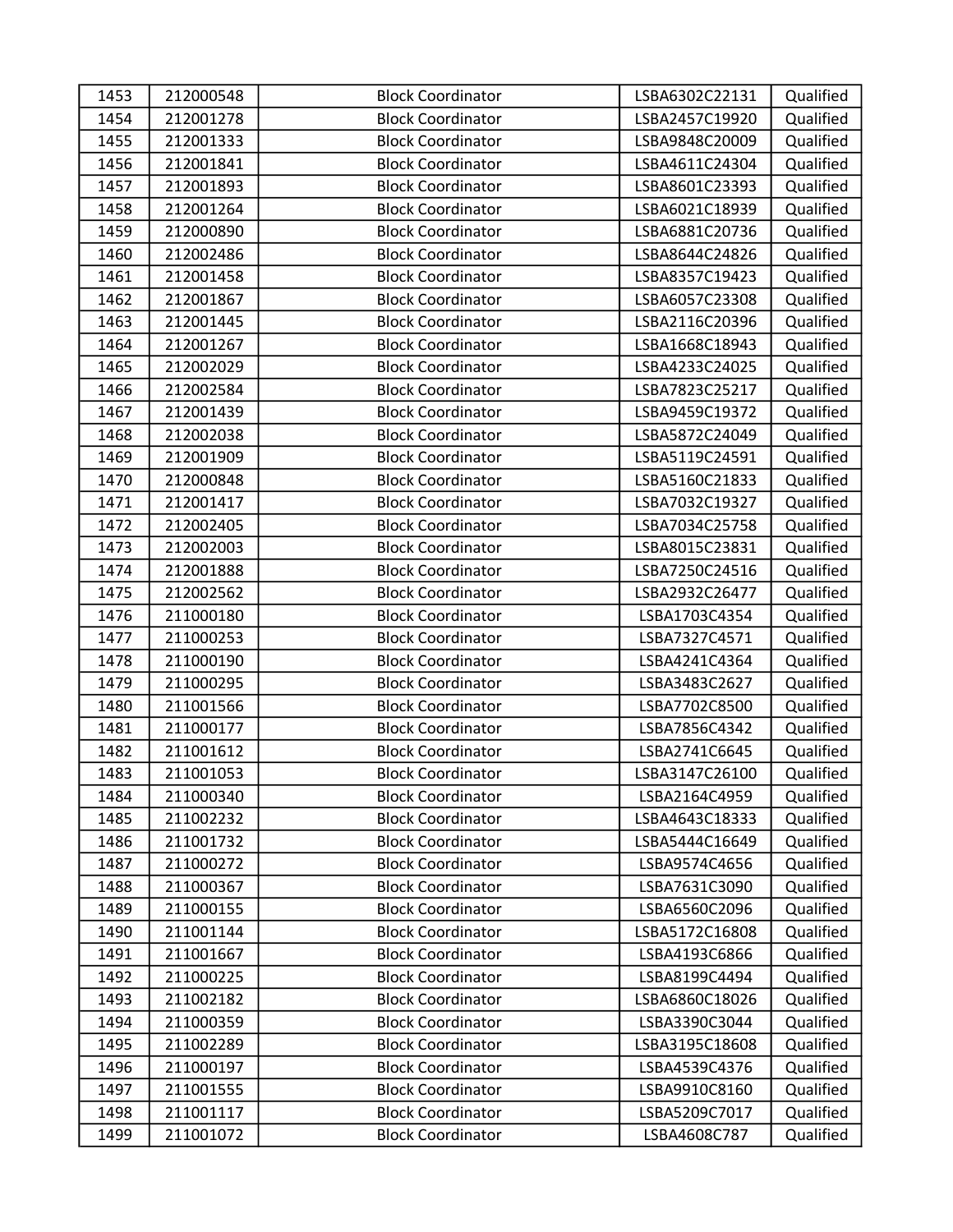| 1500 | 211001604 | <b>Block Coordinator</b> | LSBA9283C6562  | Qualified |
|------|-----------|--------------------------|----------------|-----------|
| 1501 | 211002263 | <b>Block Coordinator</b> | LSBA4885C18479 | Qualified |
| 1502 | 211002130 | <b>Block Coordinator</b> | LSBA7408C18836 | Qualified |
| 1503 | 211001075 | <b>Block Coordinator</b> | LSBA4255C20135 | Qualified |
| 1504 | 211001064 | <b>Block Coordinator</b> | LSBA4068C752   | Qualified |
| 1505 | 211001652 | <b>Block Coordinator</b> | LSBA1200C15855 | Qualified |
| 1506 | 211000353 | <b>Block Coordinator</b> | LSBA3498C3033  | Qualified |
| 1507 | 211000378 | <b>Block Coordinator</b> | LSBA2907C3147  | Qualified |
| 1508 | 211000443 | <b>Block Coordinator</b> | LSBA2843C3565  | Qualified |
| 1509 | 211002237 | <b>Block Coordinator</b> | LSBA5797C18359 | Qualified |
| 1510 | 211001230 | <b>Block Coordinator</b> | LSBA1292C1742  | Qualified |
| 1511 | 211000986 | <b>Block Coordinator</b> | LSBA3244C268   | Qualified |
| 1512 | 211001187 | <b>Block Coordinator</b> | LSBA9724C1533  | Qualified |
| 1513 | 211002131 | <b>Block Coordinator</b> | LSBA3546C17798 | Qualified |
| 1514 | 211002136 | <b>Block Coordinator</b> | LSBA2278C17807 | Qualified |
| 1515 | 211001683 | <b>Block Coordinator</b> | LSBA7794C16019 | Qualified |
| 1516 | 211001549 | <b>Block Coordinator</b> | LSBA8105C7992  | Qualified |
| 1517 | 211002333 | <b>Block Coordinator</b> | LSBA2702C18700 | Qualified |
| 1518 | 211002107 | <b>Block Coordinator</b> | LSBA2578C17706 | Qualified |
| 1519 | 211001099 | <b>Block Coordinator</b> | LSBA9709C20219 | Qualified |
| 1520 | 211000974 | <b>Block Coordinator</b> | LSBA5455C153   | Qualified |
| 1521 | 211001673 | <b>Block Coordinator</b> | LSBA7169C6899  | Qualified |
| 1522 | 211001757 | <b>Block Coordinator</b> | LSBA9452C17104 | Qualified |
| 1523 | 211000937 | <b>Block Coordinator</b> | LSBA7834C5     | Qualified |
| 1524 | 211002110 | <b>Block Coordinator</b> | LSBA6973C18793 | Qualified |
| 1525 | 211000106 | <b>Block Coordinator</b> | LSBA5915C4056  | Qualified |
| 1526 | 211001688 | <b>Block Coordinator</b> | LSBA2133C16032 | Qualified |
| 1527 | 211002349 | <b>Block Coordinator</b> | LSBA5163C17655 | Qualified |
| 1528 | 211002254 | <b>Block Coordinator</b> | LSBA6531C18438 | Qualified |
| 1529 | 211000250 | <b>Block Coordinator</b> | LSBA9134C4558  | Qualified |
| 1530 | 211000229 | <b>Block Coordinator</b> | LSBA1639C2366  | Qualified |
| 1531 | 211001540 | <b>Block Coordinator</b> | LSBA2795C7776  | Qualified |
| 1532 | 211001048 | <b>Block Coordinator</b> | LSBA4723C657   | Qualified |
| 1533 | 211002212 | <b>Block Coordinator</b> | LSBA3162C18163 | Qualified |
| 1534 | 211000964 | <b>Block Coordinator</b> | LSBA2261C100   | Qualified |
| 1535 | 211001185 | <b>Block Coordinator</b> | LSBA8436C1504  | Qualified |
| 1536 | 211002236 | <b>Block Coordinator</b> | LSBA5808C18358 | Qualified |
| 1537 | 211001180 | <b>Block Coordinator</b> | LSBA8317C1462  | Qualified |
| 1538 | 211000950 | <b>Block Coordinator</b> | LSBA7807C1811  | Qualified |
| 1539 | 211001109 | <b>Block Coordinator</b> | LSBA9083C20276 | Qualified |
| 1540 | 211000490 | <b>Block Coordinator</b> | LSBA8623C3828  | Qualified |
| 1541 | 211002239 | <b>Block Coordinator</b> | LSBA3168C18365 | Qualified |
| 1542 | 211001689 | <b>Block Coordinator</b> | LSBA9267C6969  | Qualified |
| 1543 | 211000425 | <b>Block Coordinator</b> | LSBA5503C5344  | Qualified |
| 1544 | 211000944 | <b>Block Coordinator</b> | LSBA1211C16    | Qualified |
| 1545 | 211002208 | <b>Block Coordinator</b> | LSBA1263C18147 | Qualified |
| 1546 | 211001085 | <b>Block Coordinator</b> | LSBA5679C15874 | Qualified |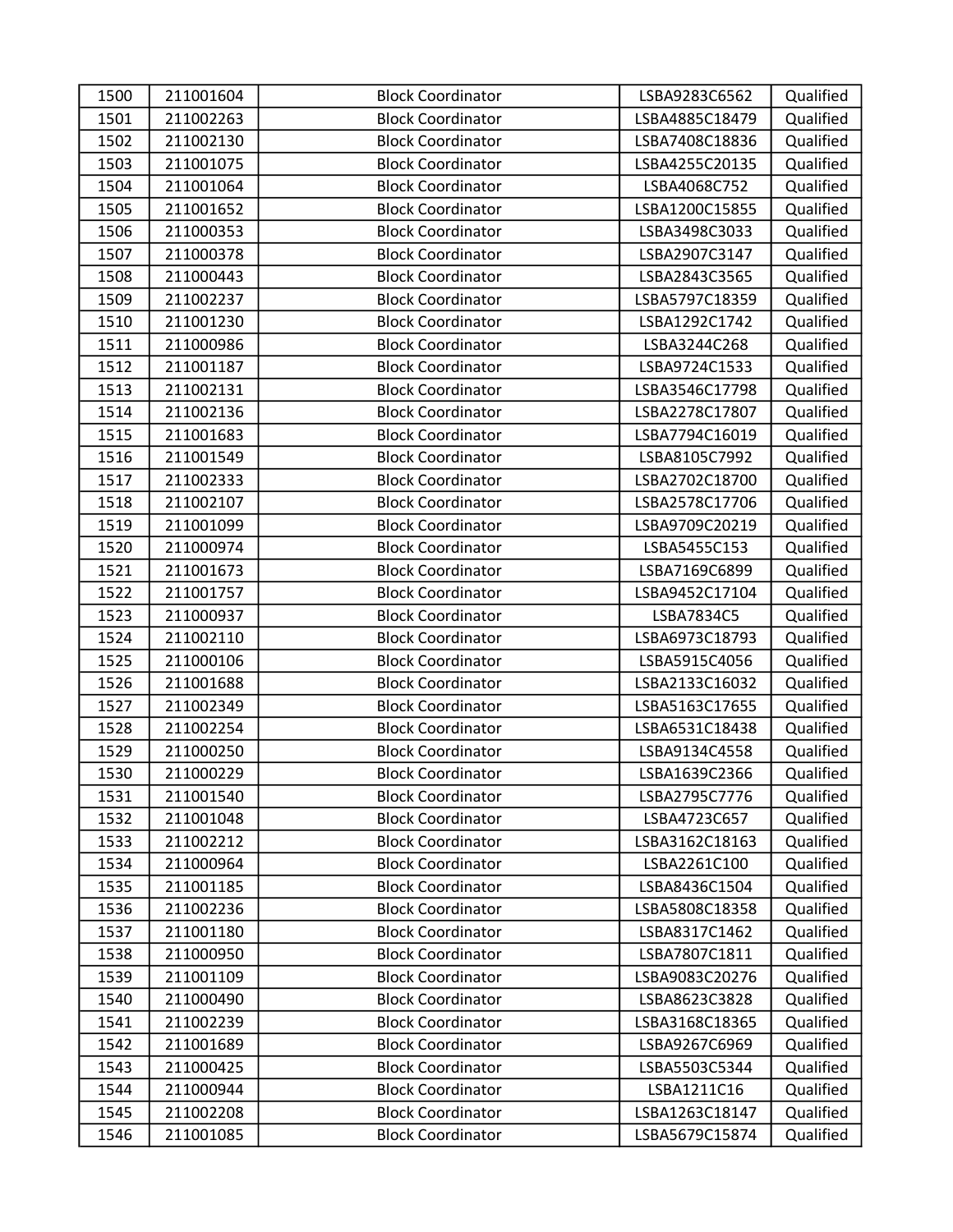| 1547 | 211001616 | <b>Block Coordinator</b> | LSBA8484C6650  | Qualified |
|------|-----------|--------------------------|----------------|-----------|
| 1548 | 211002310 | <b>Block Coordinator</b> | LSBA2866C18656 | Qualified |
| 1549 | 212001462 | <b>Block Coordinator</b> | LSBA1047C19433 | Qualified |
| 1550 | 212001997 | <b>Block Coordinator</b> | LSBA5417C23805 | Qualified |
| 1551 | 212001849 | <b>Block Coordinator</b> | LSBA6788C24327 | Qualified |
| 1552 | 212000628 | <b>Block Coordinator</b> | LSBA8879C22395 | Qualified |
| 1553 | 212000709 | <b>Block Coordinator</b> | LSBA2596C21481 | Qualified |
| 1554 | 212000559 | <b>Block Coordinator</b> | LSBA2158C22169 | Qualified |
| 1555 | 212001444 | <b>Block Coordinator</b> | LSBA8520C19384 | Qualified |
| 1556 | 212000562 | <b>Block Coordinator</b> | LSBA7864C20989 | Qualified |
| 1557 | 212001252 | <b>Block Coordinator</b> | LSBA5871C19842 | Qualified |
| 1558 | 212000586 | <b>Block Coordinator</b> | LSBA9184C21056 | Qualified |
| 1559 | 212001868 | <b>Block Coordinator</b> | LSBA2203C24417 | Qualified |
| 1560 | 212000622 | <b>Block Coordinator</b> | LSBA9898C22386 | Qualified |
| 1561 | 212000736 | <b>Block Coordinator</b> | LSBA8149C22674 | Qualified |
| 1562 | 212002430 | <b>Block Coordinator</b> | LSBA3746C25972 | Qualified |
| 1563 | 212002081 | <b>Block Coordinator</b> | LSBA8597C24149 | Qualified |
| 1564 | 212002578 | <b>Block Coordinator</b> | LSBA8342C25196 | Qualified |
| 1565 | 212000681 | <b>Block Coordinator</b> | LSBA3360C22517 | Qualified |
| 1566 | 212001883 | <b>Block Coordinator</b> | LSBA7448C24471 | Qualified |
| 1567 | 212002539 | <b>Block Coordinator</b> | LSBA7670C26406 | Qualified |
| 1568 | 212001332 | <b>Block Coordinator</b> | LSBA7936C19108 | Qualified |
| 1569 | 212002544 | <b>Block Coordinator</b> | LSBA3435C26422 | Qualified |
| 1570 | 212002099 | <b>Block Coordinator</b> | LSBA8601C24208 | Qualified |
| 1571 | 212001282 | <b>Block Coordinator</b> | LSBA6365C19923 | Qualified |
| 1572 | 212000609 | <b>Block Coordinator</b> | LSBA8957C21252 | Qualified |
| 1573 | 212001935 | <b>Block Coordinator</b> | LSBA9003C23540 | Qualified |
| 1574 | 212002061 | <b>Block Coordinator</b> | LSBA4916C24112 | Qualified |
| 1575 | 212001308 | <b>Block Coordinator</b> | LSBA9250C19041 | Qualified |
| 1576 | 212002589 | <b>Block Coordinator</b> | LSBA3761C26541 | Qualified |
| 1577 | 212001864 | <b>Block Coordinator</b> | LSBA8840C23296 | Qualified |
| 1578 | 212000588 | <b>Block Coordinator</b> | LSBA7519C21104 | Qualified |
| 1579 | 212000682 | <b>Block Coordinator</b> | LSBA7507C22524 | Qualified |
| 1580 | 212001363 | <b>Block Coordinator</b> | LSBA3421C19177 | Qualified |
| 1581 | 212001330 | <b>Block Coordinator</b> | LSBA5373C19107 | Qualified |
| 1582 | 212002063 | <b>Block Coordinator</b> | LSBA3370C23013 | Qualified |
| 1583 | 212002492 | <b>Block Coordinator</b> | LSBA7596C26297 | Qualified |
| 1584 | 212002509 | <b>Block Coordinator</b> | LSBA2060C26347 | Qualified |
| 1585 | 212000506 | <b>Block Coordinator</b> | LSBA4420C22042 | Qualified |
| 1586 | 212002622 | <b>Block Coordinator</b> | LSBA4582C25437 | Qualified |
| 1587 | 212000568 | <b>Block Coordinator</b> | LSBA8615C21005 | Qualified |
| 1588 | 212001433 | <b>Block Coordinator</b> | LSBA1547C20364 | Qualified |
| 1589 | 212001408 | <b>Block Coordinator</b> | LSBA6508C20188 | Qualified |
| 1590 | 212002083 | <b>Block Coordinator</b> | LSBA3965C23055 | Qualified |
| 1591 | 212001373 | <b>Block Coordinator</b> | LSBA1411C20115 | Qualified |
| 1592 | 212001519 | <b>Block Coordinator</b> | LSBA3949C19678 | Qualified |
| 1593 | 212001987 | <b>Block Coordinator</b> | LSBA5902C23738 | Qualified |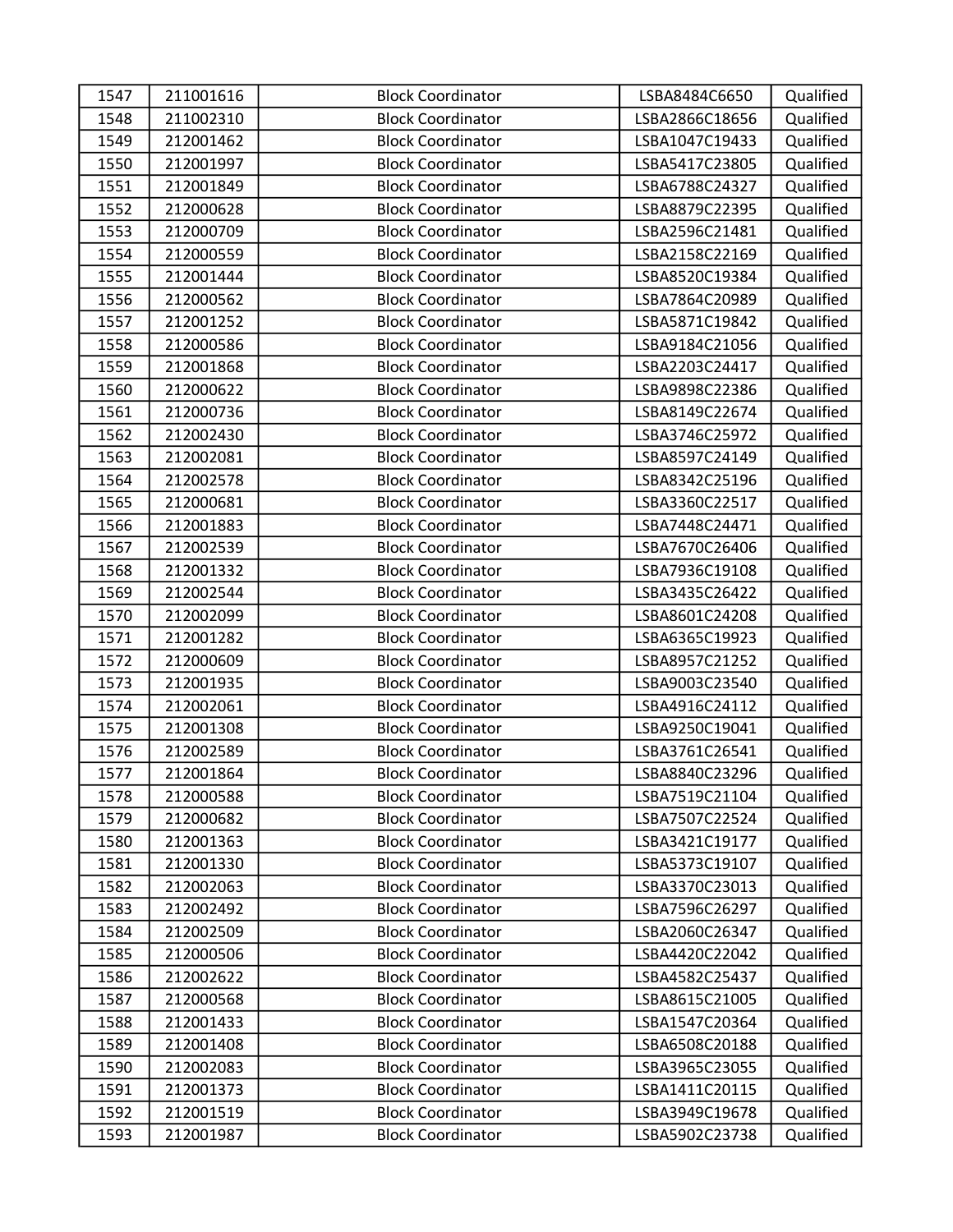| 1594 | 212000760 | <b>Block Coordinator</b> | LSBA2163C20429 | Qualified |
|------|-----------|--------------------------|----------------|-----------|
| 1595 | 212000895 | <b>Block Coordinator</b> | LSBA3151C21932 | Qualified |
| 1596 | 212002453 | <b>Block Coordinator</b> | LSBA8794C26093 | Qualified |
| 1597 | 212002422 | <b>Block Coordinator</b> | LSBA4163C25915 | Qualified |
| 1598 | 212002413 | <b>Block Coordinator</b> | LSBA2786C25835 | Qualified |
| 1599 | 212001907 | <b>Block Coordinator</b> | LSBA6401C23442 | Qualified |
| 1600 | 212002093 | <b>Block Coordinator</b> | LSBA9184C23090 | Qualified |
| 1601 | 212000879 | <b>Block Coordinator</b> | LSBA4231C21892 | Qualified |
| 1602 | 212000809 | <b>Block Coordinator</b> | LSBA8512C22865 | Qualified |
| 1603 | 212000607 | <b>Block Coordinator</b> | LSBA2977C21245 | Qualified |
| 1604 | 212001516 | <b>Block Coordinator</b> | LSBA1063C19663 | Qualified |
| 1605 | 212001874 | <b>Block Coordinator</b> | LSBA4187C24434 | Qualified |
| 1606 | 212000544 | <b>Block Coordinator</b> | LSBA3254C20944 | Qualified |
| 1607 | 212000613 | <b>Block Coordinator</b> | LSBA4312C21257 | Qualified |
| 1608 | 212000789 | <b>Block Coordinator</b> | LSBA9454C21724 | Qualified |
| 1609 | 212000916 | <b>Block Coordinator</b> | LSBA5000C20768 | Qualified |
| 1610 | 212000757 | <b>Block Coordinator</b> | LSBA8752C20420 | Qualified |
| 1611 | 212002013 | <b>Block Coordinator</b> | LSBA2871C23918 | Qualified |
| 1612 | 212000596 | <b>Block Coordinator</b> | LSBA1687C21191 | Qualified |
| 1613 | 212000857 | <b>Block Coordinator</b> | LSBA4050C22962 | Qualified |
| 1614 | 212001276 | <b>Block Coordinator</b> | LSBA4112C18963 | Qualified |
| 1615 | 212002592 | <b>Block Coordinator</b> | LSBA8570C25252 | Qualified |
| 1616 | 212002525 | <b>Block Coordinator</b> | LSBA6487C26379 | Qualified |
| 1617 | 212002475 | <b>Block Coordinator</b> | LSBA9454C26236 | Qualified |
| 1618 | 212001329 | <b>Block Coordinator</b> | LSBA2263C20005 | Qualified |
| 1619 | 212000891 | <b>Block Coordinator</b> | LSBA3903C21920 | Qualified |
| 1620 | 212001318 | <b>Block Coordinator</b> | LSBA1958C19073 | Qualified |
| 1621 | 212001385 | <b>Block Coordinator</b> | LSBA9794C20146 | Qualified |
| 1622 | 212000510 | <b>Block Coordinator</b> | LSBA7648C20827 | Qualified |
| 1623 | 212000909 | <b>Block Coordinator</b> | LSBA9734C20761 | Qualified |
| 1624 | 212001307 | <b>Block Coordinator</b> | LSBA9858C19035 | Qualified |
| 1625 | 212001336 | <b>Block Coordinator</b> | LSBA9917C19113 | Qualified |
| 1626 | 212001250 | <b>Block Coordinator</b> | LSBA2089C19835 | Qualified |
| 1627 | 212002020 | <b>Block Coordinator</b> | LSBA9973C23962 | Qualified |
| 1628 | 212002067 | <b>Block Coordinator</b> | LSBA1023C24121 | Qualified |
| 1629 | 211001600 | <b>Block Coordinator</b> | LSBA3187C15285 | Qualified |
| 1630 | 211002325 | <b>Block Coordinator</b> | LSBA8476C17601 | Qualified |
| 1631 | 211001685 | <b>Block Coordinator</b> | LSBA6717C6962  | Qualified |
| 1632 | 211001629 | <b>Block Coordinator</b> | LSBA5576C15484 | Qualified |
| 1633 | 211001211 | <b>Block Coordinator</b> | LSBA9968C1661  | Qualified |
| 1634 | 211000357 | <b>Block Coordinator</b> | LSBA2694C3042  | Qualified |
| 1635 | 211001219 | <b>Block Coordinator</b> | LSBA7431C1703  | Qualified |
| 1636 | 211001548 | <b>Block Coordinator</b> | LSBA9993C7990  | Qualified |
| 1637 | 211001724 | <b>Block Coordinator</b> | LSBA4518C7095  | Qualified |
| 1638 | 211001588 | <b>Block Coordinator</b> | LSBA5173C15213 | Qualified |
| 1639 | 211001022 | <b>Block Coordinator</b> | LSBA7730C23494 | Qualified |
| 1640 | 211001701 | <b>Block Coordinator</b> | LSBA4269C7009  | Qualified |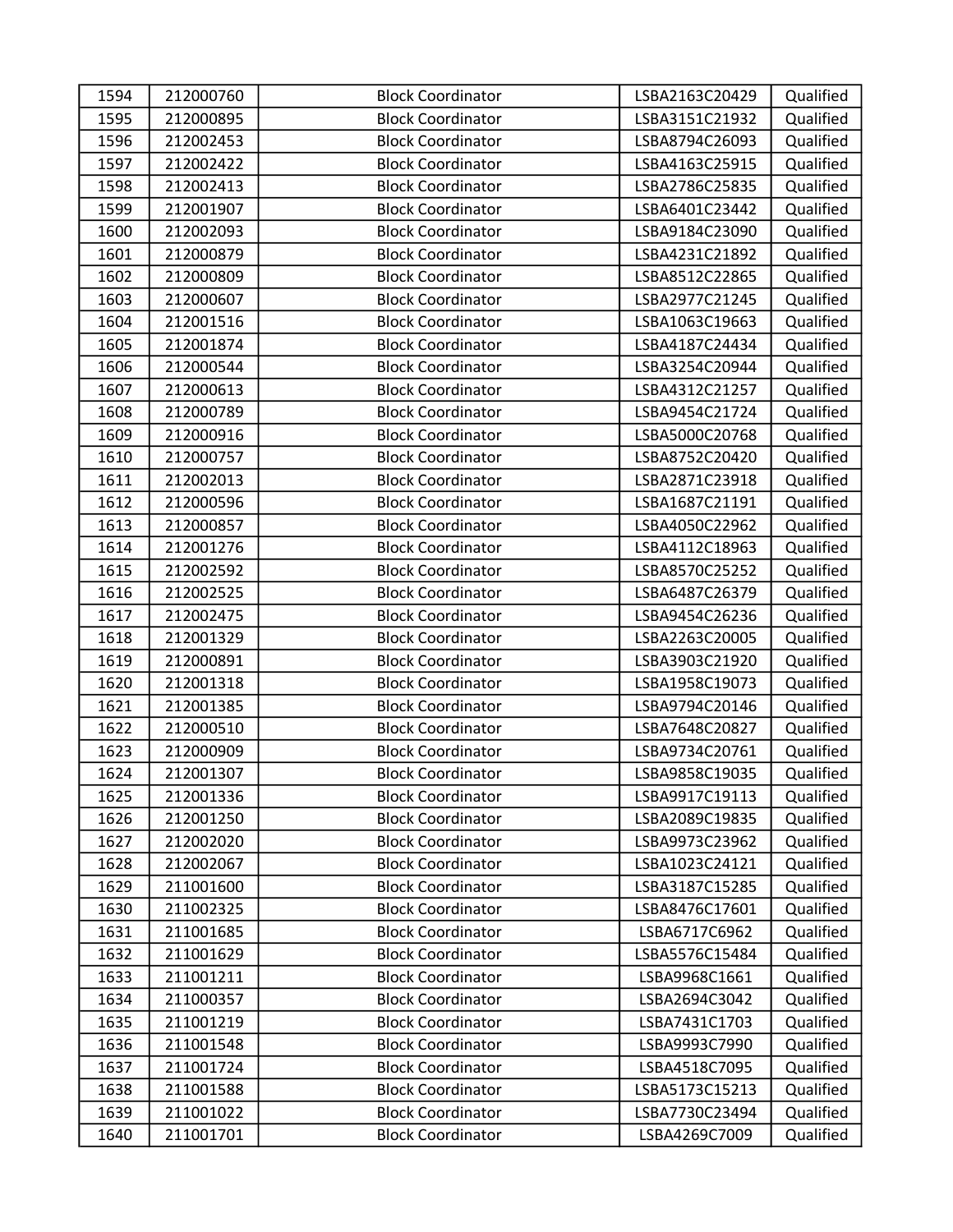| 1641 | 211002360 | <b>Block Coordinator</b> | LSBA5942C18761 | Qualified |
|------|-----------|--------------------------|----------------|-----------|
| 1642 | 211001615 | <b>Block Coordinator</b> | LSBA4080C15358 | Qualified |
| 1643 | 211001074 | <b>Block Coordinator</b> | LSBA2171C789   | Qualified |
| 1644 | 211001039 | <b>Block Coordinator</b> | LSBA5357C2470  | Qualified |
| 1645 | 211001040 | <b>Block Coordinator</b> | LSBA8455C26065 | Qualified |
| 1646 | 211000371 | <b>Block Coordinator</b> | LSBA2413C3114  | Qualified |
| 1647 | 211001055 | <b>Block Coordinator</b> | LSBA1721C19175 | Qualified |
| 1648 | 211002113 | <b>Block Coordinator</b> | LSBA9184C18806 | Qualified |
| 1649 | 211000125 | <b>Block Coordinator</b> | LSBA3982C6029  | Qualified |
| 1650 | 211002195 | <b>Block Coordinator</b> | LSBA2354C18088 | Qualified |
| 1651 | 211002159 | <b>Block Coordinator</b> | LSBA3241C17863 | Qualified |
| 1652 | 211001164 | <b>Block Coordinator</b> | LSBA8262C1342  | Qualified |
| 1653 | 211002264 | <b>Block Coordinator</b> | LSBA4642C18483 | Qualified |
| 1654 | 211000962 | <b>Block Coordinator</b> | LSBA8581C80    | Qualified |
| 1655 | 211000949 | <b>Block Coordinator</b> | LSBA5596C27    | Qualified |
| 1656 | 211002175 | <b>Block Coordinator</b> | LSBA9110C17952 | Qualified |
| 1657 | 211001627 | <b>Block Coordinator</b> | LSBA3900C15469 | Qualified |
| 1658 | 211001634 | <b>Block Coordinator</b> | LSBA2374C6726  | Qualified |
| 1659 | 211000487 | <b>Block Coordinator</b> | LSBA3775C5729  | Qualified |
| 1660 | 211000211 | <b>Block Coordinator</b> | LSBA7194C4454  | Qualified |
| 1661 | 211002161 | <b>Block Coordinator</b> | LSBA7000C17883 | Qualified |
| 1662 | 211000216 | <b>Block Coordinator</b> | LSBA2984C4467  | Qualified |
| 1663 | 211002361 | <b>Block Coordinator</b> | LSBA8796C17672 | Qualified |
| 1664 | 211002257 | <b>Block Coordinator</b> | LSBA3235C18454 | Qualified |
| 1665 | 211000158 | <b>Block Coordinator</b> | LSBA1491C6153  | Qualified |
| 1666 | 211000252 | <b>Block Coordinator</b> | LSBA7712C2437  | Qualified |
| 1667 | 211000260 | <b>Block Coordinator</b> | LSBA1092C4608  | Qualified |
| 1668 | 211002153 | <b>Block Coordinator</b> | LSBA3538C17841 | Qualified |
| 1669 | 211002314 | <b>Block Coordinator</b> | LSBA5190C17565 | Qualified |
| 1670 | 211001145 | <b>Block Coordinator</b> | LSBA6802C1241  | Qualified |
| 1671 | 211000374 | <b>Block Coordinator</b> | LSBA8865C5091  | Qualified |
| 1672 | 211002144 | <b>Block Coordinator</b> | LSBA4732C17818 | Qualified |
| 1673 | 211002179 | <b>Block Coordinator</b> | LSBA5320C17984 | Qualified |
| 1674 | 211002158 | <b>Block Coordinator</b> | LSBA3976C17854 | Qualified |
| 1675 | 211001188 | <b>Block Coordinator</b> | LSBA2944C1539  | Qualified |
| 1676 | 211000316 | <b>Block Coordinator</b> | LSBA5419C4884  | Qualified |
| 1677 | 211000474 | <b>Block Coordinator</b> | LSBA8807C3759  | Qualified |
| 1678 | 211001645 | <b>Block Coordinator</b> | LSBA3532C15621 | Qualified |
| 1679 | 211001131 | <b>Block Coordinator</b> | LSBA8462C23924 | Qualified |
| 1680 | 211001656 | <b>Block Coordinator</b> | LSBA2248C6809  | Qualified |
| 1681 | 211001160 | <b>Block Coordinator</b> | LSBA6448C24037 | Qualified |
| 1682 | 211000141 | <b>Block Coordinator</b> | LSBA4342C2029  | Qualified |
| 1683 | 211002242 | <b>Block Coordinator</b> | LSBA4251C18375 | Qualified |
| 1684 | 211001214 | <b>Block Coordinator</b> | LSBA3786C18746 | Qualified |
| 1685 | 211000404 | <b>Block Coordinator</b> | LSBA2321C5225  | Qualified |
| 1686 | 211000174 | <b>Block Coordinator</b> | LSBA7621C4330  | Qualified |
| 1687 | 211000099 | <b>Block Coordinator</b> | LSBA3473C5966  | Qualified |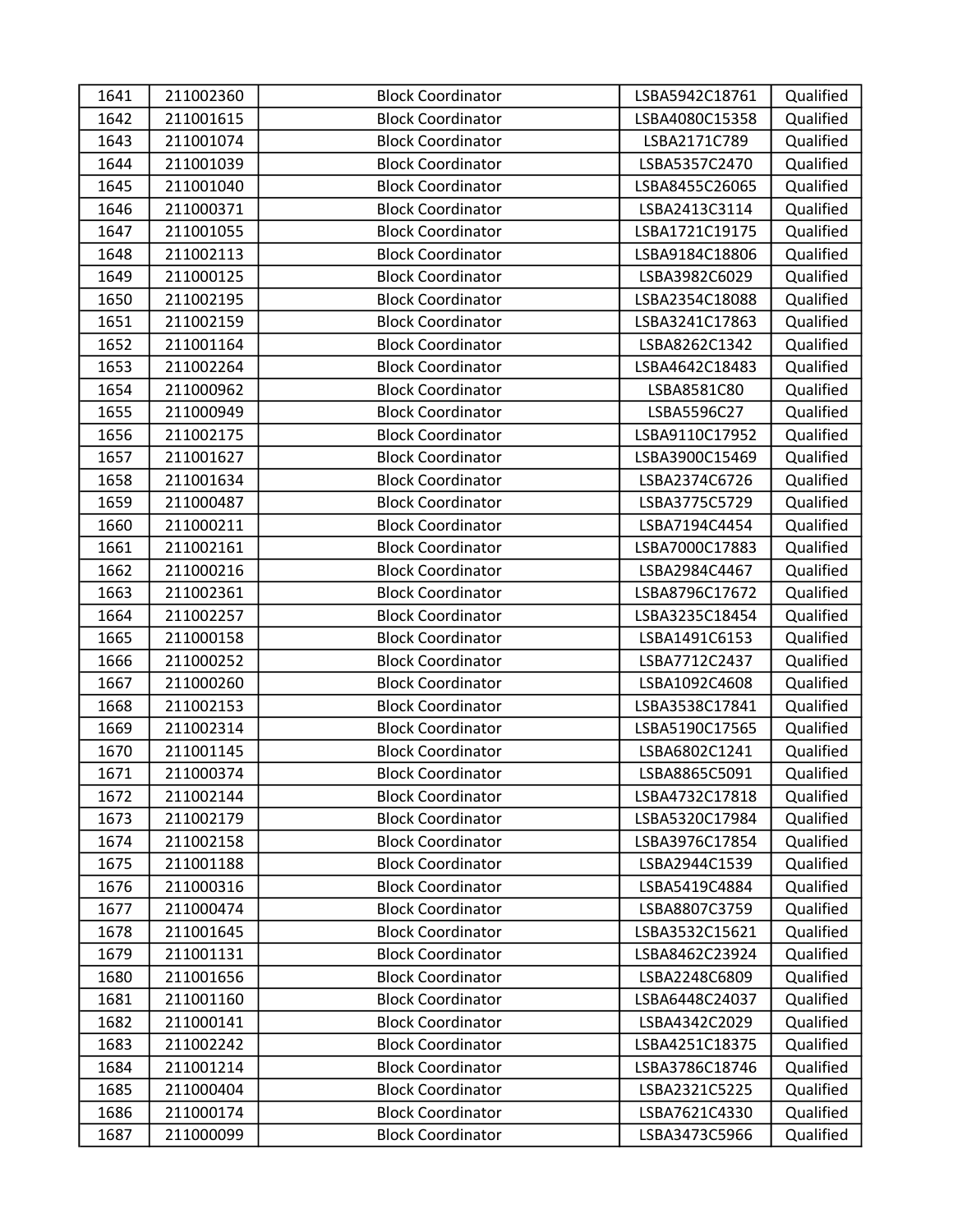| 1688 | 211002304 | <b>Block Coordinator</b> | LSBA5383C17467 | Qualified |
|------|-----------|--------------------------|----------------|-----------|
| 1689 | 211001179 | <b>Block Coordinator</b> | LSBA1374C1449  | Qualified |
| 1690 | 211002284 | <b>Block Coordinator</b> | LSBA6701C18599 | Qualified |
| 1691 | 211001058 | <b>Block Coordinator</b> | LSBA9112C690   | Qualified |
| 1692 | 211001003 | <b>Block Coordinator</b> | LSBA3428C392   | Qualified |
| 1693 | 211000355 | <b>Block Coordinator</b> | LSBA3971C3040  | Qualified |
| 1694 | 211002218 | <b>Block Coordinator</b> | LSBA3145C18263 | Qualified |
| 1695 | 211001756 | <b>Block Coordinator</b> | LSBA8794C7229  | Qualified |
| 1696 | 211001104 | <b>Block Coordinator</b> | LSBA3469C973   | Qualified |
| 1697 | 211002259 | <b>Block Coordinator</b> | LSBA5377C18470 | Qualified |
| 1698 | 211001803 | <b>Block Coordinator</b> | LSBA1181C7555  | Qualified |
| 1699 | 211000424 | <b>Block Coordinator</b> | LSBA3613C3458  | Qualified |
| 1700 | 211001032 | <b>Block Coordinator</b> | LSBA3814C547   | Qualified |
| 1701 | 211001717 | <b>Block Coordinator</b> | LSBA1377C16320 | Qualified |
| 1702 | 211000123 | <b>Block Coordinator</b> | LSBA6831C1910  | Qualified |
| 1703 | 211000157 | <b>Block Coordinator</b> | LSBA4789C4248  | Qualified |
| 1704 | 212002427 | <b>Block Coordinator</b> | LSBA3156C25950 | Qualified |
| 1705 | 212000549 | <b>Block Coordinator</b> | LSBA1845C22134 | Qualified |
| 1706 | 212002606 | <b>Block Coordinator</b> | LSBA5911C25331 | Qualified |
| 1707 | 212001490 | <b>Block Coordinator</b> | LSBA6429C19523 | Qualified |
| 1708 | 212002434 | <b>Block Coordinator</b> | LSBA1662C25990 | Qualified |
| 1709 | 212001328 | <b>Block Coordinator</b> | LSBA2164C20003 | Qualified |
| 1710 | 212001313 | <b>Block Coordinator</b> | LSBA6119C19056 | Qualified |
| 1711 | 212001522 | <b>Block Coordinator</b> | LSBA2505C19689 | Qualified |
| 1712 | 212002612 | <b>Block Coordinator</b> | LSBA8422C25359 | Qualified |
| 1713 | 212001453 | <b>Block Coordinator</b> | LSBA3111C19412 | Qualified |
| 1714 | 212002428 | <b>Block Coordinator</b> | LSBA6494C25954 | Qualified |
| 1715 | 212000908 | <b>Block Coordinator</b> | LSBA7998C21978 | Qualified |
| 1716 | 212001396 | <b>Block Coordinator</b> | LSBA1723C20165 | Qualified |
| 1717 | 212001450 | <b>Block Coordinator</b> | LSBA2589C19402 | Qualified |
| 1718 | 212000534 | <b>Block Coordinator</b> | LSBA2858C20915 | Qualified |
| 1719 | 212002515 | <b>Block Coordinator</b> | LSBA6557C26361 | Qualified |
| 1720 | 212002531 | <b>Block Coordinator</b> | LSBA9910C26398 | Qualified |
| 1721 | 212002631 | <b>Block Coordinator</b> | LSBA4972C25516 | Qualified |
| 1722 | 212002608 | <b>Block Coordinator</b> | LSBA9540C25341 | Qualified |
| 1723 | 212001486 | <b>Block Coordinator</b> | LSBA3546C19514 | Qualified |
| 1724 | 212001398 | <b>Block Coordinator</b> | LSBA8089C20171 | Qualified |
| 1725 | 212001293 | <b>Block Coordinator</b> | LSBA7222C19000 | Qualified |
| 1726 | 212001400 | <b>Block Coordinator</b> | LSBA7685C20173 | Qualified |
| 1727 | 212001901 | <b>Block Coordinator</b> | LSBA7605C23424 | Qualified |
| 1728 | 212000742 | <b>Block Coordinator</b> | LSBA7686C21598 | Qualified |
| 1729 | 212001323 | <b>Block Coordinator</b> | LSBA5227C19092 | Qualified |
| 1730 | 212001326 | <b>Block Coordinator</b> | LSBA2484C20002 | Qualified |
| 1731 | 212002457 | <b>Block Coordinator</b> | LSBA9416C26110 | Qualified |
| 1732 | 212002505 | <b>Block Coordinator</b> | LSBA2595C24917 | Qualified |
| 1733 | 212001988 | <b>Block Coordinator</b> | LSBA6713C23742 | Qualified |
| 1734 | 212002596 | <b>Block Coordinator</b> | LSBA2524C25265 | Qualified |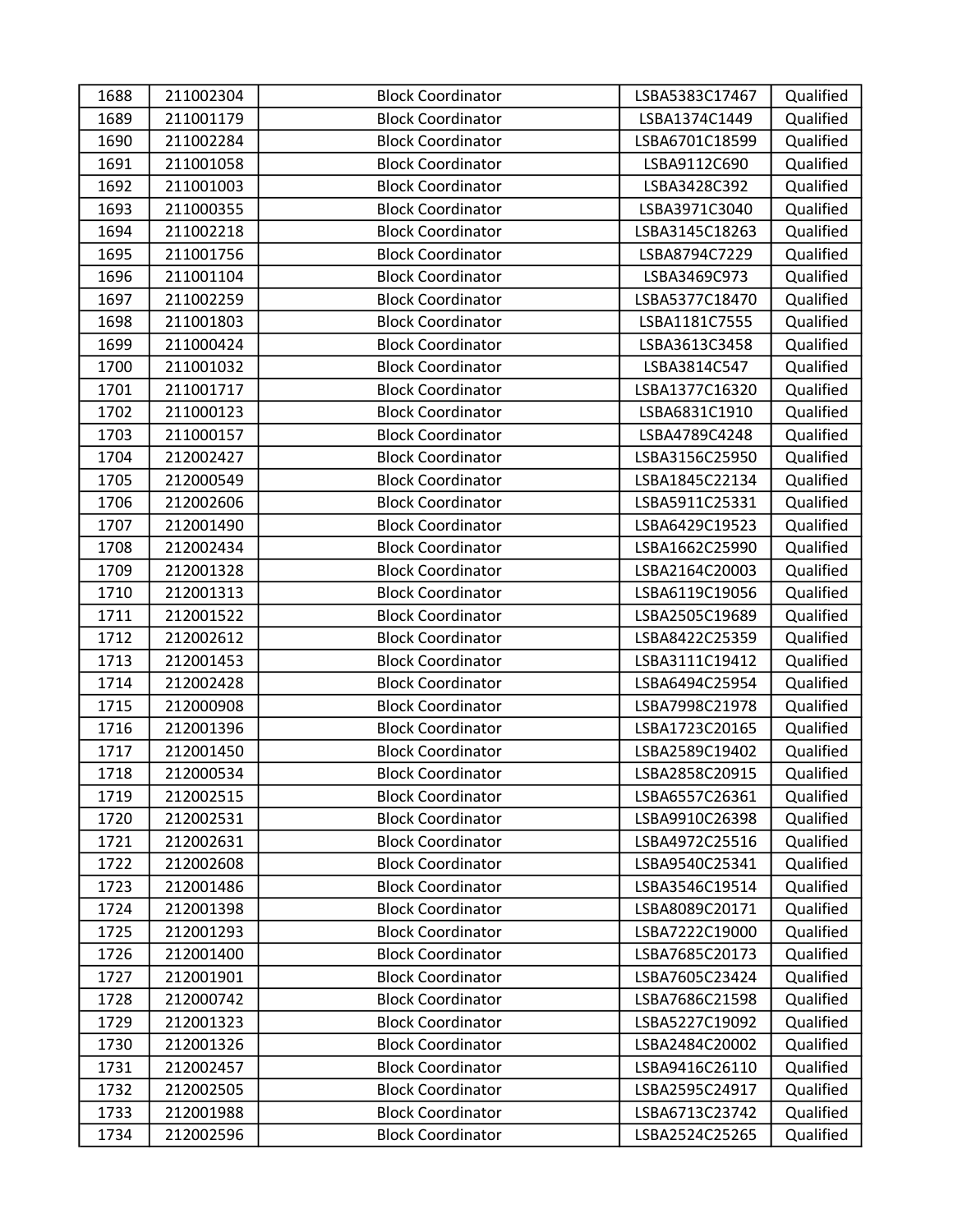| 1735 | 212000617 | <b>Block Coordinator</b> | LSBA2571C21265 | Qualified |
|------|-----------|--------------------------|----------------|-----------|
| 1736 | 212002009 | <b>Block Coordinator</b> | LSBA4714C23894 | Qualified |
| 1737 | 212001887 | <b>Block Coordinator</b> | LSBA3157C23386 | Qualified |
| 1738 | 212001434 | <b>Block Coordinator</b> | LSBA5171C20367 | Qualified |
| 1739 | 212001376 | <b>Block Coordinator</b> | LSBA1252C20119 | Qualified |
| 1740 | 212002054 | <b>Block Coordinator</b> | LSBA2157C22998 | Qualified |
| 1741 | 212000825 | <b>Block Coordinator</b> | LSBA4633C20596 | Qualified |
| 1742 | 212000511 | <b>Block Coordinator</b> | LSBA9411C22058 | Qualified |
| 1743 | 212001513 | <b>Block Coordinator</b> | LSBA6495C19651 | Qualified |
| 1744 | 212002619 | <b>Block Coordinator</b> | LSBA1828C25381 | Qualified |
| 1745 | 212000713 | <b>Block Coordinator</b> | LSBA6350C22603 | Qualified |
| 1746 | 212001258 | <b>Block Coordinator</b> | LSBA1413C19862 | Qualified |
| 1747 | 212002560 | <b>Block Coordinator</b> | LSBA7557C26467 | Qualified |
| 1748 | 212001475 | <b>Block Coordinator</b> | LSBA6221C19476 | Qualified |
| 1749 | 212002410 | <b>Block Coordinator</b> | LSBA7399C25775 | Qualified |
| 1750 | 212000529 | <b>Block Coordinator</b> | LSBA3149C22086 | Qualified |
| 1751 | 212001283 | <b>Block Coordinator</b> | LSBA9450C18977 | Qualified |
| 1752 | 212001853 | <b>Block Coordinator</b> | LSBA8488C24342 | Qualified |
| 1753 | 212000833 | <b>Block Coordinator</b> | LSBA4812C20608 | Qualified |
| 1754 | 212002072 | <b>Block Coordinator</b> | LSBA7486C23033 | Qualified |
| 1755 | 212001829 | <b>Block Coordinator</b> | LSBA9067C24264 | Qualified |
| 1756 | 212000826 | <b>Block Coordinator</b> | LSBA7354C21788 | Qualified |
| 1757 | 212002591 | <b>Block Coordinator</b> | LSBA9120C26542 | Qualified |
| 1758 | 212002415 | <b>Block Coordinator</b> | LSBA2886C25862 | Qualified |
| 1759 | 212001463 | <b>Block Coordinator</b> | LSBA3382C19438 | Qualified |
| 1760 | 212000896 | <b>Block Coordinator</b> | LSBA1833C20741 | Qualified |
| 1761 | 212000854 | <b>Block Coordinator</b> | LSBA6071C21843 | Qualified |
| 1762 | 212000785 | <b>Block Coordinator</b> | LSBA2817C20496 | Qualified |
| 1763 | 212000741 | <b>Block Coordinator</b> | LSBA7347C22702 | Qualified |
| 1764 | 212000551 | <b>Block Coordinator</b> | LSBA1682C20961 | Qualified |
| 1765 | 212000927 | <b>Block Coordinator</b> | LSBA5122C22016 | Qualified |
| 1766 | 212002614 | <b>Block Coordinator</b> | LSBA6261C25369 | Qualified |
| 1767 | 212000758 | <b>Block Coordinator</b> | LSBA3857C21629 | Qualified |
| 1768 | 212001435 | <b>Block Coordinator</b> | LSBA7932C19370 | Qualified |
| 1769 | 212002620 | <b>Block Coordinator</b> | LSBA2736C25395 | Qualified |
| 1770 | 212000664 | <b>Block Coordinator</b> | LSBA8490C22474 | Qualified |
| 1771 | 212001844 | <b>Block Coordinator</b> | LSBA7878C23255 | Qualified |
| 1772 | 212001297 | <b>Block Coordinator</b> | LSBA5000C19011 | Qualified |
| 1773 | 212000547 | <b>Block Coordinator</b> | LSBA9444C20946 | Qualified |
| 1774 | 212001309 | <b>Block Coordinator</b> | LSBA4649C19949 | Qualified |
| 1775 | 212000569 | <b>Block Coordinator</b> | LSBA4782C21006 | Qualified |
| 1776 | 212000634 | <b>Block Coordinator</b> | LSBA6428C21299 | Qualified |
| 1777 | 212000663 | <b>Block Coordinator</b> | LSBA1302C21386 | Qualified |
| 1778 | 212000875 | <b>Block Coordinator</b> | LSBA4187C20709 | Qualified |
| 1779 | 212001243 | <b>Block Coordinator</b> | LSBA9917C19818 | Qualified |
| 1780 | 212000728 | <b>Block Coordinator</b> | LSBA3601C21546 | Qualified |
| 1781 | 212000767 | <b>Block Coordinator</b> | LSBA6518C22806 | Qualified |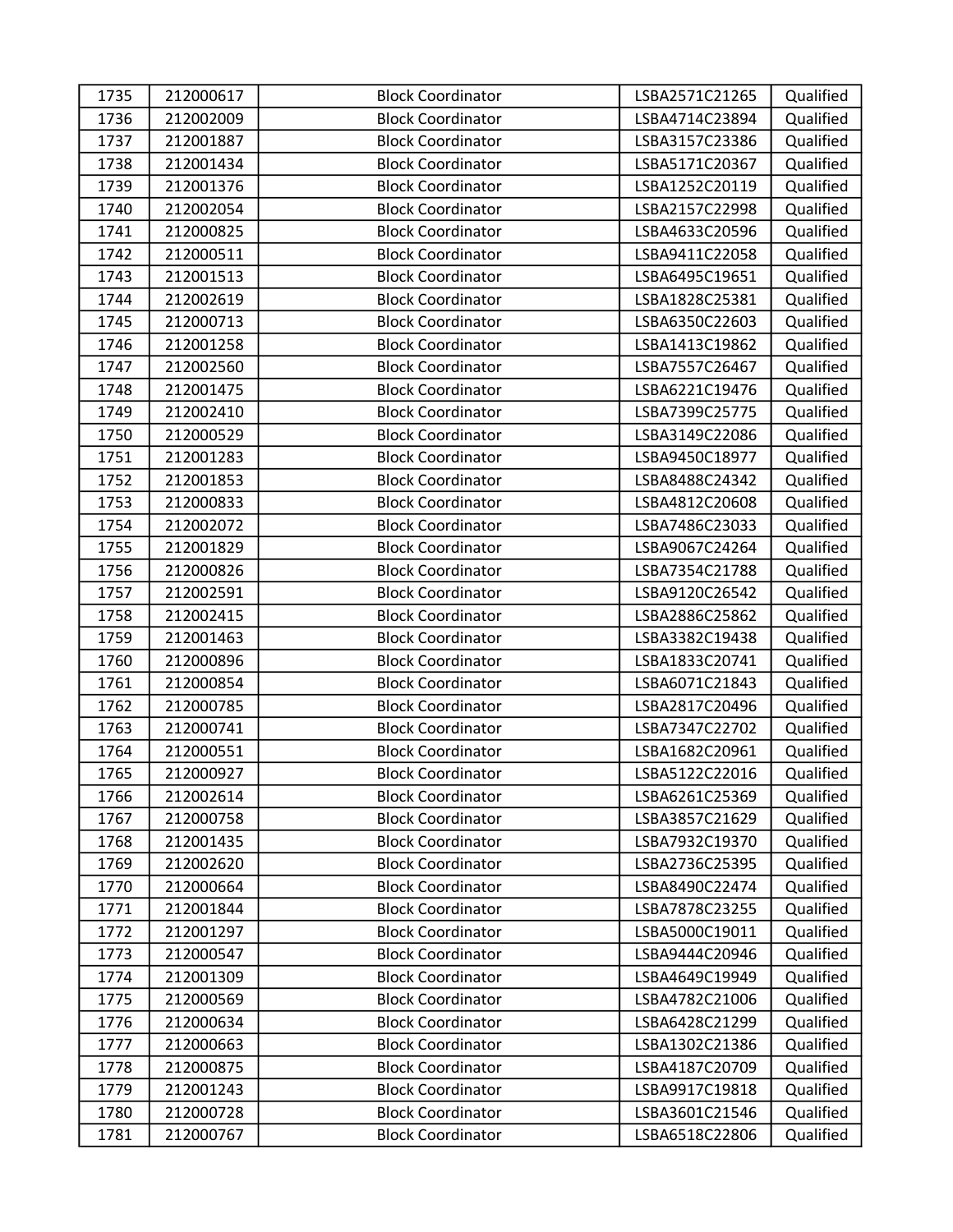| 1782 | 212002476 | <b>Block Coordinator</b> | LSBA6750C26247 | Qualified |
|------|-----------|--------------------------|----------------|-----------|
| 1783 | 212002441 | <b>Block Coordinator</b> | LSBA5090C26013 | Qualified |
| 1784 | 211000399 | <b>Block Coordinator</b> | LSBA1379C5214  | Qualified |
| 1785 | 211000274 | <b>Block Coordinator</b> | LSBA2872C4678  | Qualified |
| 1786 | 211002321 | <b>Block Coordinator</b> | LSBA5142C18677 | Qualified |
| 1787 | 211000329 | <b>Block Coordinator</b> | LSBA1835C4937  | Qualified |
| 1788 | 211001103 | <b>Block Coordinator</b> | LSBA8795C18366 | Qualified |
| 1789 | 211000114 | <b>Block Coordinator</b> | LSBA5582C4099  | Qualified |
| 1790 | 211002305 | <b>Block Coordinator</b> | LSBA2750C18648 | Qualified |
| 1791 | 211002241 | <b>Block Coordinator</b> | LSBA5256C18374 | Qualified |
| 1792 | 211001607 | <b>Block Coordinator</b> | LSBA9805C15307 | Qualified |
| 1793 | 211000200 | <b>Block Coordinator</b> | LSBA2195C2269  | Qualified |
| 1794 | 211001559 | <b>Block Coordinator</b> | LSBA3815C8299  | Qualified |
| 1795 | 211000300 | <b>Block Coordinator</b> | LSBA3448C2644  | Qualified |
| 1796 | 211000407 | <b>Block Coordinator</b> | LSBA6919C5242  | Qualified |
| 1797 | 211002327 | <b>Block Coordinator</b> | LSBA7781C17603 | Qualified |
| 1798 | 211001593 | <b>Block Coordinator</b> | LSBA6119C15252 | Qualified |
| 1799 | 211002243 | <b>Block Coordinator</b> | LSBA9178C18378 | Qualified |
| 1800 | 211000205 | <b>Block Coordinator</b> | LSBA8808C6284  | Qualified |
| 1801 | 211000939 | <b>Block Coordinator</b> | LSBA9321C6     | Qualified |
| 1802 | 211002332 | <b>Block Coordinator</b> | LSBA7875C17615 | Qualified |
| 1803 | 211002350 | <b>Block Coordinator</b> | LSBA6817C18729 | Qualified |
| 1804 | 211001698 | <b>Block Coordinator</b> | LSBA1790C16065 | Qualified |
| 1805 | 211000144 | <b>Block Coordinator</b> | LSBA9797C4213  | Qualified |
| 1806 | 211002234 | <b>Block Coordinator</b> | LSBA6851C18346 | Qualified |
| 1807 | 211001229 | <b>Block Coordinator</b> | LSBA4755C20795 | Qualified |
| 1808 | 211002246 | <b>Block Coordinator</b> | LSBA1892C18402 | Qualified |
| 1809 | 211000227 | <b>Block Coordinator</b> | LSBA7667C4500  | Qualified |
| 1810 | 211001608 | <b>Block Coordinator</b> | LSBA9970C6635  | Qualified |
| 1811 | 211001087 | <b>Block Coordinator</b> | LSBA1128C874   | Qualified |
| 1812 | 211000421 | <b>Block Coordinator</b> | LSBA4580C3415  | Qualified |
| 1813 | 211001663 | <b>Block Coordinator</b> | LSBA9484C15897 | Qualified |
| 1814 | 211002371 | <b>Block Coordinator</b> | LSBA4309C18781 | Qualified |
| 1815 | 211000497 | <b>Block Coordinator</b> | LSBA2740C3871  | Qualified |
| 1816 | 211001677 | <b>Block Coordinator</b> | LSBA5456C6905  | Qualified |
| 1817 | 211000346 | <b>Block Coordinator</b> | LSBA6946C2993  | Qualified |
| 1818 | 211002326 | <b>Block Coordinator</b> | LSBA2858C18688 | Qualified |
| 1819 | 211000127 | <b>Block Coordinator</b> | LSBA9009C4141  | Qualified |
| 1820 | 211000990 | <b>Block Coordinator</b> | LSBA4743C24488 | Qualified |
| 1821 | 211002269 | <b>Block Coordinator</b> | LSBA3927C18511 | Qualified |
| 1822 | 211001207 | <b>Block Coordinator</b> | LSBA6435C5721  | Qualified |
| 1823 | 211002306 | <b>Block Coordinator</b> | LSBA4572C18649 | Qualified |
| 1824 | 211001778 | <b>Block Coordinator</b> | LSBA6070C7321  | Qualified |
| 1825 | 211001543 | <b>Block Coordinator</b> | LSBA8860C7851  | Qualified |
| 1826 | 211001759 | <b>Block Coordinator</b> | LSBA4385C7244  | Qualified |
| 1827 | 211000385 | <b>Block Coordinator</b> | LSBA3592C3187  | Qualified |
| 1828 | 211002238 | <b>Block Coordinator</b> | LSBA6918C18360 | Qualified |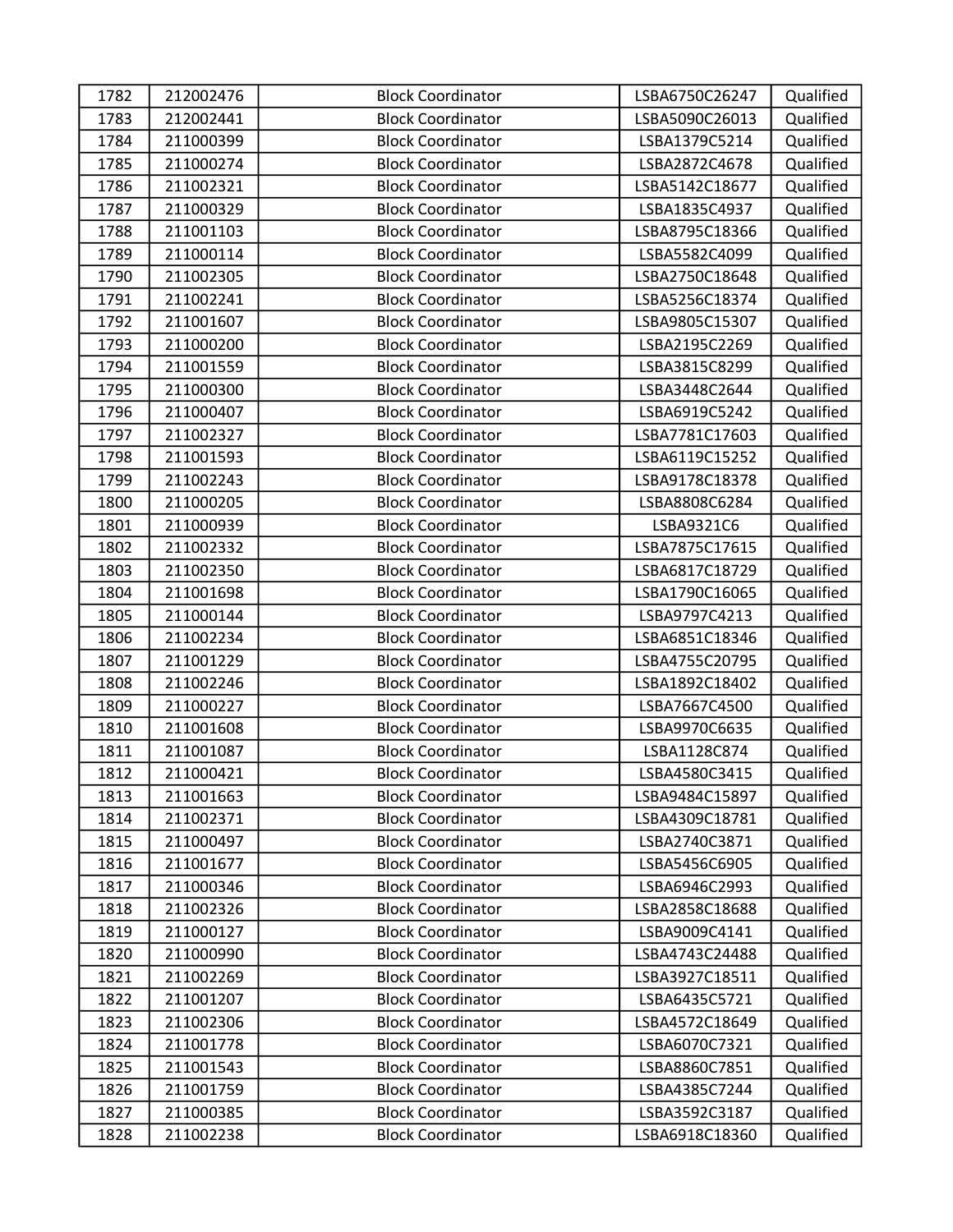| 1829 | 211000296 | <b>Block Coordinator</b> | LSBA7654C4808  | Qualified |
|------|-----------|--------------------------|----------------|-----------|
| 1830 | 211001005 | <b>Block Coordinator</b> | LSBA4961C2289  | Qualified |
| 1831 | 211001758 | <b>Block Coordinator</b> | LSBA8305C17124 | Qualified |
| 1832 | 211000957 | <b>Block Coordinator</b> | LSBA8971C4029  | Qualified |
| 1833 | 211001192 | <b>Block Coordinator</b> | LSBA6071C1542  | Qualified |
| 1834 | 211000093 | <b>Block Coordinator</b> | LSBA9036C3998  | Qualified |
| 1835 | 211000293 | <b>Block Coordinator</b> | LSBA4367C2616  | Qualified |
| 1836 | 211002214 | <b>Block Coordinator</b> | LSBA1659C18175 | Qualified |
| 1837 | 211001122 | <b>Block Coordinator</b> | LSBA7756C21622 | Qualified |
| 1838 | 211000454 | <b>Block Coordinator</b> | LSBA1059C3645  | Qualified |
| 1839 | 211000220 | <b>Block Coordinator</b> | LSBA8557C6353  | Qualified |
| 1840 | 211001132 | <b>Block Coordinator</b> | LSBA1527C7097  | Qualified |
| 1841 | 211000975 | <b>Block Coordinator</b> | LSBA6259C155   | Qualified |
| 1842 | 211001805 | <b>Block Coordinator</b> | LSBA4446C7575  | Qualified |
| 1843 | 211001727 | <b>Block Coordinator</b> | LSBA3688C16477 | Qualified |
| 1844 | 211001695 | <b>Block Coordinator</b> | LSBA4206C16050 | Qualified |
| 1845 | 211000313 | <b>Block Coordinator</b> | LSBA5988C4875  | Qualified |
| 1846 | 211001035 | <b>Block Coordinator</b> | LSBA5453C580   | Qualified |
| 1847 | 211002170 | <b>Block Coordinator</b> | LSBA7511C17934 | Qualified |
| 1848 | 211001161 | <b>Block Coordinator</b> | LSBA1647C1334  | Qualified |
| 1849 | 211000351 | <b>Block Coordinator</b> | LSBA8120C3030  | Qualified |
| 1850 | 211001533 | <b>Block Coordinator</b> | LSBA4131C7732  | Qualified |
| 1851 | 211000463 | <b>Block Coordinator</b> | LSBA9545C3693  | Qualified |
| 1852 | 211001168 | <b>Block Coordinator</b> | LSBA8486C1383  | Qualified |
| 1853 | 212002555 | <b>Block Coordinator</b> | LSBA4008C25123 | Qualified |
| 1854 | 212002064 | <b>Block Coordinator</b> | LSBA5002C23014 | Qualified |
| 1855 | 212000882 | <b>Block Coordinator</b> | LSBA7704C20724 | Qualified |
| 1856 | 212000565 | <b>Block Coordinator</b> | LSBA8778C22191 | Qualified |
| 1857 | 212001352 | <b>Block Coordinator</b> | LSBA8594C20045 | Qualified |
| 1858 | 212000756 | <b>Block Coordinator</b> | LSBA2295C22772 | Qualified |
| 1859 | 212000780 | <b>Block Coordinator</b> | LSBA3647C20489 | Qualified |
| 1860 | 212002432 | <b>Block Coordinator</b> | LSBA7687C25986 | Qualified |
| 1861 | 212002605 | <b>Block Coordinator</b> | LSBA3521C25330 | Qualified |
| 1862 | 212001940 | <b>Block Coordinator</b> | LSBA6231C23562 | Qualified |
| 1863 | 212002593 | <b>Block Coordinator</b> | LSBA2554C26545 | Qualified |
| 1864 | 212002053 | <b>Block Coordinator</b> | LSBA5683C24106 | Qualified |
| 1865 | 212000886 | <b>Block Coordinator</b> | LSBA6321C20729 | Qualified |
| 1866 | 212001306 | <b>Block Coordinator</b> | LSBA1849C19945 | Qualified |
| 1867 | 212000822 | <b>Block Coordinator</b> | LSBA8599C20595 | Qualified |
| 1868 | 212000612 | <b>Block Coordinator</b> | LSBA9904C22356 | Qualified |
| 1869 | 212002540 | <b>Block Coordinator</b> | LSBA1445C25069 | Qualified |
| 1870 | 212002426 | <b>Block Coordinator</b> | LSBA1414C25947 | Qualified |
| 1871 | 212001247 | <b>Block Coordinator</b> | LSBA2004C19825 | Qualified |
| 1872 | 212002394 | <b>Block Coordinator</b> | LSBA3940C25711 | Qualified |
| 1873 | 212000566 | <b>Block Coordinator</b> | LSBA3935C20994 | Qualified |
| 1874 | 212000799 | <b>Block Coordinator</b> | LSBA4295C20576 | Qualified |
| 1875 | 212002533 | <b>Block Coordinator</b> | LSBA2776C25046 | Qualified |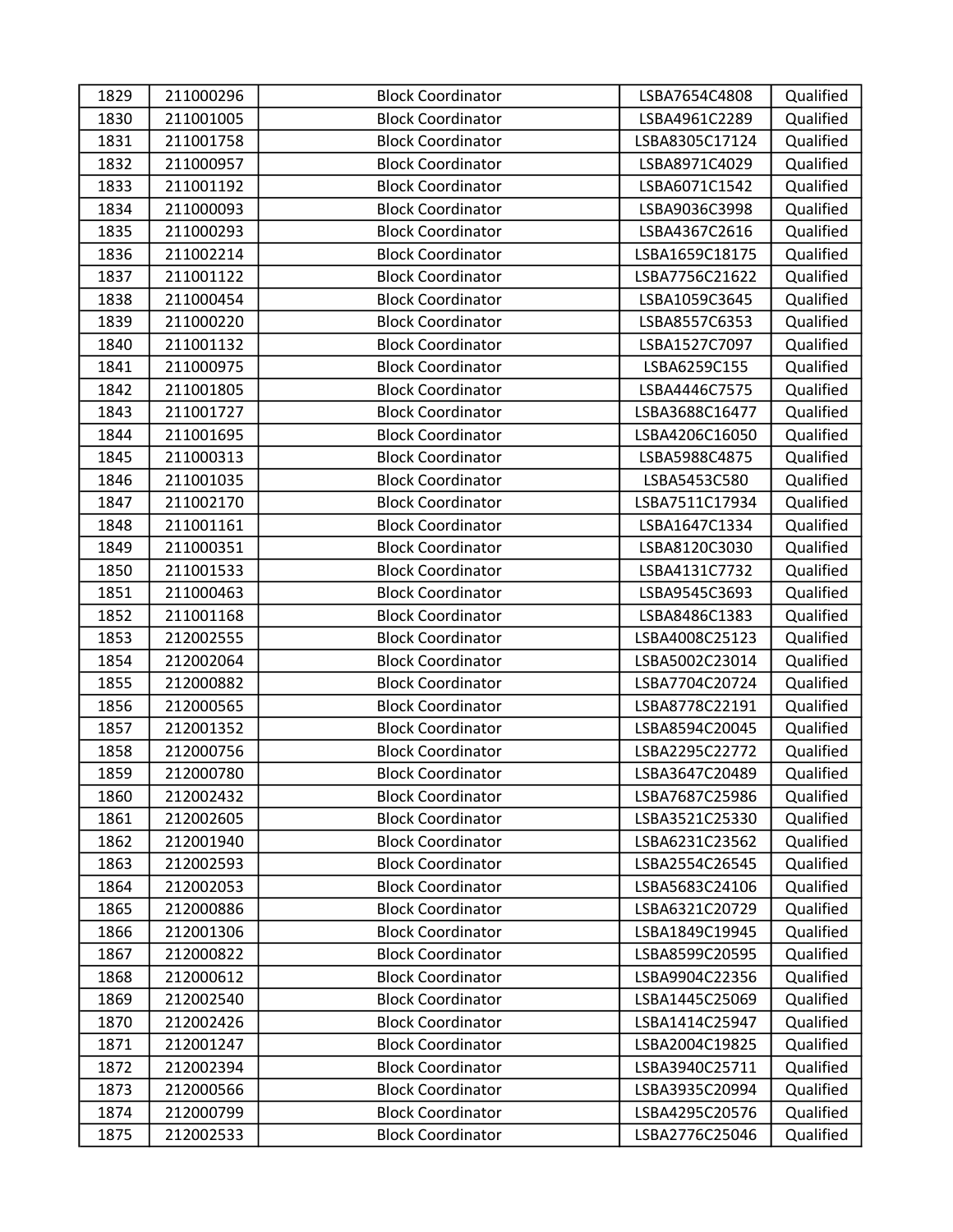| 1876 | 212000693 | <b>Block Coordinator</b> | LSBA5203C22552 | Qualified |
|------|-----------|--------------------------|----------------|-----------|
| 1877 | 212002463 | <b>Block Coordinator</b> | LSBA4329C26154 | Qualified |
| 1878 | 212001266 | <b>Block Coordinator</b> | LSBA4836C19890 | Qualified |
| 1879 | 212002398 | <b>Block Coordinator</b> | LSBA7498C25730 | Qualified |
| 1880 | 212000546 | <b>Block Coordinator</b> | LSBA4359C22129 | Qualified |
| 1881 | 212000751 | <b>Block Coordinator</b> | LSBA4329C22769 | Qualified |
| 1882 | 212001821 | <b>Block Coordinator</b> | LSBA3722C24243 | Qualified |
| 1883 | 212000810 | <b>Block Coordinator</b> | LSBA6157C20584 | Qualified |
| 1884 | 212000717 | <b>Block Coordinator</b> | LSBA4566C21508 | Qualified |
| 1885 | 212002380 | <b>Block Coordinator</b> | LSBA8328C25639 | Qualified |
| 1886 | 212001915 | <b>Block Coordinator</b> | LSBA8412C23474 | Qualified |
| 1887 | 212002026 | <b>Block Coordinator</b> | LSBA6624C23999 | Qualified |
| 1888 | 212000871 | <b>Block Coordinator</b> | LSBA3867C21865 | Qualified |
| 1889 | 212001320 | <b>Block Coordinator</b> | LSBA1543C19085 | Qualified |
| 1890 | 212002401 | <b>Block Coordinator</b> | LSBA3366C25741 | Qualified |
| 1891 | 212001819 | <b>Block Coordinator</b> | LSBA1029C24234 | Qualified |
| 1892 | 212002566 | <b>Block Coordinator</b> | LSBA3396C25156 | Qualified |
| 1893 | 212001469 | <b>Block Coordinator</b> | LSBA1821C19466 | Qualified |
| 1894 | 212002446 | <b>Block Coordinator</b> | LSBA3289C26064 | Qualified |
| 1895 | 212001344 | <b>Block Coordinator</b> | LSBA7928C20034 | Qualified |
| 1896 | 212002049 | <b>Block Coordinator</b> | LSBA9071C24098 | Qualified |
| 1897 | 212001479 | <b>Block Coordinator</b> | LSBA1198C19494 | Qualified |
| 1898 | 212001520 | <b>Block Coordinator</b> | LSBA2841C19683 | Qualified |
| 1899 | 212000790 | <b>Block Coordinator</b> | LSBA9189C22830 | Qualified |
| 1900 | 212000654 | <b>Block Coordinator</b> | LSBA1302C21349 | Qualified |
| 1901 | 212000684 | <b>Block Coordinator</b> | LSBA9051C21419 | Qualified |
| 1902 | 212001518 | <b>Block Coordinator</b> | LSBA6833C19677 | Qualified |
| 1903 | 212000653 | <b>Block Coordinator</b> | LSBA3447C22452 | Qualified |
| 1904 | 212000803 | <b>Block Coordinator</b> | LSBA1205C21764 | Qualified |
| 1905 | 212001312 | <b>Block Coordinator</b> | LSBA9243C19053 | Qualified |
| 1906 | 212000704 | <b>Block Coordinator</b> | LSBA1499C21464 | Qualified |
| 1907 | 212001508 | <b>Block Coordinator</b> | LSBA8604C19624 | Qualified |
| 1908 | 212001897 | <b>Block Coordinator</b> | LSBA1642C24558 | Qualified |
| 1909 | 212001235 | <b>Block Coordinator</b> | LSBA6725C19753 | Qualified |
| 1910 | 212001429 | <b>Block Coordinator</b> | LSBA3203C20350 | Qualified |
| 1911 | 212002623 | <b>Block Coordinator</b> | LSBA7999C25440 | Qualified |
| 1912 | 212002542 | <b>Block Coordinator</b> | LSBA3645C25073 | Qualified |
| 1913 | 212001382 | <b>Block Coordinator</b> | LSBA3709C19256 | Qualified |
| 1914 | 212000552 | <b>Block Coordinator</b> | LSBA1094C22160 | Qualified |
| 1915 | 212002558 | <b>Block Coordinator</b> | LSBA5703C26453 | Qualified |
| 1916 | 211001801 | <b>Block Coordinator</b> | LSBA6597C7527  | Qualified |
| 1917 | 211001595 | <b>Block Coordinator</b> | LSBA1570C15258 | Qualified |
| 1918 | 211001191 | <b>Block Coordinator</b> | LSBA6327C25367 | Qualified |
| 1919 | 211000172 | <b>Block Coordinator</b> | LSBA5197C4322  | Qualified |
| 1920 | 211000335 | <b>Block Coordinator</b> | LSBA7062C4952  | Qualified |
| 1921 | 211000224 | <b>Block Coordinator</b> | LSBA1057C2360  | Qualified |
| 1922 | 211002347 | <b>Block Coordinator</b> | LSBA1560C17653 | Qualified |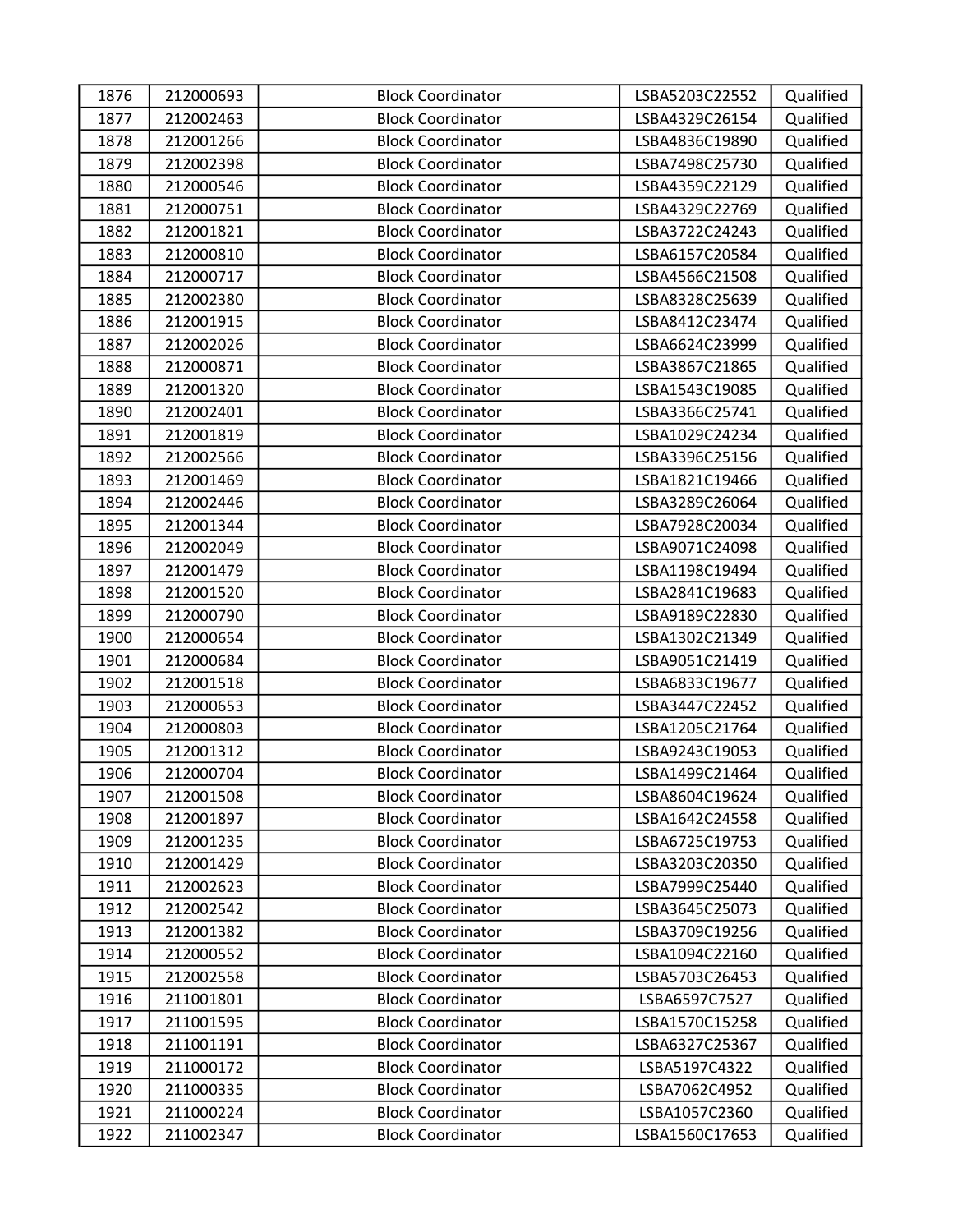| 1923 | 211002199 | <b>Block Coordinator</b> | LSBA5687C18104 | Qualified |
|------|-----------|--------------------------|----------------|-----------|
| 1924 | 211002265 | <b>Block Coordinator</b> | LSBA2398C18494 | Qualified |
| 1925 | 211001815 | <b>Block Coordinator</b> | LSBA8858C7627  | Qualified |
| 1926 | 211001190 | <b>Block Coordinator</b> | LSBA7750C20718 | Qualified |
| 1927 | 211001636 | <b>Block Coordinator</b> | LSBA9501C6748  | Qualified |
| 1928 | 211001569 | <b>Block Coordinator</b> | LSBA9787C8512  | Qualified |
| 1929 | 211000278 | <b>Block Coordinator</b> | LSBA1933C4687  | Qualified |
| 1930 | 211000412 | <b>Block Coordinator</b> | LSBA7164C5263  | Qualified |
| 1931 | 211000092 | <b>Block Coordinator</b> | LSBA6664C5949  | Qualified |
| 1932 | 211000350 | <b>Block Coordinator</b> | LSBA1477C5001  | Qualified |
| 1933 | 211001112 | <b>Block Coordinator</b> | LSBA5973C1021  | Qualified |
| 1934 | 211001023 | <b>Block Coordinator</b> | LSBA7418C511   | Qualified |
| 1935 | 211000354 | <b>Block Coordinator</b> | LSBA9139C5006  | Qualified |
| 1936 | 211000408 | <b>Block Coordinator</b> | LSBA8790C3336  | Qualified |
| 1937 | 211000977 | <b>Block Coordinator</b> | LSBA1085C209   | Qualified |
| 1938 | 211000979 | <b>Block Coordinator</b> | LSBA1654C20993 | Qualified |
| 1939 | 211001814 | <b>Block Coordinator</b> | LSBA6569C7612  | Qualified |
| 1940 | 211002196 | <b>Block Coordinator</b> | LSBA1453C18089 | Qualified |
| 1941 | 211000963 | <b>Block Coordinator</b> | LSBA5995C87    | Qualified |
| 1942 | 211002114 | <b>Block Coordinator</b> | LSBA6258C17730 | Qualified |
| 1943 | 211000305 | <b>Block Coordinator</b> | LSBA9935C4865  | Qualified |
| 1944 | 211000191 | <b>Block Coordinator</b> | LSBA2892C6212  | Qualified |
| 1945 | 211002248 | <b>Block Coordinator</b> | LSBA2254C18406 | Qualified |
| 1946 | 211001148 | <b>Block Coordinator</b> | LSBA1518C1272  | Qualified |
| 1947 | 211000388 | <b>Block Coordinator</b> | LSBA1404C5190  | Qualified |
| 1948 | 211000281 | <b>Block Coordinator</b> | LSBA8306C4712  | Qualified |
| 1949 | 211000087 | <b>Block Coordinator</b> | LSBA6644C3976  | Qualified |
| 1950 | 211002324 | <b>Block Coordinator</b> | LSBA9915C17600 | Qualified |
| 1951 | 211001596 | <b>Block Coordinator</b> | LSBA2029C15259 | Qualified |
| 1952 | 211001138 | <b>Block Coordinator</b> | LSBA8641C1205  | Qualified |
| 1953 | 211001737 | <b>Block Coordinator</b> | LSBA3159C16679 | Qualified |
| 1954 | 211001755 | <b>Block Coordinator</b> | LSBA5770C17092 | Qualified |
| 1955 | 211000976 | <b>Block Coordinator</b> | LSBA6378C187   | Qualified |
| 1956 | 211000183 | <b>Block Coordinator</b> | LSBA9443C4357  | Qualified |
| 1957 | 211000343 | <b>Block Coordinator</b> | LSBA4778C4969  | Qualified |
| 1958 | 211001711 | <b>Block Coordinator</b> | LSBA9626C16188 | Qualified |
| 1959 | 211000445 | <b>Block Coordinator</b> | LSBA6278C3570  | Qualified |
| 1960 | 211001752 | <b>Block Coordinator</b> | LSBA1356C7226  | Qualified |
| 1961 | 211001538 | <b>Block Coordinator</b> | LSBA6481C7770  | Qualified |
| 1962 | 211001228 | <b>Block Coordinator</b> | LSBA4307C1741  | Qualified |
| 1963 | 211001020 | <b>Block Coordinator</b> | LSBA2776C19070 | Qualified |
| 1964 | 211001804 | <b>Block Coordinator</b> | LSBA7577C7564  | Qualified |
| 1965 | 211002141 | <b>Block Coordinator</b> | LSBA1907C18878 | Qualified |
| 1966 | 211000170 | <b>Block Coordinator</b> | LSBA4899C4318  | Qualified |
| 1967 | 211000389 | <b>Block Coordinator</b> | LSBA3076C3216  | Qualified |
| 1968 | 211000169 | <b>Block Coordinator</b> | LSBA3432C2163  | Qualified |
| 1969 | 211001096 | <b>Block Coordinator</b> | LSBA6714C20217 | Qualified |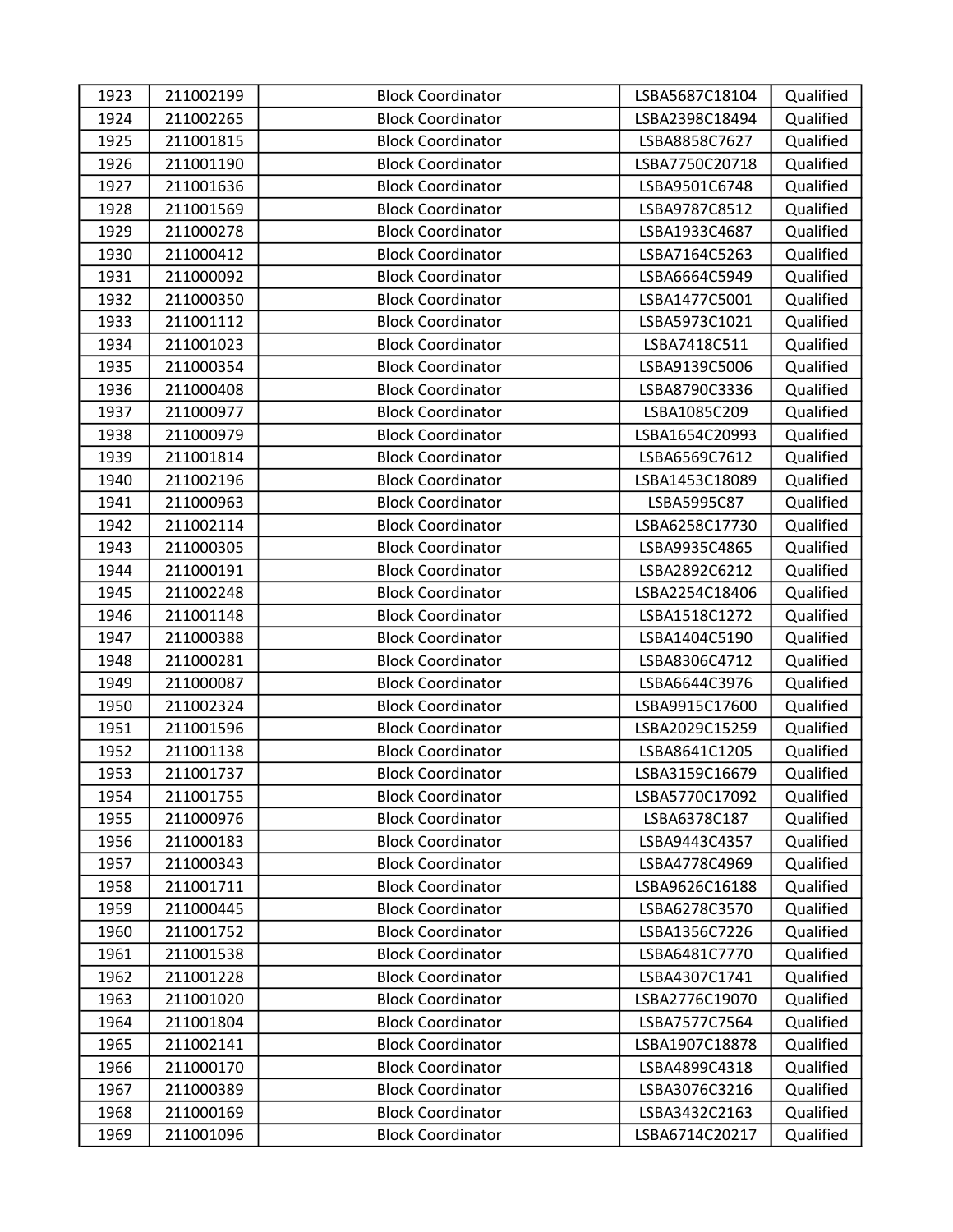| 1970 | 211001693 | <b>Block Coordinator</b> | LSBA1055C16045 | Qualified |
|------|-----------|--------------------------|----------------|-----------|
| 1971 | 211002331 | <b>Block Coordinator</b> | LSBA6399C18699 | Qualified |
| 1972 | 211000104 | <b>Block Coordinator</b> | LSBA9227C5975  | Qualified |
| 1973 | 211000149 | <b>Block Coordinator</b> | LSBA4742C2056  | Qualified |
| 1974 | 211001753 | <b>Block Coordinator</b> | LSBA3826C17067 | Qualified |
| 1975 | 211000146 | <b>Block Coordinator</b> | LSBA5622C2053  | Qualified |
| 1976 | 211001006 | <b>Block Coordinator</b> | LSBA8899C21231 | Qualified |
| 1977 | 211001715 | <b>Block Coordinator</b> | LSBA5171C16300 | Qualified |
| 1978 | 211002296 | <b>Block Coordinator</b> | LSBA9785C18620 | Qualified |
| 1979 | 211002303 | <b>Block Coordinator</b> | LSBA3559C18643 | Qualified |
| 1980 | 211001592 | <b>Block Coordinator</b> | LSBA7889C15245 | Qualified |
| 1981 | 211000431 | <b>Block Coordinator</b> | LSBA7291C3512  | Qualified |
| 1982 | 212000536 | <b>Block Coordinator</b> | LSBA9128C22101 | Qualified |
| 1983 | 212001289 | <b>Block Coordinator</b> | LSBA7342C19929 | Qualified |
| 1984 | 212000614 | <b>Block Coordinator</b> | LSBA9901C22358 | Qualified |
| 1985 | 212000692 | <b>Block Coordinator</b> | LSBA3357C21440 | Qualified |
| 1986 | 212001828 | <b>Block Coordinator</b> | LSBA7509C23206 | Qualified |
| 1987 | 212002563 | <b>Block Coordinator</b> | LSBA2158C25140 | Qualified |
| 1988 | 212001902 | <b>Block Coordinator</b> | LSBA4386C24568 | Qualified |
| 1989 | 212002550 | <b>Block Coordinator</b> | LSBA4163C26434 | Qualified |
| 1990 | 212001291 | <b>Block Coordinator</b> | LSBA5473C19930 | Qualified |
| 1991 | 212000507 | <b>Block Coordinator</b> | LSBA8926C20823 | Qualified |
| 1992 | 212001968 | <b>Block Coordinator</b> | LSBA4738C24760 | Qualified |
| 1993 | 212000570 | <b>Block Coordinator</b> | LSBA3030C22201 | Qualified |
| 1994 | 212000878 | <b>Block Coordinator</b> | LSBA2288C21891 | Qualified |
| 1995 | 212000904 | <b>Block Coordinator</b> | LSBA3187C20753 | Qualified |
| 1996 | 212002530 | <b>Block Coordinator</b> | LSBA5967C25040 | Qualified |
| 1997 | 212001474 | <b>Block Coordinator</b> | LSBA8100C19474 | Qualified |
| 1998 | 212000715 | <b>Block Coordinator</b> | LSBA7038C22612 | Qualified |
| 1999 | 212001288 | <b>Block Coordinator</b> | LSBA3752C19926 | Qualified |
| 2000 | 212001477 | <b>Block Coordinator</b> | LSBA5110C19485 | Qualified |
| 2001 | 212001431 | <b>Block Coordinator</b> | LSBA7943C20357 | Qualified |
| 2002 | 212000898 | <b>Block Coordinator</b> | LSBA8069C21943 | Qualified |
| 2003 | 212001449 | <b>Block Coordinator</b> | LSBA9781C19399 | Qualified |
| 2004 | 212002480 | <b>Block Coordinator</b> | LSBA2276C26255 | Qualified |
| 2005 | 212001881 | <b>Block Coordinator</b> | LSBA1260C24470 | Qualified |
| 2006 | 212001939 | <b>Block Coordinator</b> | LSBA4719C24663 | Qualified |
| 2007 | 212001953 | <b>Block Coordinator</b> | LSBA7451C23628 | Qualified |
| 2008 | 212001261 | <b>Block Coordinator</b> | LSBA4906C18925 | Qualified |
| 2009 | 212001446 | <b>Block Coordinator</b> | LSBA3287C19386 | Qualified |
| 2010 | 212001498 | <b>Block Coordinator</b> | LSBA1102C19576 | Qualified |
| 2011 | 212001491 | <b>Block Coordinator</b> | LSBA5230C19525 | Qualified |
| 2012 | 212001394 | <b>Block Coordinator</b> | LSBA4049C20160 | Qualified |
| 2013 | 212002483 | <b>Block Coordinator</b> | LSBA9705C24821 | Qualified |
| 2014 | 212001372 | <b>Block Coordinator</b> | LSBA1367C19214 | Qualified |
| 2015 | 212001924 | <b>Block Coordinator</b> | LSBA3922C24620 | Qualified |
| 2016 | 212000819 | <b>Block Coordinator</b> | LSBA9257C22876 | Qualified |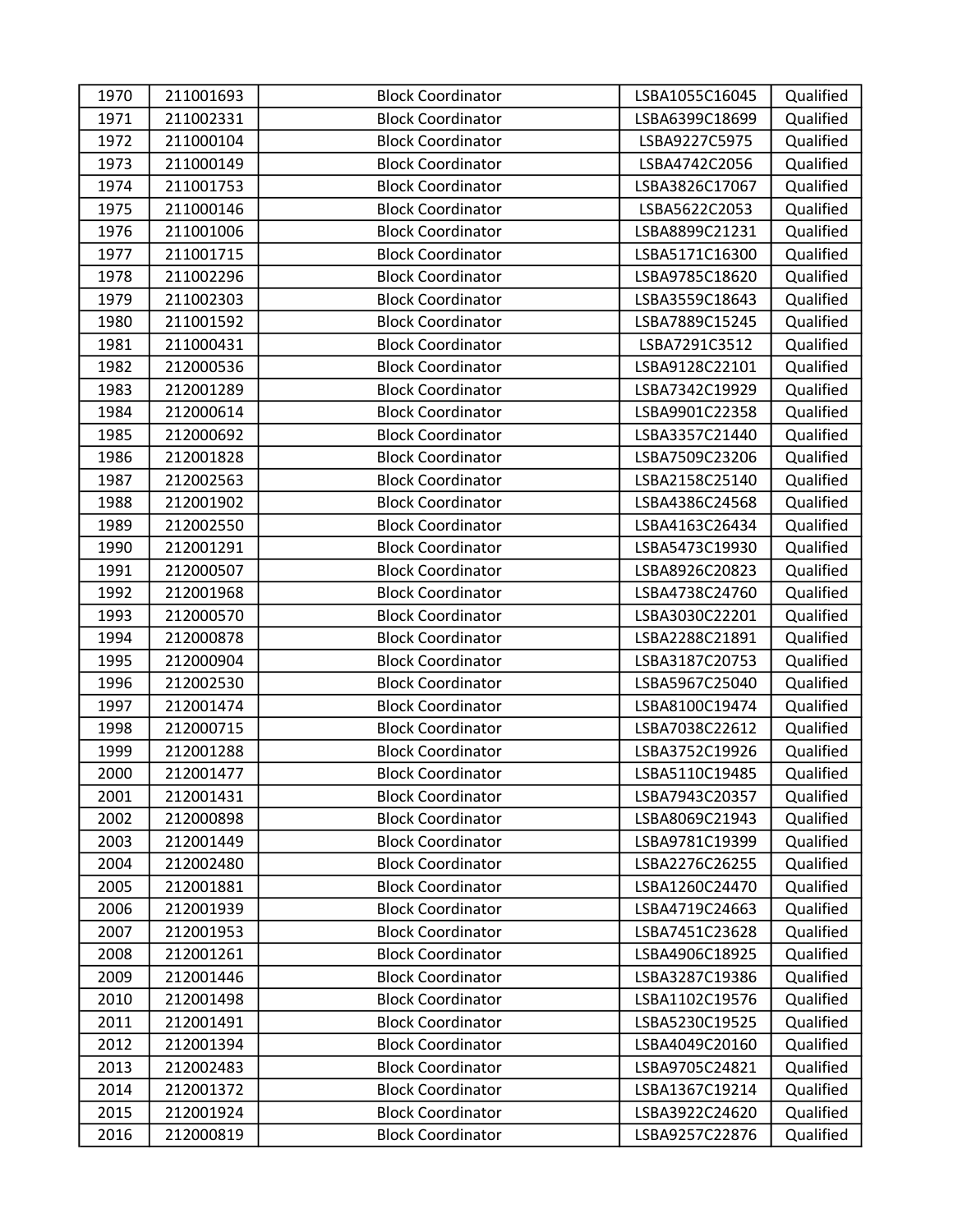| 2017 | 212000528 | <b>Block Coordinator</b> | LSBA7620C20872 | Qualified |
|------|-----------|--------------------------|----------------|-----------|
| 2018 | 212001496 | <b>Block Coordinator</b> | LSBA8458C19564 | Qualified |
| 2019 | 212002406 | <b>Block Coordinator</b> | LSBA5237C25760 | Qualified |
| 2020 | 212002545 | <b>Block Coordinator</b> | LSBA9151C25090 | Qualified |
| 2021 | 212001269 | <b>Block Coordinator</b> | LSBA3209C18945 | Qualified |
| 2022 | 212001234 | <b>Block Coordinator</b> | LSBA9402C19730 | Qualified |
| 2023 | 212002594 | <b>Block Coordinator</b> | LSBA5741C25256 | Qualified |
| 2024 | 212000627 | <b>Block Coordinator</b> | LSBA7962C21294 | Qualified |
| 2025 | 212002507 | <b>Block Coordinator</b> | LSBA1131C24920 | Qualified |
| 2026 | 212000860 | <b>Block Coordinator</b> | LSBA1828C21852 | Qualified |
| 2027 | 212001285 | <b>Block Coordinator</b> | LSBA5185C18981 | Qualified |
| 2028 | 212001482 | <b>Block Coordinator</b> | LSBA5366C19505 | Qualified |
| 2029 | 212000750 | <b>Block Coordinator</b> | LSBA5422C21619 | Qualified |
| 2030 | 212000553 | <b>Block Coordinator</b> | LSBA5126C20964 | Qualified |
| 2031 | 212002561 | <b>Block Coordinator</b> | LSBA9173C25137 | Qualified |
| 2032 | 212002569 | <b>Block Coordinator</b> | LSBA8090C25160 | Qualified |
| 2033 | 211002281 | <b>Block Coordinator</b> | LSBA9185C18595 | Qualified |
| 2034 | 211000219 | <b>Block Coordinator</b> | LSBA1773C4481  | Qualified |
| 2035 | 211000942 | <b>Block Coordinator</b> | LSBA1632C1782  | Qualified |
| 2036 | 211000230 | <b>Block Coordinator</b> | LSBA5021C4503  | Qualified |
| 2037 | 211002127 | <b>Block Coordinator</b> | LSBA7497C18826 | Qualified |
| 2038 | 211002215 | <b>Block Coordinator</b> | LSBA8261C18190 | Qualified |
| 2039 | 211002267 | <b>Block Coordinator</b> | LSBA4290C18505 | Qualified |
| 2040 | 211001697 | <b>Block Coordinator</b> | LSBA6243C7005  | Qualified |
| 2041 | 211000255 | <b>Block Coordinator</b> | LSBA2622C4587  | Qualified |
| 2042 | 211002210 | <b>Block Coordinator</b> | LSBA2424C18155 | Qualified |
| 2043 | 211001171 | <b>Block Coordinator</b> | LSBA9140C1418  | Qualified |
| 2044 | 211002211 | <b>Block Coordinator</b> | LSBA8435C18160 | Qualified |
| 2045 | 211001714 | <b>Block Coordinator</b> | LSBA7701C7053  | Qualified |
| 2046 | 211000135 | <b>Block Coordinator</b> | LSBA9991C6066  | Qualified |
| 2047 | 211000456 | <b>Block Coordinator</b> | LSBA1927C3658  | Qualified |
| 2048 | 211001094 | <b>Block Coordinator</b> | LSBA4612C2761  | Qualified |
| 2049 | 211001089 | <b>Block Coordinator</b> | LSBA4036C896   | Qualified |
| 2050 | 211000489 | <b>Block Coordinator</b> | LSBA9670C5770  | Qualified |
| 2051 | 211001682 | <b>Block Coordinator</b> | LSBA2628C6920  | Qualified |
| 2052 | 211001135 | <b>Block Coordinator</b> | LSBA3295C1172  | Qualified |
| 2053 | 211001046 | <b>Block Coordinator</b> | LSBA8522C646   | Qualified |
| 2054 | 211002140 | <b>Block Coordinator</b> | LSBA9756C17815 | Qualified |
| 2055 | 211000467 | <b>Block Coordinator</b> | LSBA7160C5688  | Qualified |
| 2056 | 211002198 | <b>Block Coordinator</b> | LSBA5454C18095 | Qualified |
| 2057 | 211001088 | <b>Block Coordinator</b> | LSBA5776C883   | Qualified |
| 2058 | 211000985 | <b>Block Coordinator</b> | LSBA7134C266   | Qualified |
| 2059 | 211001123 | <b>Block Coordinator</b> | LSBA9960C1124  | Qualified |
| 2060 | 211001690 | <b>Block Coordinator</b> | LSBA1458C16033 | Qualified |
| 2061 | 211001535 | <b>Block Coordinator</b> | LSBA1323C7755  | Qualified |
| 2062 | 211000983 | <b>Block Coordinator</b> | LSBA6598C262   | Qualified |
| 2063 | 211001536 | <b>Block Coordinator</b> | LSBA6381C7761  | Qualified |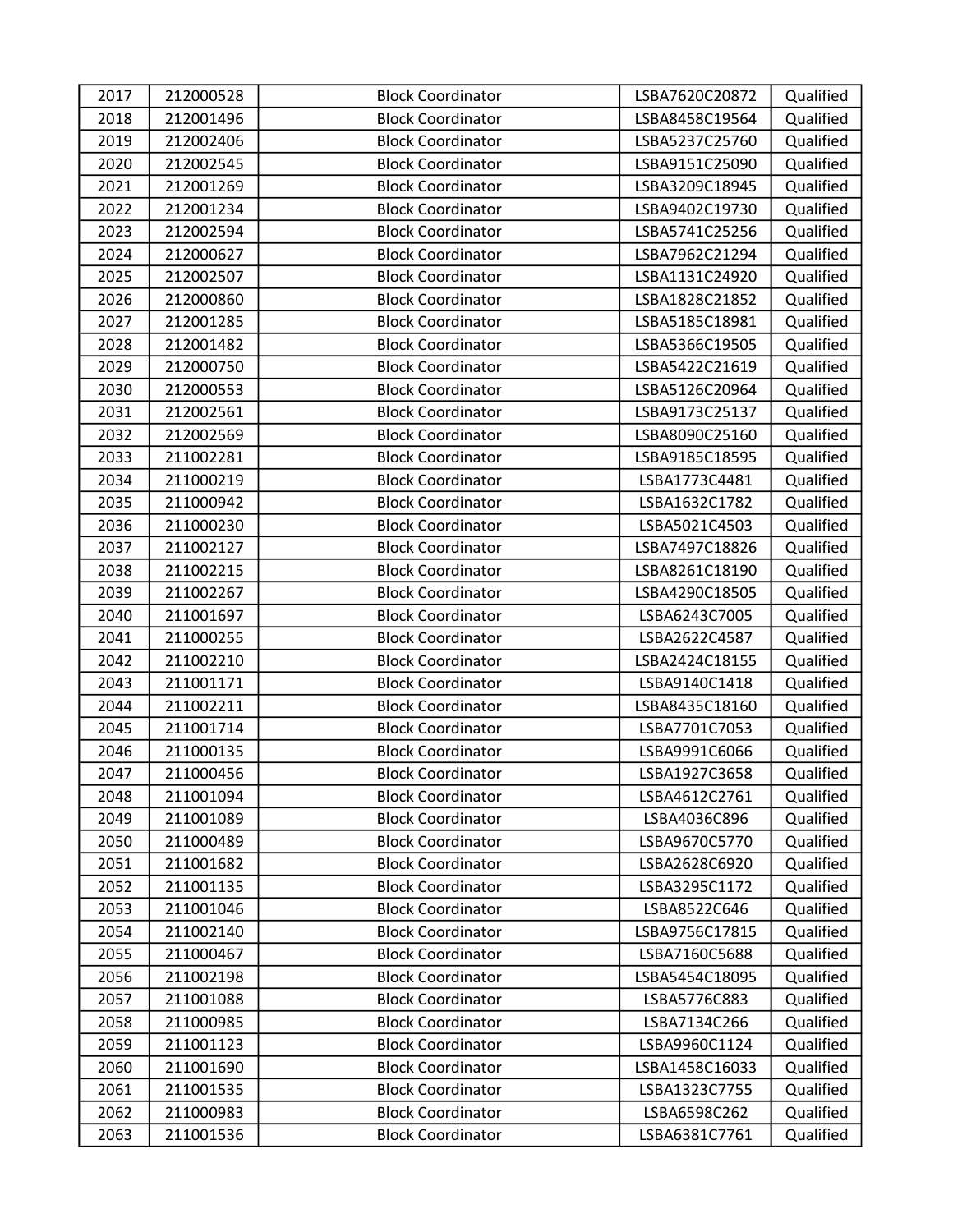| 2064 | 211000265 | <b>Block Coordinator</b> | LSBA5726C2510  | Qualified |
|------|-----------|--------------------------|----------------|-----------|
| 2065 | 211002294 | <b>Block Coordinator</b> | LSBA4849C18618 | Qualified |
| 2066 | 211001552 | <b>Block Coordinator</b> | LSBA6029C8059  | Qualified |
| 2067 | 211002229 | <b>Block Coordinator</b> | LSBA2829C18311 | Qualified |
| 2068 | 211000206 | <b>Block Coordinator</b> | LSBA9897C2297  | Qualified |
| 2069 | 211001021 | <b>Block Coordinator</b> | LSBA1255C481   | Qualified |
| 2070 | 211001812 | <b>Block Coordinator</b> | LSBA9898C7610  | Qualified |
| 2071 | 211001785 | <b>Block Coordinator</b> | LSBA7248C7375  | Qualified |
| 2072 | 211002291 | <b>Block Coordinator</b> | LSBA9174C17400 | Qualified |
| 2073 | 211000450 | <b>Block Coordinator</b> | LSBA7182C3615  | Qualified |
| 2074 | 211000338 | <b>Block Coordinator</b> | LSBA4573C2867  | Qualified |
| 2075 | 211001622 | <b>Block Coordinator</b> | LSBA9932C15438 | Qualified |
| 2076 | 211000188 | <b>Block Coordinator</b> | LSBA4913C4361  | Qualified |
| 2077 | 211001149 | <b>Block Coordinator</b> | LSBA7927C1276  | Qualified |
| 2078 | 211001561 | <b>Block Coordinator</b> | LSBA2701C8395  | Qualified |
| 2079 | 211000236 | <b>Block Coordinator</b> | LSBA1195C4515  | Qualified |
| 2080 | 211002309 | <b>Block Coordinator</b> | LSBA9263C17526 | Qualified |
| 2081 | 211000266 | <b>Block Coordinator</b> | LSBA6223C4640  | Qualified |
| 2082 | 211001632 | <b>Block Coordinator</b> | LSBA5083C15510 | Qualified |
| 2083 | 211001534 | <b>Block Coordinator</b> | LSBA5015C7753  | Qualified |
| 2084 | 211000088 | <b>Block Coordinator</b> | LSBA8853C5925  | Qualified |
| 2085 | 211001619 | <b>Block Coordinator</b> | LSBA3564C6660  | Qualified |
| 2086 | 211001584 | <b>Block Coordinator</b> | LSBA3528C15172 | Qualified |
| 2087 | 211001609 | <b>Block Coordinator</b> | LSBA1251C15317 | Qualified |
| 2088 | 211000471 | <b>Block Coordinator</b> | LSBA7858C5693  | Qualified |
| 2089 | 211001547 | <b>Block Coordinator</b> | LSBA8815C7964  | Qualified |
| 2090 | 211001231 | <b>Block Coordinator</b> | LSBA6595C1747  | Qualified |
| 2091 | 211001681 | <b>Block Coordinator</b> | LSBA6432C16005 | Qualified |
| 2092 | 211001572 | <b>Block Coordinator</b> | LSBA8041C15053 | Qualified |
| 2093 | 212000512 | <b>Block Coordinator</b> | LSBA3334C20828 | Qualified |
| 2094 | 212002559 | <b>Block Coordinator</b> | LSBA1822C25131 | Qualified |
| 2095 | 212000508 | <b>Block Coordinator</b> | LSBA6030C20824 | Qualified |
| 2096 | 212001274 | <b>Block Coordinator</b> | LSBA8771C19911 | Qualified |
| 2097 | 212000540 | <b>Block Coordinator</b> | LSBA3422C22115 | Qualified |
| 2098 | 212001991 | <b>Block Coordinator</b> | LSBA4535C23773 | Qualified |
| 2099 | 212001358 | <b>Block Coordinator</b> | LSBA7273C19161 | Qualified |
| 2100 | 212000574 | <b>Block Coordinator</b> | LSBA9136C21028 | Qualified |
| 2101 | 212001249 | <b>Block Coordinator</b> | LSBA5241C19833 | Qualified |
| 2102 | 212002421 | <b>Block Coordinator</b> | LSBA2319C25907 | Qualified |
| 2103 | 212001381 | <b>Block Coordinator</b> | LSBA3153C19255 | Qualified |
| 2104 | 212001414 | <b>Block Coordinator</b> | LSBA5512C19311 | Qualified |
| 2105 | 212002629 | <b>Block Coordinator</b> | LSBA6618C25489 | Qualified |
| 2106 | 212002449 | <b>Block Coordinator</b> | LSBA1107C26075 | Qualified |
| 2107 | 212001380 | <b>Block Coordinator</b> | LSBA4917C19252 | Qualified |
| 2108 | 212000521 | <b>Block Coordinator</b> | LSBA2912C20859 | Qualified |
| 2109 | 212001371 | <b>Block Coordinator</b> | LSBA4876C20113 | Qualified |
| 2110 | 212000812 | <b>Block Coordinator</b> | LSBA7334C20585 | Qualified |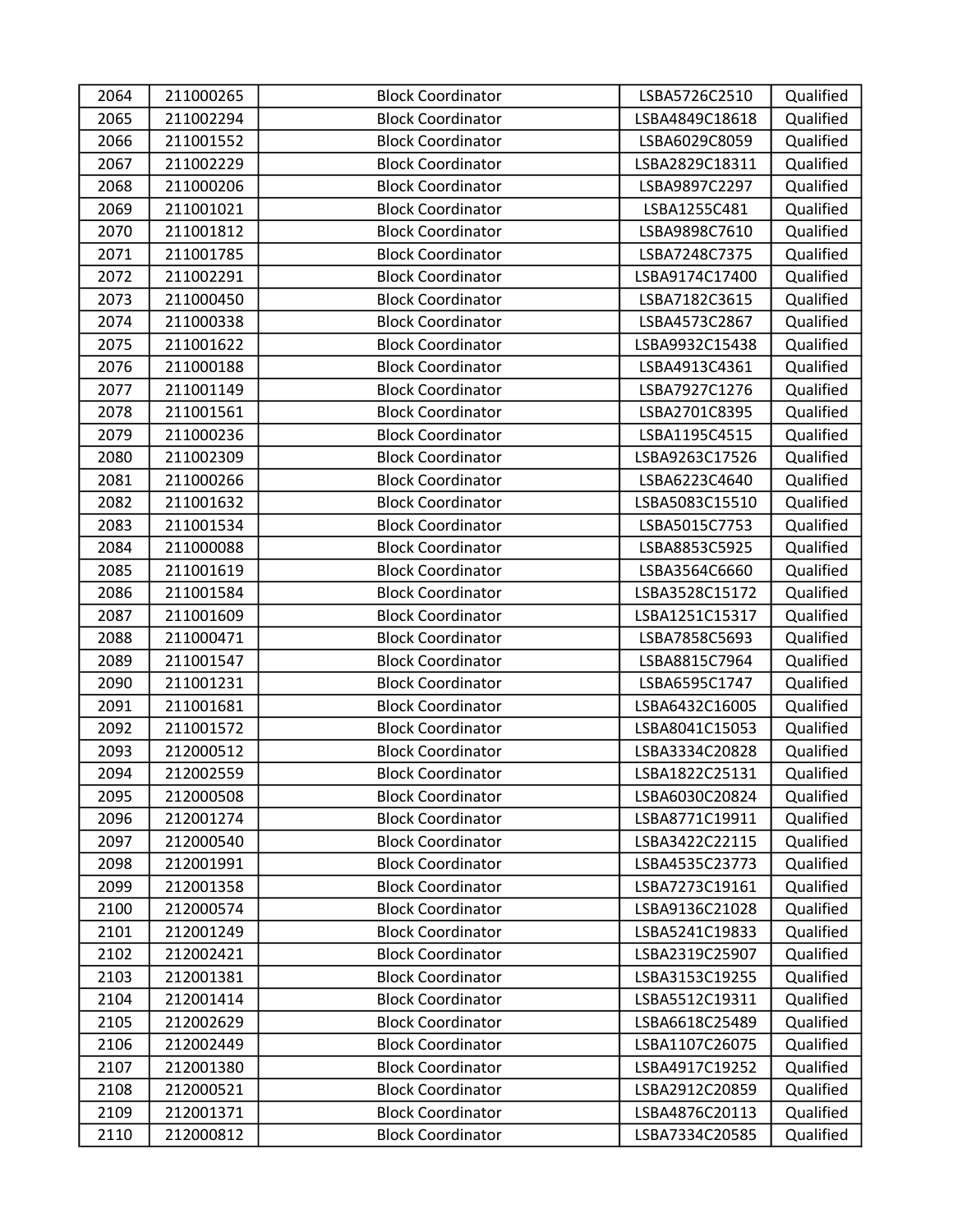| 2111 | 212000867 | <b>Block Coordinator</b> | LSBA1827C22979 | Qualified |
|------|-----------|--------------------------|----------------|-----------|
| 2112 | 212001311 | <b>Block Coordinator</b> | LSBA5801C19952 | Qualified |
| 2113 | 212002408 | <b>Block Coordinator</b> | LSBA2395C25763 | Qualified |
| 2114 | 212002537 | <b>Block Coordinator</b> | LSBA2420C25066 | Qualified |
| 2115 | 212001257 | <b>Block Coordinator</b> | LSBA2188C19860 | Qualified |
| 2116 | 212001959 | <b>Block Coordinator</b> | LSBA1200C23641 | Qualified |
| 2117 | 212001963 | <b>Block Coordinator</b> | LSBA5547C24739 | Qualified |
| 2118 | 212000589 | <b>Block Coordinator</b> | LSBA6204C22263 | Qualified |
| 2119 | 212001404 | <b>Block Coordinator</b> | LSBA4239C20184 | Qualified |
| 2120 | 212000806 | <b>Block Coordinator</b> | LSBA8698C22859 | Qualified |
| 2121 | 212000557 | <b>Block Coordinator</b> | LSBA2911C22167 | Qualified |
| 2122 | 212001856 | <b>Block Coordinator</b> | LSBA6789C23277 | Qualified |
| 2123 | 212000585 | <b>Block Coordinator</b> | LSBA3350C22247 | Qualified |
| 2124 | 212001890 | <b>Block Coordinator</b> | LSBA4764C24537 | Qualified |
| 2125 | 212000718 | <b>Block Coordinator</b> | LSBA6754C22626 | Qualified |
| 2126 | 212000894 | <b>Block Coordinator</b> | LSBA4996C20740 | Qualified |
| 2127 | 212002473 | <b>Block Coordinator</b> | LSBA9647C26233 | Qualified |
| 2128 | 212001378 | <b>Block Coordinator</b> | LSBA9863C19250 | Qualified |
| 2129 | 212002536 | <b>Block Coordinator</b> | LSBA1750C26401 | Qualified |
| 2130 | 212000733 | <b>Block Coordinator</b> | LSBA9604C22660 | Qualified |
| 2131 | 212001290 | <b>Block Coordinator</b> | LSBA8948C18998 | Qualified |
| 2132 | 212001865 | <b>Block Coordinator</b> | LSBA7970C23302 | Qualified |
| 2133 | 212002496 | <b>Block Coordinator</b> | LSBA3642C26305 | Qualified |
| 2134 | 212000662 | <b>Block Coordinator</b> | LSBA8926C21379 | Qualified |
| 2135 | 212002571 | <b>Block Coordinator</b> | LSBA3780C25163 | Qualified |
| 2136 | 212000599 | <b>Block Coordinator</b> | LSBA3739C22296 | Qualified |
| 2137 | 212000921 | <b>Block Coordinator</b> | LSBA9210C20773 | Qualified |
| 2138 | 212001286 | <b>Block Coordinator</b> | LSBA1587C19925 | Qualified |
| 2139 | 211001618 | <b>Block Coordinator</b> | LSBA8851C6657  | Qualified |
| 2140 | 211000187 | <b>Block Coordinator</b> | LSBA4457C2204  | Qualified |
| 2141 | 211001537 | <b>Block Coordinator</b> | LSBA9239C7762  | Qualified |
| 2142 | 211002119 | <b>Block Coordinator</b> | LSBA6791C18814 | Qualified |
| 2143 | 211001709 | <b>Block Coordinator</b> | LSBA6941C7044  | Qualified |
| 2144 | 211000342 | <b>Block Coordinator</b> | LSBA3909C2946  | Qualified |
| 2145 | 211002149 | <b>Block Coordinator</b> | LSBA6590C17827 | Qualified |
| 2146 | 211001208 | <b>Block Coordinator</b> | LSBA6147C1651  | Qualified |
| 2147 | 211001175 | <b>Block Coordinator</b> | LSBA7421C25291 | Qualified |
| 2148 | 211000164 | <b>Block Coordinator</b> | LSBA6644C2136  | Qualified |
| 2149 | 211000394 | <b>Block Coordinator</b> | LSBA1440C5211  | Qualified |
| 2150 | 211001206 | <b>Block Coordinator</b> | LSBA7887C1643  | Qualified |
| 2151 | 211001526 | <b>Block Coordinator</b> | LSBA6960C7659  | Qualified |
| 2152 | 211001594 | <b>Block Coordinator</b> | LSBA5854C15257 | Qualified |
| 2153 | 211000124 | <b>Block Coordinator</b> | LSBA3672C4122  | Qualified |
| 2154 | 211001162 | <b>Block Coordinator</b> | LSBA2612C1336  | Qualified |
| 2155 | 211000115 | <b>Block Coordinator</b> | LSBA5858C6002  | Qualified |
| 2156 | 211001018 | <b>Block Coordinator</b> | LSBA2130C451   | Qualified |
| 2157 | 211000214 | <b>Block Coordinator</b> | LSBA3460C6329  | Qualified |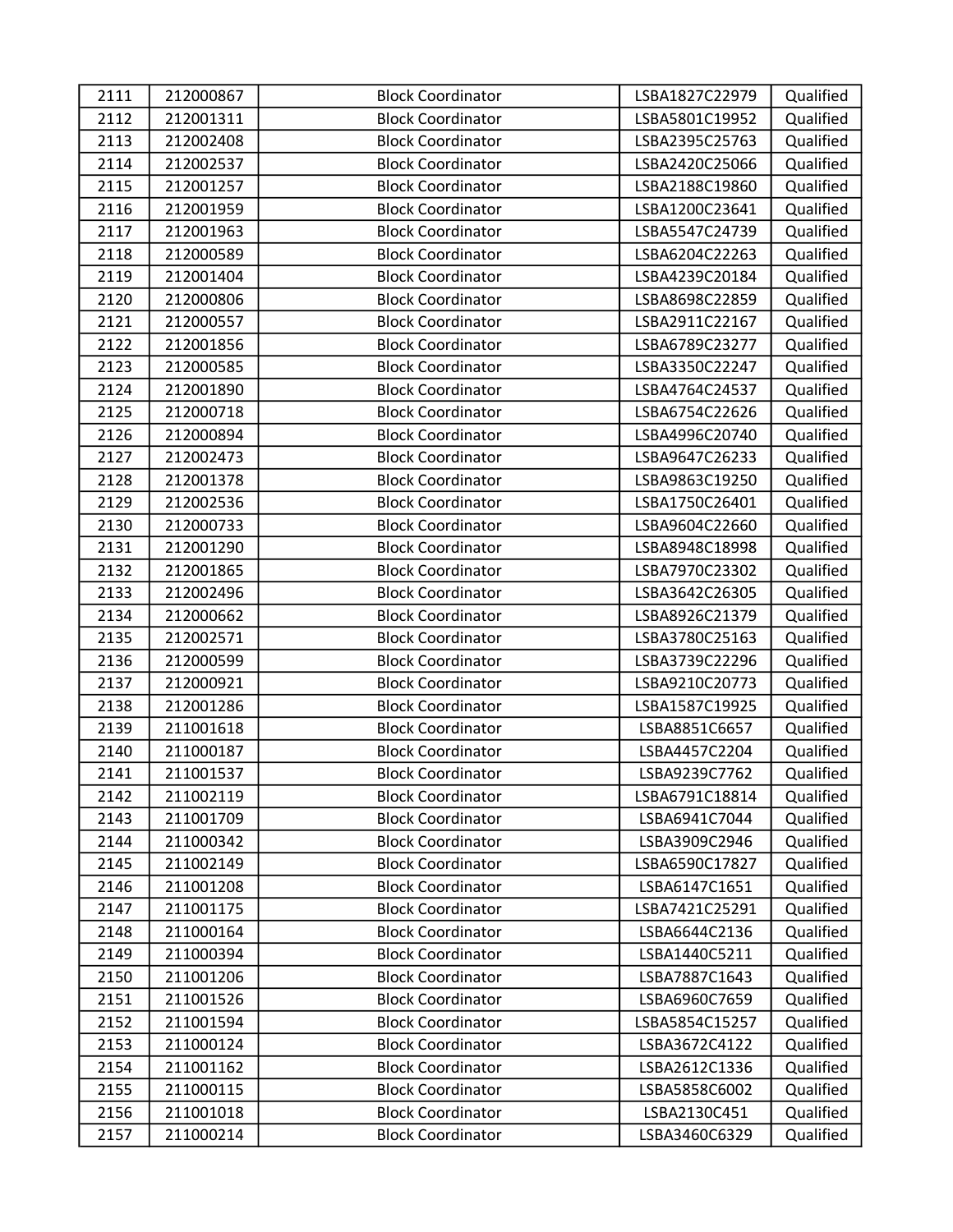| 2158 | 211002174 | <b>Block Coordinator</b> | LSBA1210C17949 | Qualified |
|------|-----------|--------------------------|----------------|-----------|
| 2159 | 211001790 | <b>Block Coordinator</b> | LSBA9784C7428  | Qualified |
| 2160 | 211000221 | <b>Block Coordinator</b> | LSBA1021C6356  | Qualified |
| 2161 | 211001216 | <b>Block Coordinator</b> | LSBA8349C1698  | Qualified |
| 2162 | 211000201 | <b>Block Coordinator</b> | LSBA4658C2280  | Qualified |
| 2163 | 211002343 | <b>Block Coordinator</b> | LSBA9444C17640 | Qualified |
| 2164 | 211002262 | <b>Block Coordinator</b> | LSBA9889C18475 | Qualified |
| 2165 | 211000402 | <b>Block Coordinator</b> | LSBA2656C5224  | Qualified |
| 2166 | 211002142 | <b>Block Coordinator</b> | LSBA5708C17817 | Qualified |
| 2167 | 211000484 | <b>Block Coordinator</b> | LSBA5377C3801  | Qualified |
| 2168 | 211001001 | <b>Block Coordinator</b> | LSBA9107C386   | Qualified |
| 2169 | 211002355 | <b>Block Coordinator</b> | LSBA6726C17663 | Qualified |
| 2170 | 211001743 | <b>Block Coordinator</b> | LSBA5726C16865 | Qualified |
| 2171 | 211001782 | <b>Block Coordinator</b> | LSBA1449C7344  | Qualified |
| 2172 | 211002370 | <b>Block Coordinator</b> | LSBA6696C17686 | Qualified |
| 2173 | 211001150 | <b>Block Coordinator</b> | LSBA7738C1286  | Qualified |
| 2174 | 211001602 | <b>Block Coordinator</b> | LSBA7597C15286 | Qualified |
| 2175 | 211000209 | <b>Block Coordinator</b> | LSBA4233C6309  | Qualified |
| 2176 | 211000240 | <b>Block Coordinator</b> | LSBA8662C6512  | Qualified |
| 2177 | 211001213 | <b>Block Coordinator</b> | LSBA4444C1666  | Qualified |
| 2178 | 211001147 | <b>Block Coordinator</b> | LSBA6856C21766 | Qualified |
| 2179 | 212000647 | <b>Block Coordinator</b> | LSBA9526C21333 | Qualified |
| 2180 | 212002510 | <b>Block Coordinator</b> | LSBA4156C24980 | Qualified |
| 2181 | 212000701 | <b>Block Coordinator</b> | LSBA9078C21460 | Qualified |
| 2182 | 212002627 | <b>Block Coordinator</b> | LSBA9017C25475 | Qualified |
| 2183 | 212001301 | <b>Block Coordinator</b> | LSBA7988C19020 | Qualified |
| 2184 | 212000828 | <b>Block Coordinator</b> | LSBA5680C20600 | Qualified |
| 2185 | 212002474 | <b>Block Coordinator</b> | LSBA4635C26235 | Qualified |
| 2186 | 212000696 | <b>Block Coordinator</b> | LSBA6424C22563 | Qualified |
| 2187 | 212002570 | <b>Block Coordinator</b> | LSBA5488C26493 | Qualified |
| 2188 | 212000786 | <b>Block Coordinator</b> | LSBA9164C21716 | Qualified |
| 2189 | 212001845 | <b>Block Coordinator</b> | LSBA1748C23259 | Qualified |
| 2190 | 212001401 | <b>Block Coordinator</b> | LSBA8895C19279 | Qualified |
| 2191 | 212001846 | <b>Block Coordinator</b> | LSBA1898C23260 | Qualified |
| 2192 | 212002554 | <b>Block Coordinator</b> | LSBA2704C26446 | Qualified |
| 2193 | 212001354 | <b>Block Coordinator</b> | LSBA5228C20046 | Qualified |
| 2194 | 212002100 | <b>Block Coordinator</b> | LSBA7351C24209 | Qualified |
| 2195 | 212000533 | <b>Block Coordinator</b> | LSBA5640C22095 | Qualified |
| 2196 | 212002001 | <b>Block Coordinator</b> | LSBA9331C23815 | Qualified |
| 2197 | 212000688 | <b>Block Coordinator</b> | LSBA9576C22537 | Qualified |
| 2198 | 212002388 | <b>Block Coordinator</b> | LSBA3890C25698 | Qualified |
| 2199 | 212000935 | <b>Block Coordinator</b> | LSBA1008C22039 | Qualified |
| 2200 | 212000873 | <b>Block Coordinator</b> | LSBA2706C21876 | Qualified |
| 2201 | 212000929 | <b>Block Coordinator</b> | LSBA2351C20785 | Qualified |
| 2202 | 212000834 | <b>Block Coordinator</b> | LSBA8292C21800 | Qualified |
| 2203 | 212002524 | <b>Block Coordinator</b> | LSBA9878C25034 | Qualified |
| 2204 | 212001454 | <b>Block Coordinator</b> | LSBA7728C19413 | Qualified |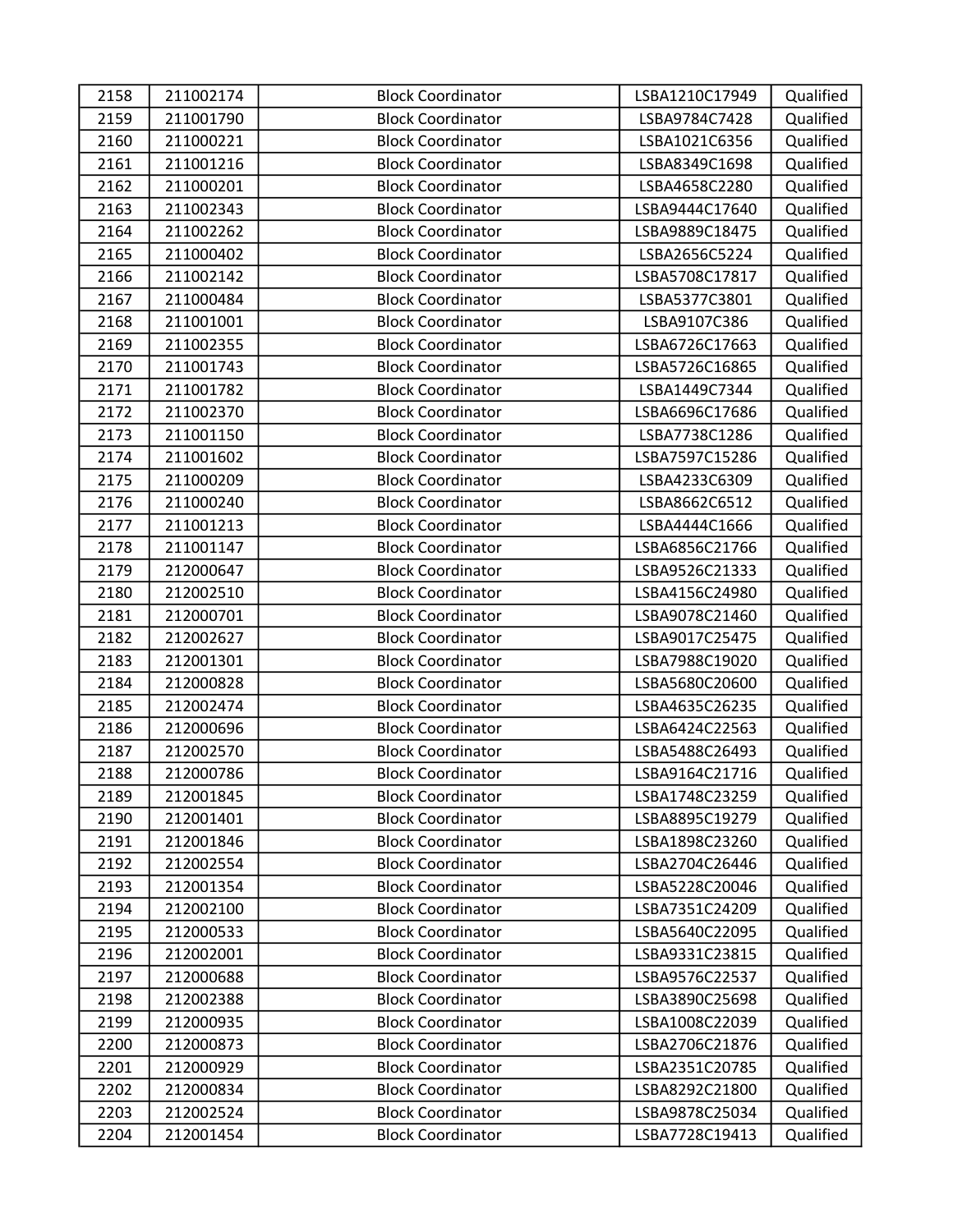| 2205 | 212002636 | <b>Block Coordinator</b> | LSBA8425C25543 | Qualified |
|------|-----------|--------------------------|----------------|-----------|
| 2206 | 212001478 | <b>Block Coordinator</b> | LSBA3127C19492 | Qualified |
| 2207 | 212001983 | <b>Block Coordinator</b> | LSBA2470C23720 | Qualified |
| 2208 | 212000892 | <b>Block Coordinator</b> | LSBA8071C20738 | Qualified |
| 2209 | 212000798 | <b>Block Coordinator</b> | LSBA7647C20567 | Qualified |
| 2210 | 212001816 | <b>Block Coordinator</b> | LSBA6853C23156 | Qualified |
| 2211 | 212001345 | <b>Block Coordinator</b> | LSBA9822C19127 | Qualified |
| 2212 | 212000703 | <b>Block Coordinator</b> | LSBA6303C22592 | Qualified |
| 2213 | 212001951 | <b>Block Coordinator</b> | LSBA3442C23615 | Qualified |
| 2214 | 212002500 | <b>Block Coordinator</b> | LSBA6469C26322 | Qualified |
| 2215 | 212001957 | <b>Block Coordinator</b> | LSBA1764C23634 | Qualified |
| 2216 | 212002055 | <b>Block Coordinator</b> | LSBA3111C24107 | Qualified |
| 2217 | 212000745 | <b>Block Coordinator</b> | LSBA2296C21612 | Qualified |
| 2218 | 211002167 | <b>Block Coordinator</b> | LSBA4212C17919 | Qualified |
| 2219 | 211002356 | <b>Block Coordinator</b> | LSBA2154C18755 | Qualified |
| 2220 | 211002283 | <b>Block Coordinator</b> | LSBA4577C17293 | Qualified |
| 2221 | 211000966 | <b>Block Coordinator</b> | LSBA5026C117   | Qualified |
| 2222 | 211001641 | <b>Block Coordinator</b> | LSBA8643C6764  | Qualified |
| 2223 | 211000223 | <b>Block Coordinator</b> | LSBA6479C4492  | Qualified |
| 2224 | 211001002 | <b>Block Coordinator</b> | LSBA8494C6264  | Qualified |
| 2225 | 211000121 | <b>Block Coordinator</b> | LSBA6419C1909  | Qualified |
| 2226 | 211000287 | <b>Block Coordinator</b> | LSBA1171C4728  | Qualified |
| 2227 | 211001140 | <b>Block Coordinator</b> | LSBA6995C1210  | Qualified |
| 2228 | 211000130 | <b>Block Coordinator</b> | LSBA9293C4143  | Qualified |
| 2229 | 211001614 | <b>Block Coordinator</b> | LSBA7799C6648  | Qualified |
| 2230 | 211001159 | <b>Block Coordinator</b> | LSBA9549C1330  | Qualified |
| 2231 | 211001613 | <b>Block Coordinator</b> | LSBA7390C15350 | Qualified |
| 2232 | 211000167 | <b>Block Coordinator</b> | LSBA9084C4311  | Qualified |
| 2233 | 211000138 | <b>Block Coordinator</b> | LSBA7593C4170  | Qualified |
| 2234 | 211000082 | <b>Block Coordinator</b> | LSBA7216C3942  | Qualified |
| 2235 | 211000217 | <b>Block Coordinator</b> | LSBA2507C6351  | Qualified |
| 2236 | 211001661 | <b>Block Coordinator</b> | LSBA5590C6841  | Qualified |
| 2237 | 211002168 | <b>Block Coordinator</b> | LSBA8298C17922 | Qualified |
| 2238 | 211001115 | <b>Block Coordinator</b> | LSBA7774C21595 | Qualified |
| 2239 | 211001807 | <b>Block Coordinator</b> | LSBA9841C7586  | Qualified |
| 2240 | 211001769 | <b>Block Coordinator</b> | LSBA7445C7281  | Qualified |
| 2241 | 211001694 | <b>Block Coordinator</b> | LSBA7870C7001  | Qualified |
| 2242 | 211001799 | <b>Block Coordinator</b> | LSBA1054C7507  | Qualified |
| 2243 | 211000091 | <b>Block Coordinator</b> | LSBA5091C3996  | Qualified |
| 2244 | 211000159 | <b>Block Coordinator</b> | LSBA6853C2126  | Qualified |
| 2245 | 212001242 | <b>Block Coordinator</b> | LSBA3625C19816 | Qualified |
| 2246 | 212002471 | <b>Block Coordinator</b> | LSBA3152C26220 | Qualified |
| 2247 | 212001523 | <b>Block Coordinator</b> | LSBA3972C19697 | Qualified |
| 2248 | 212001973 | <b>Block Coordinator</b> | LSBA4332C24784 | Qualified |
| 2249 | 211002145 | <b>Block Coordinator</b> | LSBA8817C18890 | Qualified |
| 2250 | 211002344 | <b>Block Coordinator</b> | LSBA5017C18719 | Qualified |
| 2251 | 211001076 | <b>Block Coordinator</b> | LSBA2126C22532 | Qualified |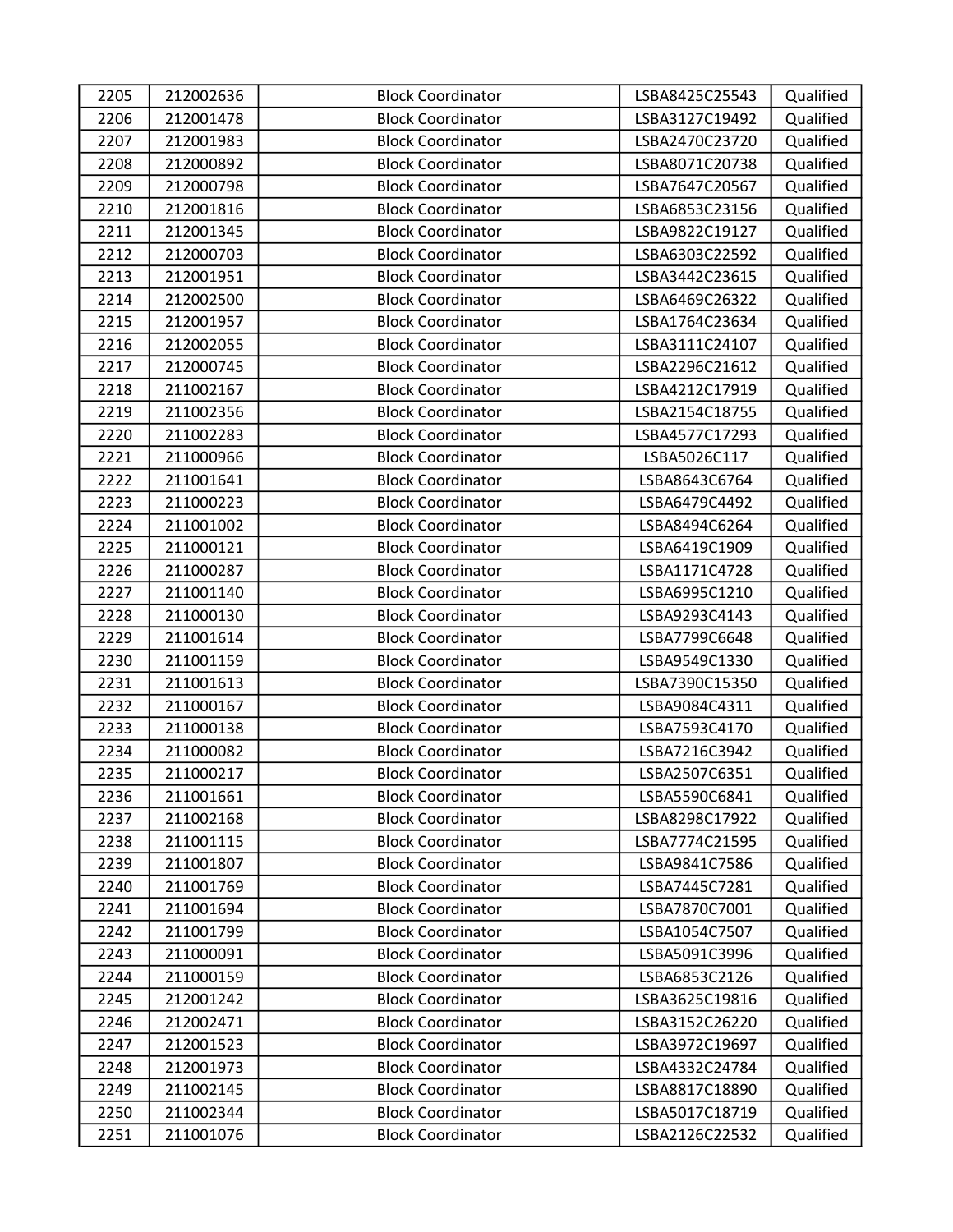| 2252 | 211000457 | <b>Block Coordinator</b> | LSBA5011C5656  | Qualified |
|------|-----------|--------------------------|----------------|-----------|
| 2253 | 211001565 | <b>Block Coordinator</b> | LSBA8325C8485  | Qualified |
| 2254 | 211001007 | <b>Block Coordinator</b> | LSBA4828C23429 | Qualified |
| 2255 | 211001189 | <b>Block Coordinator</b> | LSBA7667C5635  | Qualified |
| 2256 | 211000386 | <b>Block Coordinator</b> | LSBA7398C3194  | Qualified |
| 2257 | 211000482 | <b>Block Coordinator</b> | LSBA4722C3797  | Qualified |
| 2258 | 211000242 | <b>Block Coordinator</b> | LSBA2093C2410  | Qualified |
| 2259 | 211001052 | <b>Block Coordinator</b> | LSBA9515C15503 | Qualified |
| 2260 | 211001786 | <b>Block Coordinator</b> | LSBA8957C7379  | Qualified |
| 2261 | 211000965 | <b>Block Coordinator</b> | LSBA7523C114   | Qualified |
| 2262 | 211001204 | <b>Block Coordinator</b> | LSBA4357C1626  | Qualified |
| 2263 | 211001763 | <b>Block Coordinator</b> | LSBA6550C17208 | Qualified |
| 2264 | 211001550 | <b>Block Coordinator</b> | LSBA9886C7994  | Qualified |
| 2265 | 211002373 | <b>Block Coordinator</b> | LSBA8004C18782 | Qualified |
| 2266 | 211001691 | <b>Block Coordinator</b> | LSBA1093C6987  | Qualified |
| 2267 | 211000995 | <b>Block Coordinator</b> | LSBA4066C366   | Qualified |
| 2268 | 211001153 | <b>Block Coordinator</b> | LSBA4152C19464 | Qualified |
| 2269 | 211000492 | <b>Block Coordinator</b> | LSBA6680C5784  | Qualified |
| 2270 | 211001541 | <b>Block Coordinator</b> | LSBA4505C7777  | Qualified |
| 2271 | 211002280 | <b>Block Coordinator</b> | LSBA7541C17252 | Qualified |
| 2272 | 211001077 | <b>Block Coordinator</b> | LSBA9471C802   | Qualified |
| 2273 | 211000212 | <b>Block Coordinator</b> | LSBA5184C6327  | Qualified |
| 2274 | 211000417 | <b>Block Coordinator</b> | LSBA2535C3404  | Qualified |
| 2275 | 211000153 | <b>Block Coordinator</b> | LSBA3967C4236  | Qualified |
| 2276 | 211001660 | <b>Block Coordinator</b> | LSBA5527C15881 | Qualified |
| 2277 | 211001193 | <b>Block Coordinator</b> | LSBA2347C1546  | Qualified |
| 2278 | 211002313 | <b>Block Coordinator</b> | LSBA6501C18662 | Qualified |
| 2279 | 211000245 | <b>Block Coordinator</b> | LSBA9025C4540  | Qualified |
| 2280 | 211001012 | <b>Block Coordinator</b> | LSBA6016C24592 | Qualified |
| 2281 | 211001598 | <b>Block Coordinator</b> | LSBA7268C15267 | Qualified |
| 2282 | 212000880 | <b>Block Coordinator</b> | LSBA8267C20719 | Qualified |
| 2283 | 211000202 | <b>Block Coordinator</b> | LSBA4848C4402  | Qualified |
| 2284 | 211001226 | <b>Block Coordinator</b> | LSBA9759C3876  | Qualified |
| 2285 | 211001810 | <b>Block Coordinator</b> | LSBA3139C7604  | Qualified |
| 2286 | 211002108 | <b>Block Coordinator</b> | LSBA6307C18790 | Qualified |
| 2287 | 211002365 | <b>Block Coordinator</b> | LSBA1166C17678 | Qualified |
| 2288 | 211001684 | <b>Block Coordinator</b> | LSBA3694C6942  | Qualified |
| 2289 | 211001146 | <b>Block Coordinator</b> | LSBA1413C1269  | Qualified |
| 2290 | 211001635 | <b>Block Coordinator</b> | LSBA4224C15516 | Qualified |
| 2291 | 211000999 | <b>Block Coordinator</b> | LSBA1338C22292 | Qualified |
| 2292 | 211000081 | <b>Block Coordinator</b> | LSBA8620C5915  | Qualified |
| 2293 | 211001101 | <b>Block Coordinator</b> | LSBA3720C963   | Qualified |
| 2294 | 211002235 | <b>Block Coordinator</b> | LSBA5418C18350 | Qualified |
| 2295 | 211000298 | <b>Block Coordinator</b> | LSBA7758C4811  | Qualified |
| 2296 | 211001568 | <b>Block Coordinator</b> | LSBA1220C8509  | Qualified |
| 2297 | 211000248 | <b>Block Coordinator</b> | LSBA2435C4553  | Qualified |
| 2298 | 211000299 | <b>Block Coordinator</b> | LSBA2118C4815  | Qualified |